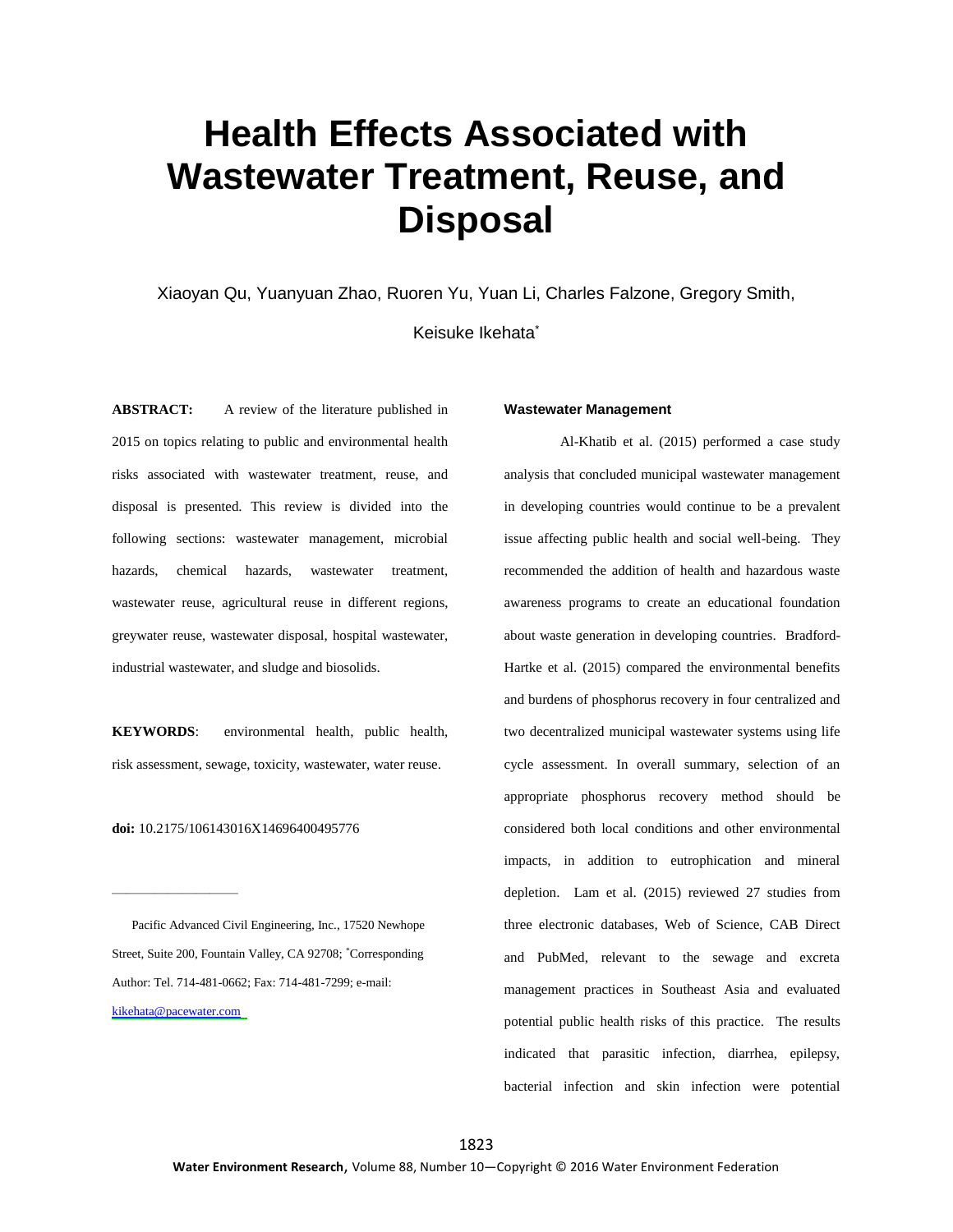occupational health risks of sewage and excreta management practice by consuming contaminated fruits, vegetables, or fish.

The association between extreme rainfall and rate of emergency room visits for gastrointestinal illness was investigated by comparing regions with and without combined sewer overflows impacting drinking water sources in Massachusetts (Jagai et al., 2015). The study results showed different associations between heavy rainfall and rate of emergency room visits among regions, and the research found that only the region with drinking water impacted by combined sewer overflows demonstrated an increased cumulative risk for the rate of emergency room visits for gastrointestinal illness after extreme rainfall with the cumulative risk of rate of 1.13. Jiang et al. (2015) reviewed the human and environmental health risks and benefits associated with rainwater harvesting and stormwater use using the techniques of quantitative microbial risk assessment (QMRA). Li, Qu et al. (2015) conducted a review of the literature published in 2014 on topics relating to public and environmental health risks related to sewage disposal, reuse and treatment. The topics covered included chemical and microbial hazards, wastewater management, wastewater reuse, wastewater treatment plants (WWTPs), sludge and biosolids, and wastewater disposal.

Daley et al. (2015) carried out a qualitative case study to identify and understand residents' perceptions of the functionality of current water and wastewater sanitation systems in one vulnerable context that of a remote Arctic aboriginal community in Coral Harbour, Nunavut, Canada.

This study emphasized the argument for inclusion of social, cultural, and economic variables in such decisions, particularly in remote and economically challenged communities in Canada or elsewhere around the world. Marcogliese et al. (2015) conducted a case study on the effects of a major municipal effluent on the St. Lawrence River, which is the second largest waterway in North America and receives the treated wastewater mostly from the City of Montreal WWTP. They described some major findings of the intensive researches over the last decades, such as the determination of the fate of contaminants, bioaccumulation in fish and invertebrates and ecotoxicological measurements of aquatic animal heath, and found that the impacts of the effluents from the WWTP are both toxicological and ecological on aquatic organisms.

#### **Microbial Hazards**

**Bacteria.** Al-Badaii and Shuhaimi-Othman (2015) performed an experiment to investigate the cause and prevalence of antibiotic resistant bacteria in the Semenyih River, Malaysia. Their results suggested that antibiotic resistant bacteria might be attributed to a decrease in water quality due to rural sewage and untreated wastewater entering the Semenyih River. Nishiyama et al. (2015) screened the sewage and urban river water samples from Miyazaki, Japan by the minimum inhibitory concentration test using the vancomycin-supplemented membrane-*Enterococcus* indoxyl-β-D-glucoside agar to assess the risk to human health caused by vancomycinresistant enterococci in the aquatic environment. They observed the distribution of *Enterococcus faecium* and *E.*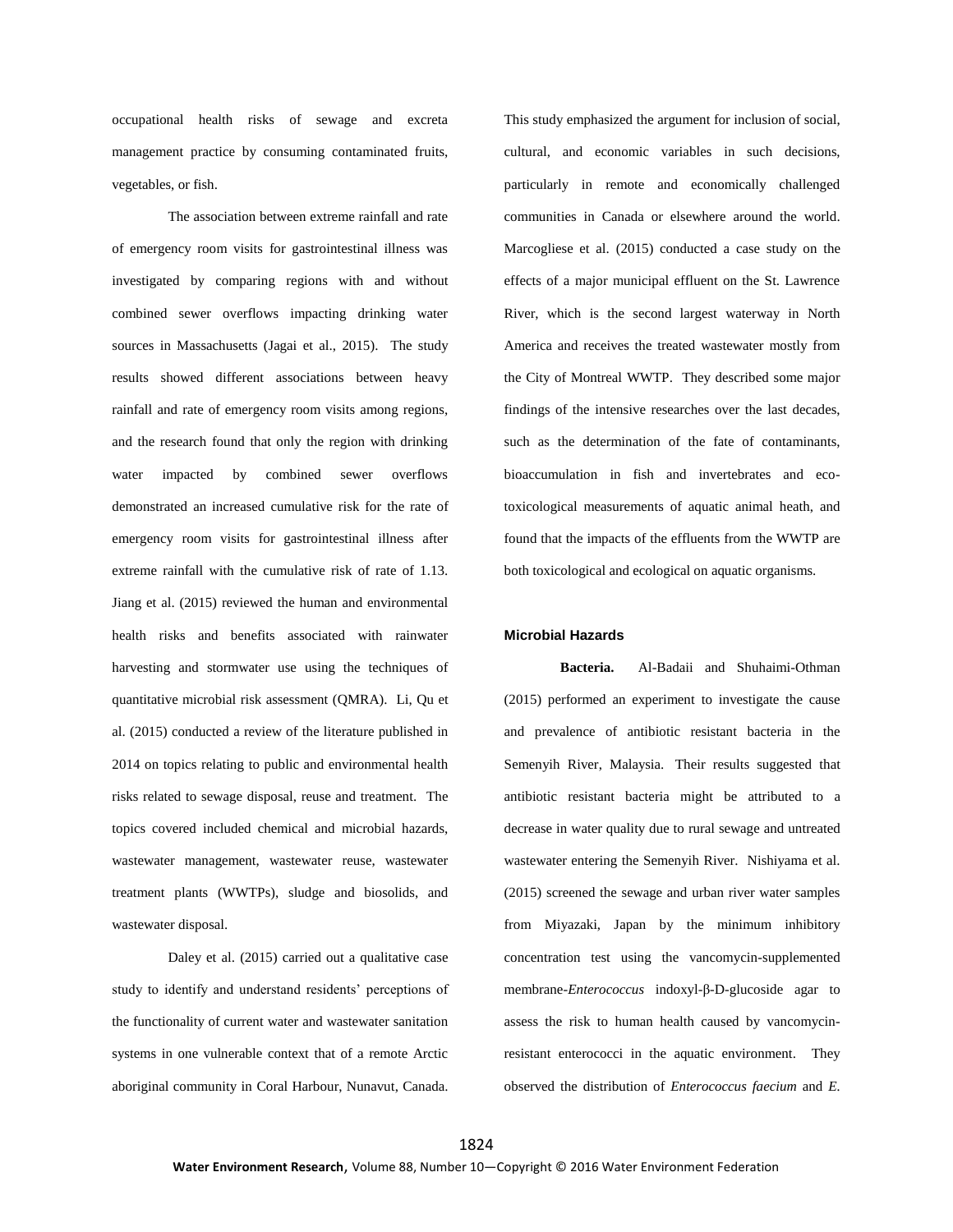*faecalis* in the water samples collected. Teklehaimanot et al. (2015) investigated the potential health risks and prevalence of enteropathogenic bacteria, such as *Salmonella typhimurium*, *Shigella dysenteriae* and *Vibrio cholera*, in the effluents and receiving waters of three selected South African wastewater treatment works. Their study revealed that the effluents as well as the receiving waters might lead to a potential health risk to the surrounding communities. Osuolale and Okoh (2015) evaluated the physicochemical and microbiological qualities of the final effluents of two WWTPs in the Eastern Cape Province of South Africa over a period of 12 months. They found that the both WWTPs showed the presence of *Escherichia coli* in counts ranging between 0 and  $1.86 \times 10^4$  colony forming units (cfu)/100 mL and *Vibrio* counts ranging between 0 and  $9.93 \times 10^3$  cfu/100 mL, indicating both of them have latent health risks to human and other organisms. Jacob et al. (2015) investigated the health risk associated with waterborne pathogens in three large rivers in France based on a twoyear monitoring program. *Clostridium perfringens*, *Cryptosporidium parvum* oocysts, *Giardia duodenalis* cysts were found in one of the rivers where major agricultural activities were present, while adenovirus were found at the highest concentration in two other rivers.

**Parasites.** Analysis of helminth eggs as a health risk indicator for wastewater effluent was examined by Ajonina et al. (2015). Their analysis provided a correlation between helminth eggs and microbial indicators such that additional pathogen monitoring should be considered for a WWTP outflow. Hatam-Nahavandi et al. (2015) studied the removal efficiency of *Cryptosporidium* and *Giardia* in five municipal and domestic WWTPs in Tehran, Iran. The removal efficiency ranged from 76.7% to 92.1% for cysts and 48.9% to 90.8% for oocysts, showing the limited capability of conventional WTTPs to remove (oo)cysts.

Szczotko et al. (2015) assessed the prevalence of protozoan species, *Cryptosporidium* and *Giardia*, in selected swimming areas in Masovian Voivodeship, Poland and determined the microbiological parameters (*E. coli*, Enterococci) and the spore content of sulfite-reducing Clostridia. The results of their study suggested that the agricultural contamination and unregulated processes of wastewater management at farms near the swimming area could be the source of protozoa and to improve health security of the nearby population, the extension of the routine microbiological testing methodology of recreational water by the sanitary indicators should be implemented. The first molecular survey to detect *Cyclospora* in water, vegetables, soil and humans was conducted in southern Italy (Giangaspero et al., 2015). Of the 213 samples tested, *Cyclospora* was detected in 15.5%, suggesting that those vegetables, soil and irrigation water might be contaminated, which could result in a threat to public health, and should be monitored by health authorities.

**Viruses.** A study was conducted to assess the presence of Merkel cell polyomavirus (MCPPyV), a newly discovered, potentially oncogenic human virus, in urban sewage samples collected at WWTPs in Italy (Di Bonito et al., 2015). By testing 131 raw sewage samples from 21 WWTPs in nine Italian regions, high concentrations of MCPyV were found in all the WWTPs under study,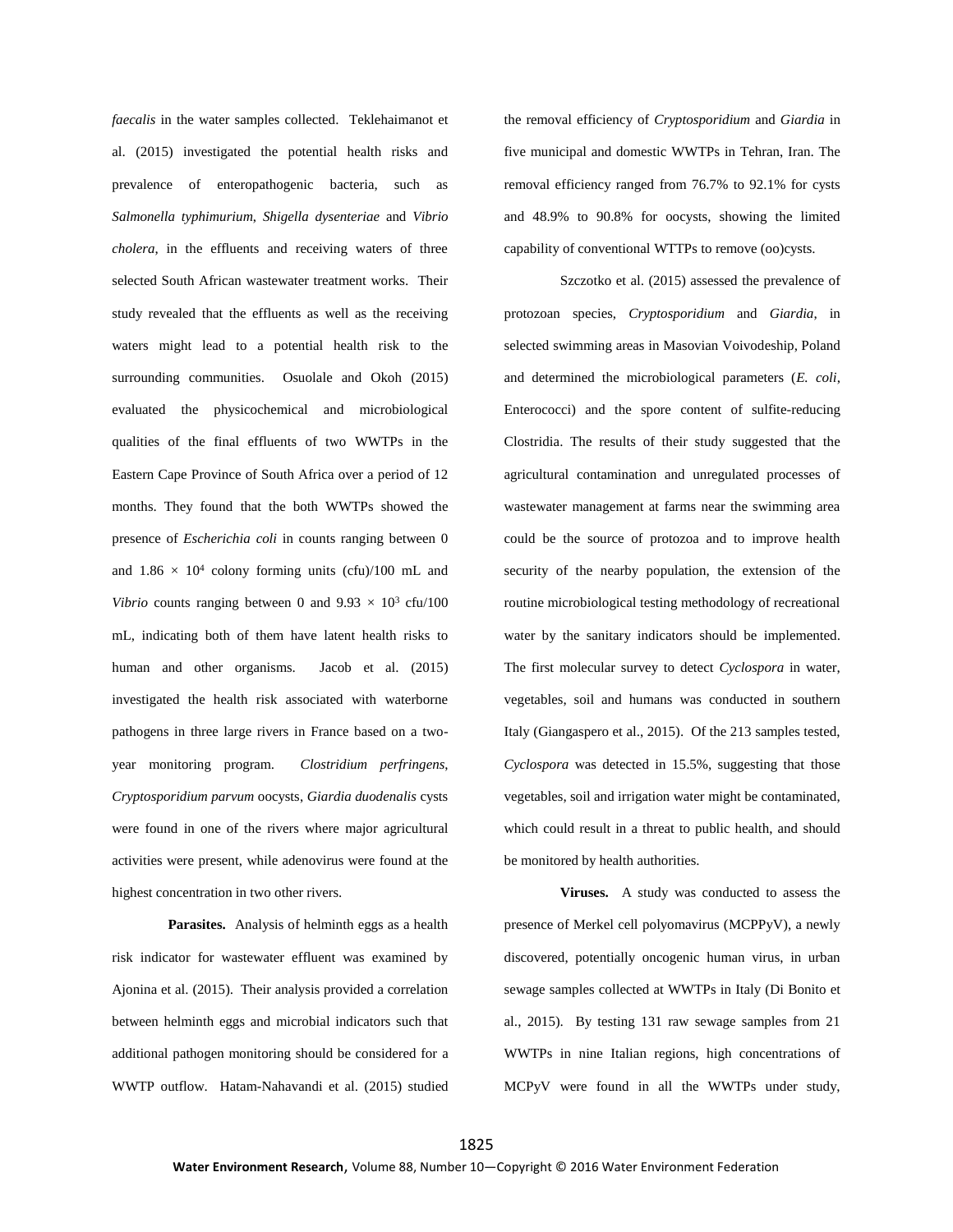suggesting a wide circulation of the virus which might need further study upon its transmission. Rusinol et al. (2015) performed a research on the seasonality and viral dissemination in a river catchment located in a typical Mediterranean climate region. In addition to the river water samples, untreated and treated wastewater from a WWTP was also analyzed. Results indicated that the concentrations of human viruses, including human adenovirus, MCPyV, human hepatitis E virus and JC polyomavirus, became high during the low precipitation period. Prevost et al. (2015) carried out a survey to monitor enteric viruses twice a month in Seine River, its tributaries, and the major WWTP effluents in the Paris agglomeration, France. Results showed that there was a close relationship between the health status of inhabitants and the enteric viral contamination of WWTP effluents, as well as the surface water contamination.

### **Chemical Hazards**

**Heavy Metals.** A study was performed to examine spinach's (*Spinacia olevacea)* ability to grow, root length and germination rates in a variety of soils contaminated with heavy metals (Alia et al., 2015). It was found that cadmium and lead contamination caused the highest toxicity levels in the spinach. Amreeva et al. (2015) examined mercury levels in many different mediums throughout Central Kazakhstan including ambient air, snow, water, bed silt, and regional foods. High levels of mercury derived from industrial activities were detected in all studied objects throughout Central Kazakhstan.

Devarajan et al. (2015) carried out a study of sediments receiving untreated and urban effluent waters from the city of Tiruchirappalli, Tamil Nadu, India for potential environmental and human health risks. The results revealed that the variation of toxic metal levels, such as chromium, copper, zinc, lead, and manganese, and toxicity in sediment composition related to both the type of hospital and the sampling period and illustrated that the method of elimination of hospital and urban effluents led to the pollution of water resources and might place aquatic organism and human health at risk. Yang, Duan et al. (2015) reported the recent trend in heavy metal pollution and associated health risks in the Wei River in the Shaanxi region of China. The monthly heavy metal pollution index values declined gradually with time, which indicated the effective implementation of pollution control strategies in the region including wastewater treatment.

#### **Pharmaceuticals and Personal Care Products.**

Residues from cytostatic drugs, used in chemotherapy, are often discharged to surface water due to incomplete elimination in WWTPs. Franquet-Griell et al. (2015) compiled total consumption of cytostatic drugs to calculate the predicted environmental concentrations and determine the occurrence and risk of these drugs in aquatic environments. Only two of the 132 cytostatic drugs analyzed had a predicted environmental concentration higher than 10 ng/L, and all calculated risk quotients showed no significant risk. Lutterbeck et al. (2015) investigated the toxic effects of four anti-cancer drugs, including cyclophosphamide, methotrexate, 5-fluorouracil, and imatinib, using a plant assay with *Allium cepa* in the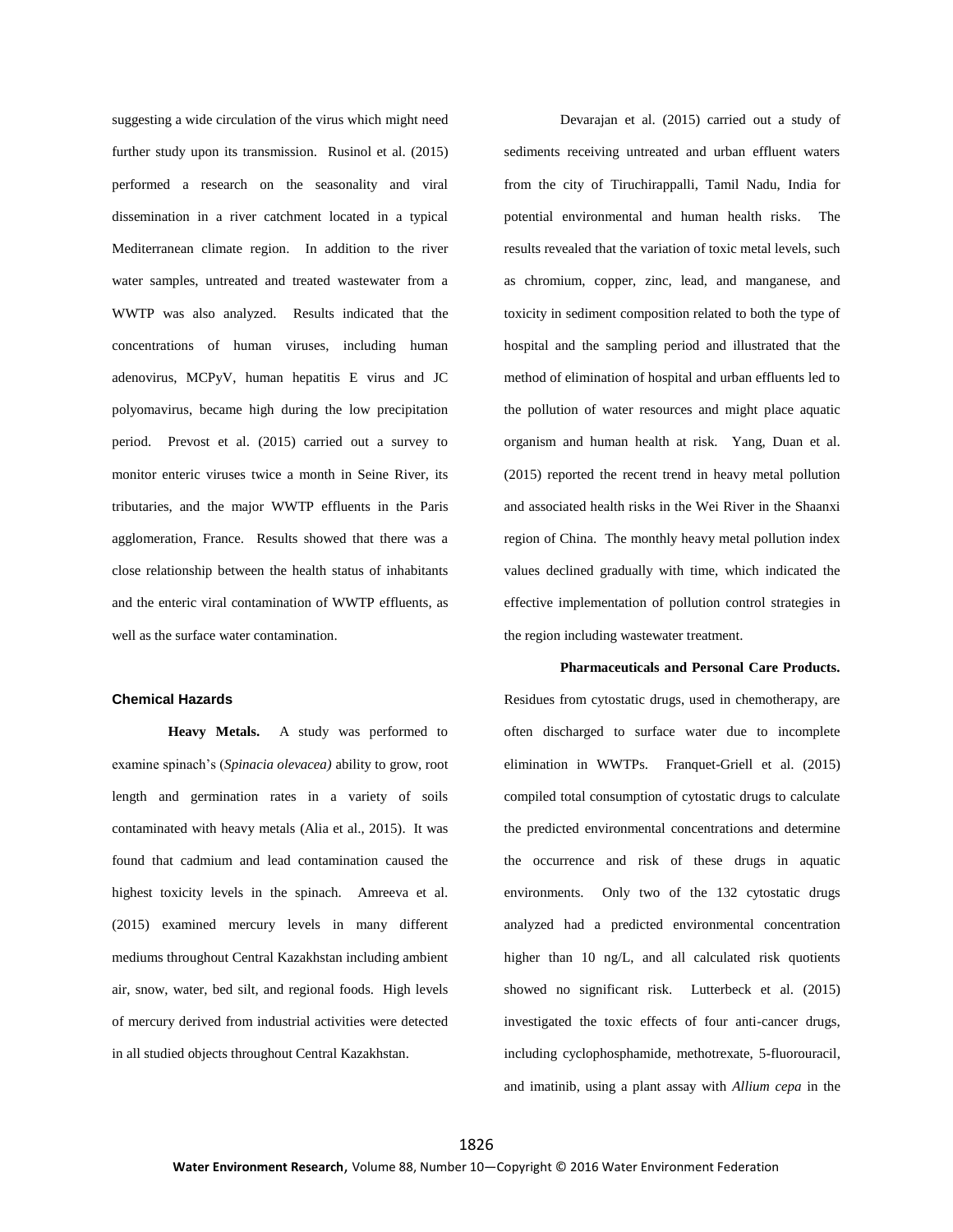context of the treated wastewater reuse for agricultural reuse.

The effects in male fish after trophic exposure to the anti-inflammatory drugs diclofenac and dexamethasone in wastewater was studied by Guiloski et al. (2015). The results suggested that the drugs had a negative impact on aquatic organisms, including reduction of testosterone levels and causation of oxidative stress. Gavrilescu et al. (2015) investigated the impact of emerging chemical and biological micropollutants that often occurred in wastewater with respect to monitoring, ecological risks, and remediation to demonstrate the need for research into new treatment technologies. Mottaleb et al. (2015) studied the transformation and bioaccumulation of pharmaceuticals and personal care products and other organic wastewater contaminants. They found that some of the compounds could be biologically transformed to breakdown products forming adducts suited for monitoring biomarkers of exposure, and some could affect swimming behavior in fathead minnow (*Pimephale promelas*) and interfere with thyroid axis in zebra fish (*Danio rerio*).

A quantitative probabilistic ecotoxicological assessment of all of the predicted and probable transformation products of the pharmaceuticals (3 betablockers: atenolol, metoprolol, and propranolol; and 5 selective serotonin reuptake inhibitors: citalopram, fluoxetine, fluvoxamine, paroxetine, and sertraline) was presented by Brown et al. (2015). They recommended the developing analytical methods that could isolate and quantify human metabolites and transformation products at environmentally relevant concentrations to confirm these

predictions. Pereira et al. (2015) reported the recent status of the prevalence of pharmaceuticals in Portuguese wastewater and discussed the seasonal occurrence, removal and ecotoxicological risks. Chen, Wang et al. (2015) presented a study to investigate the accumulation of triclosan in the surface sediments near the outfalls of the five major municipal waste water treatment plants of Nanjing, China, as well as the evaluation of its potential ecological risk. They concluded that triclosan released from municipal waste water treatment plants could accumulate in the surface sediments nearby and might pose an undermined risk to aquatic organisms.

**Other Trace Organics.** Benzotriazoles are rapidly becoming a more significant environmental pollutant due to their high levels of toxicity and ability to enter water supplies. Alotabi et al. (2015) focused their review on assessing contemporary detection methods and the occurrence of benzotriazoles in the environment. Li, Cao et al. (2015) evaluated the estrogenic activity and reproductive toxicity of organic extracts from municipal wastewater and treated water in China. The results proved that the organic extracts in the water samples contained two major classes of compounds, benzenes and phthalates and the estrogenic activity of organic extracts from the secondary and tertiary effluents was below that of the raw wastewater, and the secondary effluent would bring some potential hazards on animals while the tertiary effluent was relatively safe. Petrie et al. (2015) published a review paper regarding emerging contaminants in wastewaters and the environment, identified understudied areas of emerging contaminant research in wastewaters and the environment,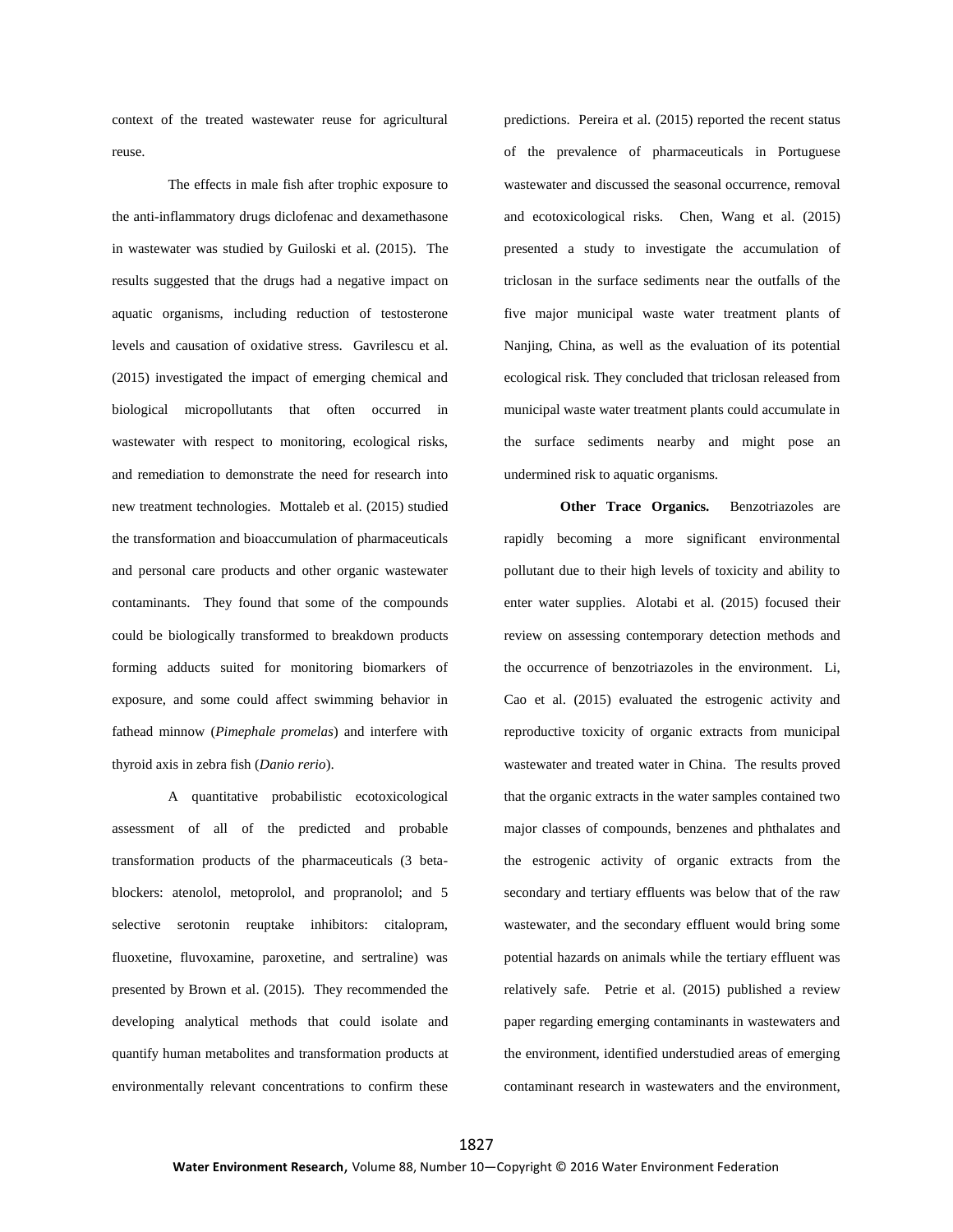and recommended directions for the future monitoring. Thodmaidi et al. (2015) estimated the ecological threat associated with emerging pollutants detected in wastewater in Greece by collecting toxicity data after literature review or using ECOSAR and risk quotients to calculate for treated wastewater and 25 Greek rivers for three different aquatic organisms (fish, daphnia magna and algae). According to their results, the class of emerging contaminants that present the greatest threat was endocrine disrupters and they suggested future national monitoring programs should include specific micro-contaminants that seemed to possess environment risk to surface water. Winid (2015) investigated the occurrence of polybrominated diphenyl ethers (PBDEs) in waters based on available data of PBDE levels in surface waters, soils, and sediments. This investigation revealed that the environmental threats of PBDEs contamination in natural waters might occur in Poland.

**Nanoparticles.** Gonzalez-Estrella et al. (2015) evaluated the toxicity of elemental copper nanoparticles to glucose fermentation, syntrophic propionate oxidation and denitrification in biological wastewater treatment processes. The results showed that elemental copper nanoparticles were toxic to all microbial processes studied, and that the inhibitory impact was mainly due to the release of copper(II) ions associated with the dissolution of the nanoparticles. Ozmen et al. (2015) assessed the toxicity of two selected xenobiotics, bisphenol A and atrazine after photocatalytic degradation using nano-sized, manganesedoped titanium dioxide. Results showed that the manganese-doped titanium dioxide nanoparticles did not

cause significant lethality in *Xenopus laevis* embryos and tadpoles; however, unfiltered samples posed lethality in zebrafish.

Nogueira et al. (2015a) investigated the ecotoxicity of solid residuals resulting from the treatment of three effluents (olive oil mill, kraft pulp mill, and mining drainage) using two nanomaterials, including titanium dioxide and iron(III) oxide (Fe $2O_3$ ). They found that the solid residues could pose adverse effects on *Chironomus riparius*, although the effects depend on the type of effluent treated, as well as on the organic and inorganic compounds attached to the nanomaterials. In a related study, Nogueira et al. (2015b) assessed the ecotoxicity of nickel oxide (100 and 10-20 nm), Fe<sub>2</sub>O<sub>3</sub> (85  $\times$  425 nm), and titanium dioxide  $(< 25$  nm), to a series of aquatic organisms. They found that freshwater species were more sensitive than marine species and that the nickel oxide with a diameter of 100 nm was the most toxic, followed by the smaller diameter nickel oxide, titanium dioxide and  $Fe<sub>2</sub>O<sub>3</sub>$ .

#### **Wastewater Treatment**

**Treatment Plant.** A study to assess endotoxin exposure among sewage treatment plant workers and its effect on across-shift changes in respiratory airflow was carried out (Cyprowski et al., 2015). It was concluded that relatively low levels of endotoxin among sewage treatment plant workers might cause small, but significant acrossshift declines in forced expiratory volume in one second and that certain respiratory protection should be provided. Rangamani et al. (2015) investigated the health problems of sanitation workers in a town in Karnataka, India. They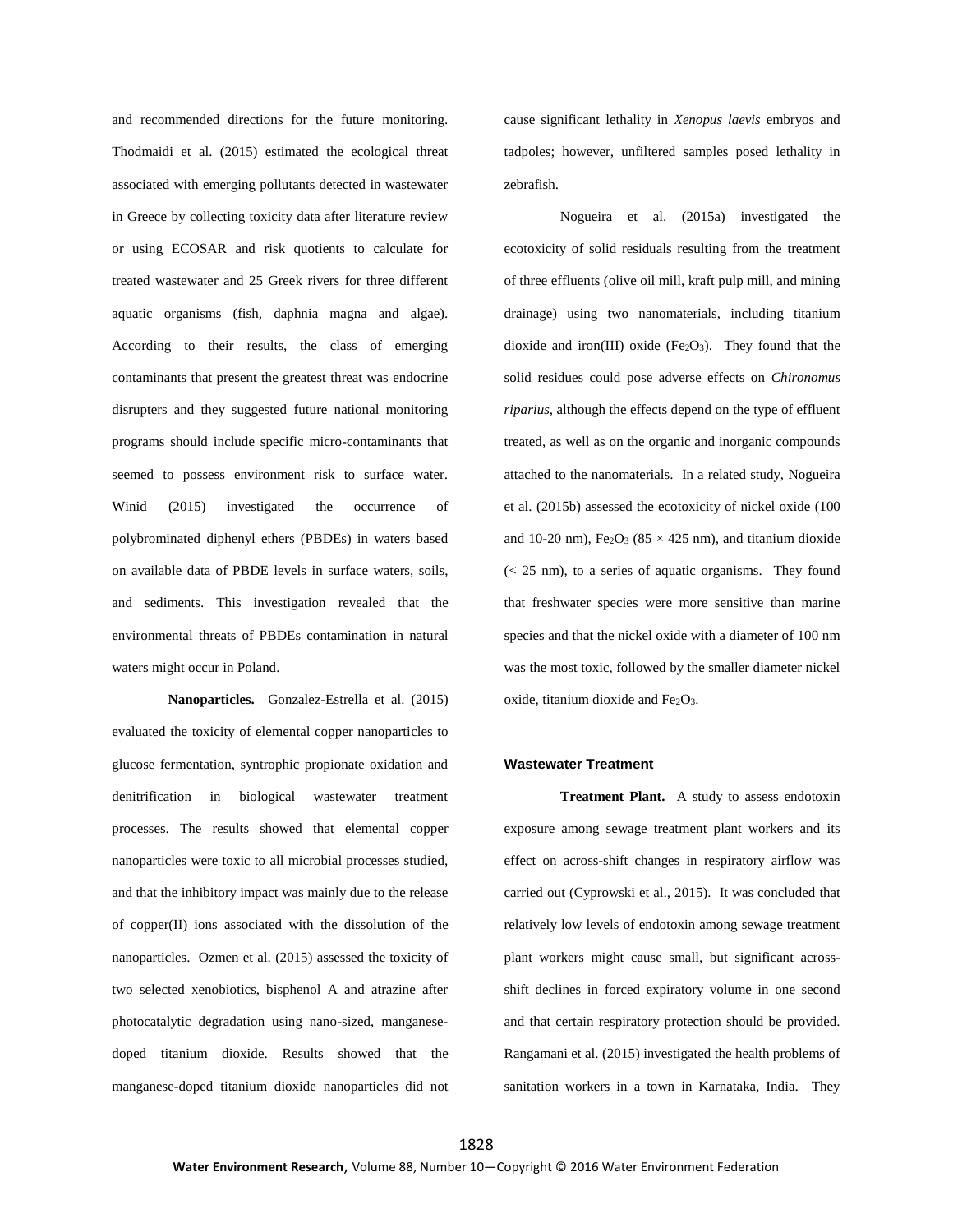identified a number of issues in current health and safety of sanitation workers in the area and suggested provision of an adequate health-monitoring and healthcare system for the workers. Shiota et al. (2015) collected the dust from five fluid-bed wastewater sludge incinerators classified by particle size. The average fine particulate matter  $(PM_{2.5})$ level was  $0.00014 - 4.8$  mg/m<sup>3</sup> and the total predicted amount of PM2.5 emissions from wastewater sludge incinerators for all plants in Japan would be 1.0-8.9 tons per year.

**Impact of Treatment on Toxicity.** Surujlal-Naicker et al. (2015) studied the toxicity of estrogenic hormones and the removal of toxicity in full-scale WWTPs using the marine bacterium, *Vibrio fischeri* to determine if there was a correlation between the hormones and the toxicity in the effluents. The results of this study revealed that the toxicity of the influent could be reduced to a certain extent in the biological treatment and that the residual estrogen contents as well as the toxicity could be reduced in certain WWTPs as well. Zhang, Sun et al. (2015) reported that the acute toxicity to *Scenedesmus obliquus* could be reduced in municipal WWTPs in northeast China. The results indicated that while the conventional activated sludge treatment could completely remove the algal growth stimulation effect, the sequencing batch reactor and conventional activated sludge techniques could remove the toxicity to cell membrane integrity and partially reduce the acute toxicity on superoxide dismutase.

Lee, Kwon et al. (2015) used pure and surfacemodified clay balls as adsorbents for nutrients removal and evaluated the toxicity of tested adsorbents. The maximum phosphate adsorption capacities were found to be 8.869 and 0.084 mg/g of the surface-modified and pure clay ball and the cytotoxicity test showed a little cytotoxic effect of the modified adsorbents on the human cells. Lassonde et al. (2015) conducted a study with an organ culture system to confirm that ozone could remove four parent estrogenic compounds and eliminate the negative effects on testis growth, higher rates of apoptosis, when exposed to the municipal wastewater effluent containing 17β-estradiol treated with ozone. Singh et al. (2015) used a real-time flow-through exposure system to evaluate the innate immunity of goldfish exposed to a recycled water, and ultraviolet/hydrogen peroxide-treated recycled water. Obvious down-regulation was detected in cytokine gene expression in kidney, liver and spleen of fish and the effects were found to be related to changes in the profile of xenobiotics in the reuse water during various seasons, while applying high doses of ultraviolet/hydrogen peroxide could not remove the xenobiotics completely.

#### **Wastewater Reuse**

Paranychianakis et al. (2015) investigated the evolution of reuse criteria worldwide and addressed emerging issues related to ecological and public health risks that had not addressed adequately in existing criteria. They specifically focused on European Union (EU) countries and found that the criteria enacted in Greece, Italy, and Spain would probably inhibit the development of water reuse projects and increase the costs. The knowledge of urban water cycle and water reuse perceptions of students in a university community in Canada was studied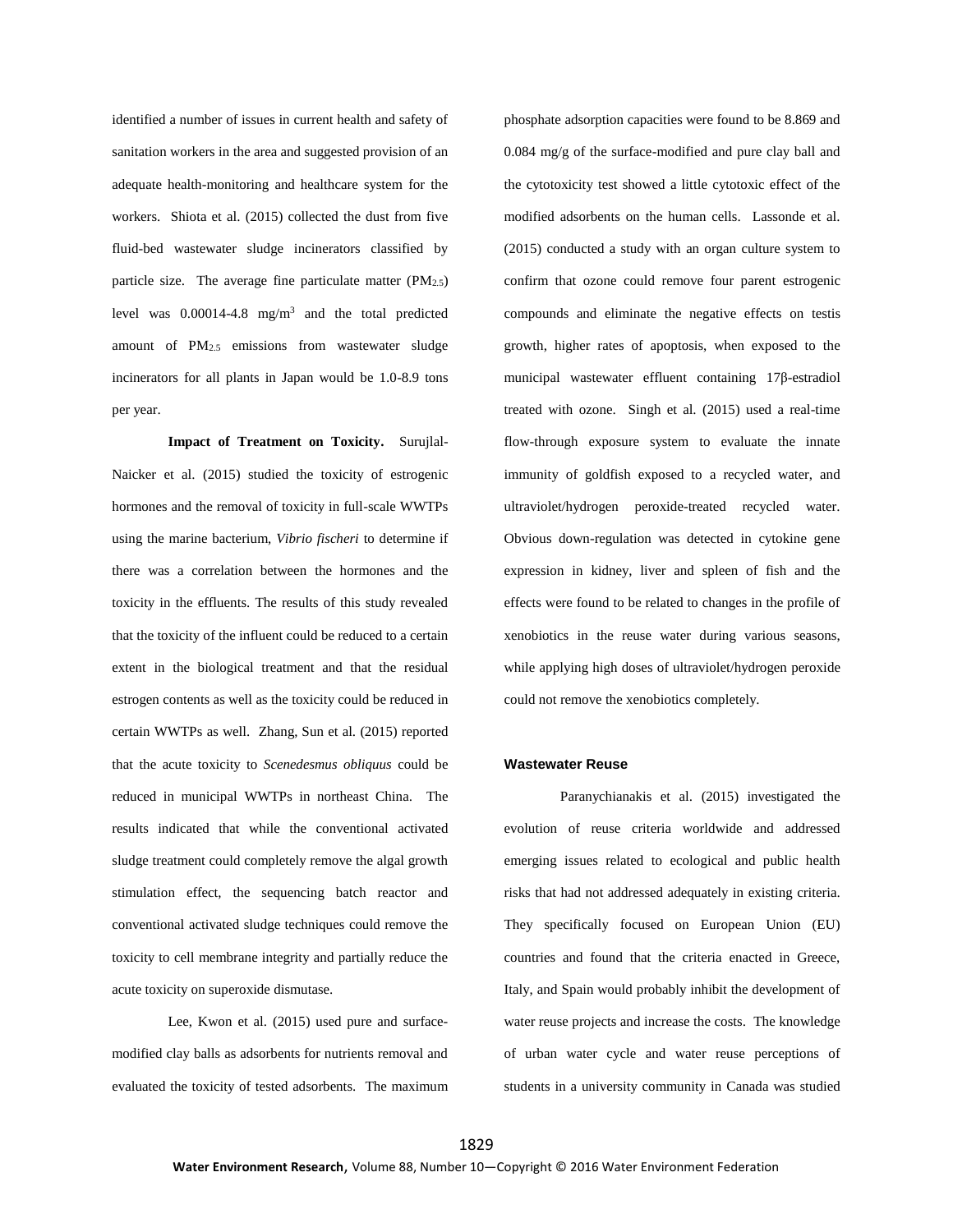by Velasquez and Yanful (2015). They found that people were more likely to accept reclaimed wastewater for applications that did not involve drinking or close personal contact and that the concerns people had were about the presence of chemicals such as pharmaceuticals from reclaimed water and the long-term effects on exposure to these contaminants. Soller et al. (2015) performed two hypothetical direct potable reuse case studies by a quantitative relative risk assessment to predict the possibility and severity of risk to the environment expose to a risk agent. The results indicated that how quantitative relative risk assessment could be used to inform certain water supply decisions relating to industrial wastewater treatment, pretreatment/source control, advanced treatment and drinking water treatment for direct potable reuse. Yang, Liu et al. (2015) evaluated the toxicities of chlorinated saline wastewater and chlorinated fresh wastewater effluents from toilet flushing to the marine organisms. The results showed that the chlorinated freshwater wastewater effluents were more toxic to marine species than chlorinated saline wastewater effluents were, due to the low salinity and organic matters contained in the freshwater, and the researchers also suggested the use of seawater in lieu of freshwater for toilet flushing might mitigate the acute effect to marine organisms.

## **Agricultural Reuse**

**South Asia.** Health risk of heavy metals through consumption of market food crops that were wastewater irrigated in the Sialkot and Gujranwala districts in Pakistan was investigated (Khan, Malik et al., 2015). The

concentrations of lead and cadmium in all crops and the concentration of chromium in most vegetables exceeded the recommended limits of the Food and Agriculture Organization of the World Health Organization (WHO/FAO) and the health risk index was greater than one in *Triticum aestivum* for lead intake in Gujranwala and lead and cadmium intake in Sialkot. Khan, Bibi et al. (2015) evaluated the magnitude and health risk of heavy metal and metalloid pollutants in soils and sponge gourd (*Luffa cylindrica* L.) at two sites in Sargodha, Pakistan irrigated with wastewater. The study found that the metal and metalloid levels in the soils were below maximum permissible limits and that the health risk index was greater than one due to manganese, molybdenum, lead, cadmium, copper, arsenic, nickel, and zinc, while it was less than one due to iron, selenium, and cobalt. Ahmad et al. (2015) investigated the difference in heavy metal contamination in Pakistan from two irrigation sources; canal and wastewater. It was found from their study that wastewater irrigation led to more elevated levels of heavy metals such as cadmium, molybdenum, and lead in the crops.

Khan, Khan et al. (2015) studied the heavy metal accumulation in wastewater irrigated soils, vegetables and fodder crops in the periphery of District Dera Ismail Khan, Pakistan during 2009-2010. The investigation indicated that cadmium, copper, lead, and zinc were excessively accumulated, beyond permissible limits, in a majority of tested vegetables and fodder crops, and chromium, nickel, manganese, and iron were below permissible limits in the vegetables and fodder crops. Ashfaq et al. (2015) studied the heavy metal uptake by pumpkin *Cucurbita maxima*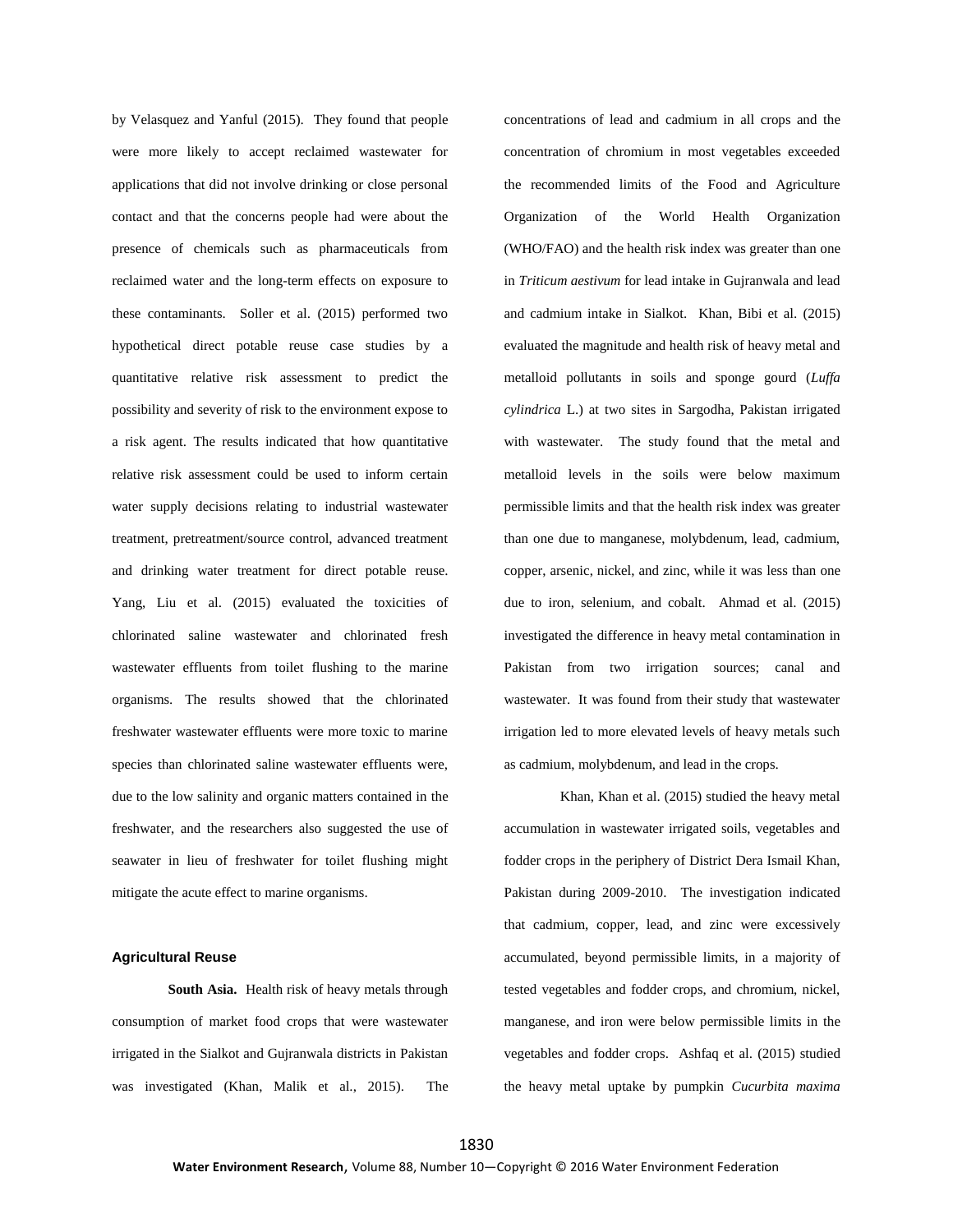produced in soil irrigated with sewage effluent in periurban areas of Sargodha City, Pakistan. This study indicated that the consumption of contaminated pumpkins might pose a health risk due to the presence of some heavy metals. Khan, Firdos et al. (2015) assessed heavy metals accumulation in varieties of wheat irrigated with municipal sewage water.

The extent of heavy metal contamination in vegetables grown on soil irrigated with untreated sewage water for the last four decades in suburban Peshawar, Pakistan was investigated by Ullah and Khan (2015). The concentrations of heavy metals in soil and sewage water have exceeded the maximum permissible limits of the WHO. Noureen et al. (2015) performed a study to assess the effect of wastewater irrigation on the concentrations of lead and cadmium among brassica, spinach, radish and coriander in Haripur area of Pakistan. It was found that the higher lead concentration in wastewater enhanced its level in both soil and plants of the respective field as compared to cadmium, and both metals in vegetables exceeded the maximum permissible limits of the WHO.

Saldias et al. (2015) looked into the policy and regulation of sewage reuse for agriculture in the City of Hyderabad, India. Results showed that the wastewater reused for agriculture was practiced indirectly and unplanned, thus developing the institutional setup and identify the restraints ambient development of a formal practice were suggested to fully benefit from the reuse practice while reducing the possible adverse effects on public health and the environment. Chopra and Pathak (2015) carried a study on accumulation of heavy metals in

the vegetables including *Beta vulgaris*, *Phaseolus vulgaris*, *Spinacia oleracea*, and *Brassica oleracea* grown in the wastewater-irrigated soil near Bindal river, Dehradum India, and found the maximum accumulation of metals for lead, copper, zinc, nickel, cadmium, and chromium. It was concluded that the long-term wastewater irrigation caused accumulation of heavy metals in vegetables sold in Dehradun City, which might result in potential health risks to consumers.

Minhas et al. (2015) conducted an eight-year field experiment comparing food grain, agro-forestry, fodder and vegetable production systems and quantified responses to fertilizers when irrigated with sewage vis-à-vis groundwater. Although they found that the sewage proved as a resource for improving crop productivity, sustainability and saving fertilizer costs, pathogenic contamination (aerobic bacterial plate counts  $5.0 \times 10^5 - 4.2 \times 10^8$  cfu/g and *E.*  $\text{coli} < 2 \times 10^2 - 7 \times 10^5$  might cause health risks and would need to be regulated. Varkey et al. (2015) investigated the effects of application of domestic sewage water on physical, chemical and biological properties of soils at three sites in Gabbur, Mavanur and Katnur Villages near Hubli city in North Karnataka, India for over four decades. More organic carbon content, nutrients, sulfur, copper, boron, as well as bacteria, fungi and actinomycetes were found in sewage irrigated soils.

**Western Asia and Middle East.** Aydin et al. (2015) conducted a study to identify heavy metal accumulation in soils in Konya, Turkey from wastewater irrigation over 40-years. By examining wheat's ability to uptake these heavy metals, they were able to conclude that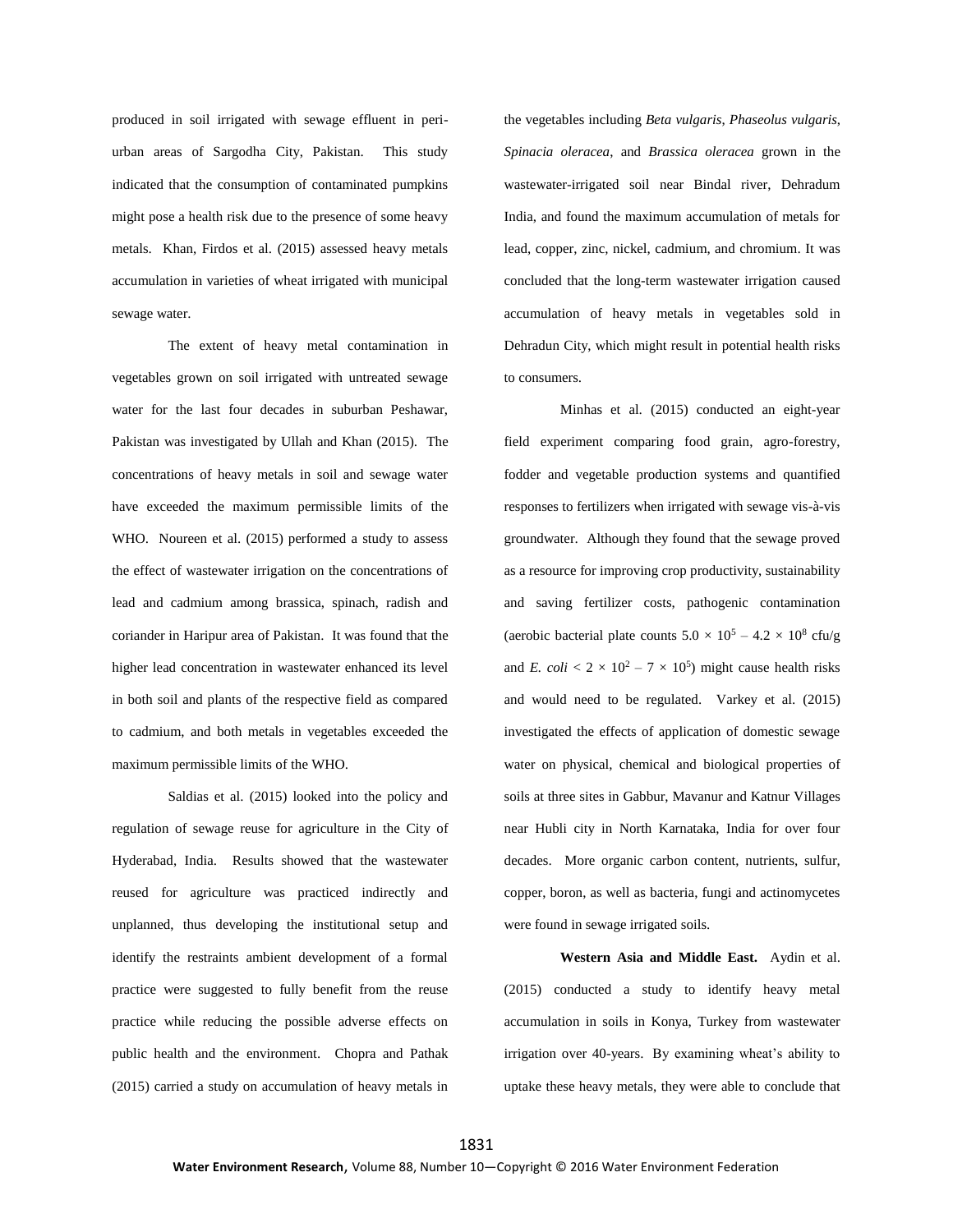lead posed the greatest threat to wheat contamination in the Konya soils. Asgari and Cornelis (2015) investigated the heavy metal accumulation in wheat and corn and health risks associated with the irrigation of farmland using treated municipal wastewater in Esfahan, Iran. Among the heavy metals analyzed, the concentrations of cadmium and chromium were found to be above the permissible limits determined by the United States Environmental Protection Agency (US EPA) and the health risk indices were high, particularly for the wheat grain. Naseri et al. (2015) investigated the concentrations of some heavy metals such as cadmium, lead, chromium, nickel and cobalt in domestic cultivated and imported rice sold in the Shiraz, Iran markets, and found that the average levels for lead and cadmium in domestic cultivated and imported rice were significantly higher than allowable limits set by the WHO/FAO.

**East Asia.** A field study was conducted in seven parks in Beijing, China with different histories of reclaimed water irrigation and twenty soil attributes were analyzed to evaluate the effects of reclaimed water irrigation on the soil health conditions (Chen, Lu et al., 2015). They found that the soil health conditions were improved with reclaimed water irrigation. Gao, Liu et al. (2015) compared soil samples from wastewater-irrigated and groundwaterirrigated areas to compare the hepatotoxicity and nephrotoxicity of organic contaminants in wastewaterirrigated soils. The study's results showed that the toxicity present in the wastewater-irrigated soils could cause changes of liver functions in mice and DNA damage of hepatocytes in rats, and could lead to oxidative damages of kidney and liver. Liu et al. (2015) reported the significant genotoxicity of wastewater samples collected from the Dongming discharging river in Shijiazhuang city, China and evaluated the suitability of the wastewater for irrigation. The authors suggested potential harmful effects of such practice on the local resident.

Lu et al. (2015) presented a comprehensive map of both water and soil pollution risks on food safety in China and suggested complete policies addressing the water and soil pollution for implementation of food safety using a holistic approach. Gao, Liang et al. (2015) investigated the long term effect on soil irrigated by river water that received treated wastewater in arid and semi-arid regions of China and compared with the soils irrigated by groundwater. They showed that the long term irrigation with the affected river waters had increased microbial activity and had a beneficial effect on soil microbial microbiological characteristics. Long-term river water irrigation was also shown to pose a potential risk to human health due to accumulation of heavy metals including mercury, cadmium, arsenic, lead, copper, chromium, and zinc. Liang et al. (2015) investigated the toxicity of soil irrigated with gray sewage and treated domestic sewage. The results showed that the soil quality was not affected by the treated sewage except for the heavy metal accumulation, while the soil quality significantly changed in terms of heavy metal accumulation, toxicity and genotoxicity with the grey sewage irrigation.

The concentration and distribution of six major phthalate esters in 39 wastewater-irrigated agricultural soil samples was investigated in the Wangyang River basin in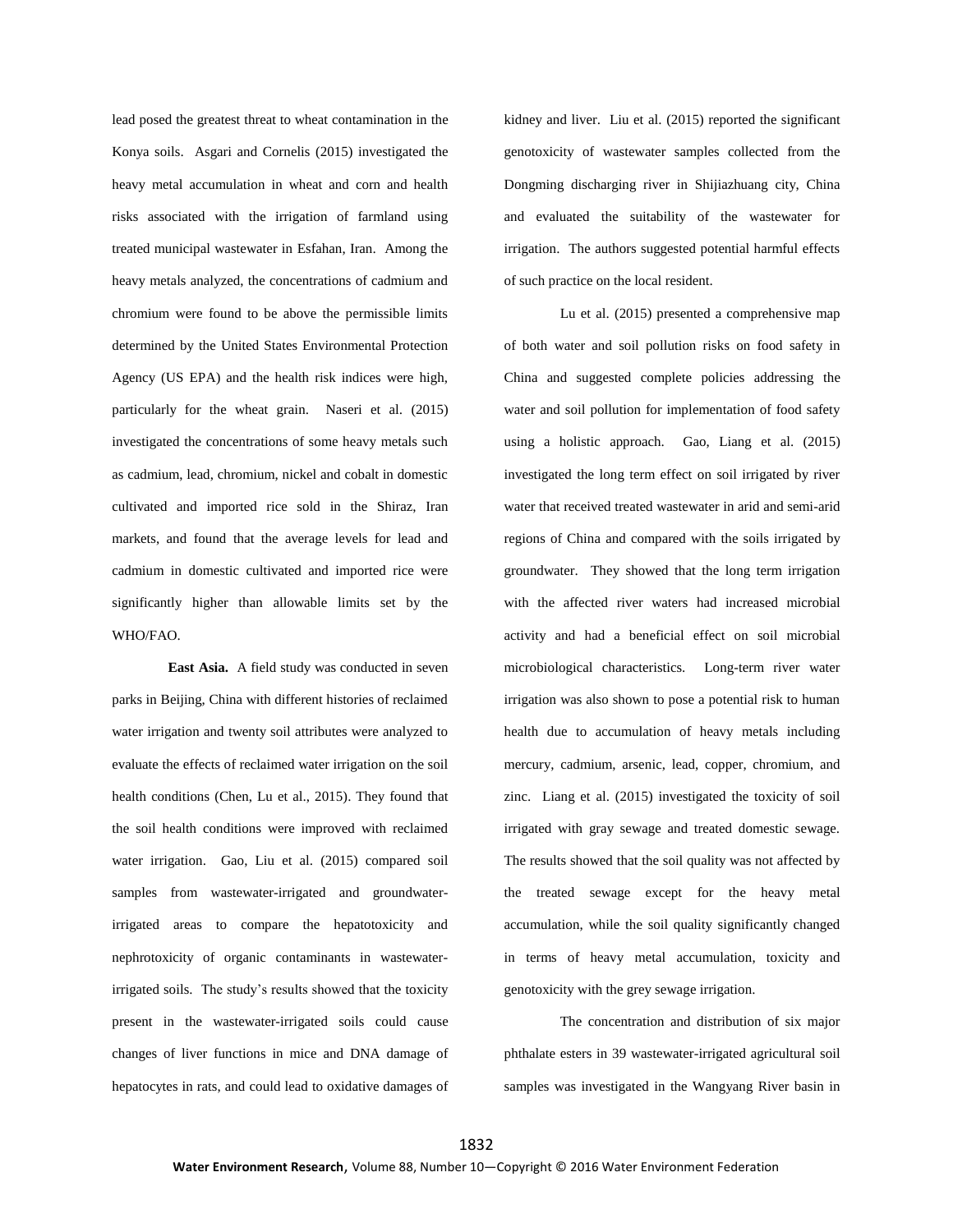Hebei Province, China (Zhang, Liang et al., 2015). The study found the total concentrations of the six phthalate esters ranged from 0.191  $\mu$ g/g dw to 0.457  $\mu$ g/g dw with di(2-ethylhexyl) phthalate and di-*n*-butyl phthalate the dominant species, and suggested dense anthropogenic activities and random garbage disposal were possible sources of these phthalate esters. In order to evaluate the effects of coal mining wastewater irrigation on soil enzymes, physiological properties of wheat and potential risks of heavy metal contamination to wheat crop, Ma et al. (2015) conducted a series of pot experiments with three mining wastewaters, including leachate of coal gangue, coal-washing wastewater and precipitated coal-washing wastewater. They found that all three wastewaters exhibited significant toxicity in terms of the activities of soil enzymes, root activity and net photosynthetic rate of wheat, as well as the grain yield and the accumulation of heavy metals (including chromium, lead, copper, and zinc) in wheat grain. Massaquoi et al. (2015) evaluated the health risk and accumulation of heavy metals due to three years of post-wastewater irrigation in soils, vegetables and farmers' hair in China. They concluded the persistence of heavy metals in soils and plants previously irrigated with wastewater, although high metal concentrations in farmers' hair samples was not related to soil metal concentrations.

Wang, Liu et al. (2015) assessed the heavy metal concentrations in soils and fruits and their possible human risk in apple orchards of Liaodong Peninsula, a well-known fruit-producing area of China. The results showed that all the orchard soils were with low pollution index values (smaller than one) for cadmium and zinc, while some of the

samples exceeded the allowable levels of chromium and copper. Wang, Zeng et al. (2015) studied the ecological risks of heavy metals such as cadmium, copper, lead, zinc, chromium, arsenic, and mercury through crops (wheat and rice) grown in the Tianjin sewage irrigation area in northern China, and discovered that continuous application of wastewater had led to accumulation of heavy metals in the soil, and cadmium, zinc, and mercury were the main pollutants.

Physicochemical properties and microbial risks of soils and vegetables (Pakchoi) irrigated with rural domestic wastewater in China were studied (Yang, Kong et al., 2015). Significantly increased nitrate content and pathogenic bacteria were found in soils and edible parts of investigated vegetables irrigated with raw sewage, while soils and plants irrigated with treated wastewater were not found different from those irrigated using tap water. Zeng et al. (2015) evaluated health risks of heavy metals, namely zinc, copper, chromium, nickel, lead, and cadmium, through dietary intake of wheat in Tianjin, China. The study found that accumulated cadmium and zinc concentrations in 54.5% and 18.25% soil samples exceeded the permissible limits in China, and the risk assessment of heavy metals through wheat consumption found that 36.4% hazard index values for adults and 63.6% hazard index values for children exceeded one.

Heavy metals concentrations in soil and vegetables irrigated with domestic WWTP effluent in Republic of Korea were investigated (Kim et al., 2015). The monitoring results showed decreased concentrations of copper, cadmium, and lead in soil and increased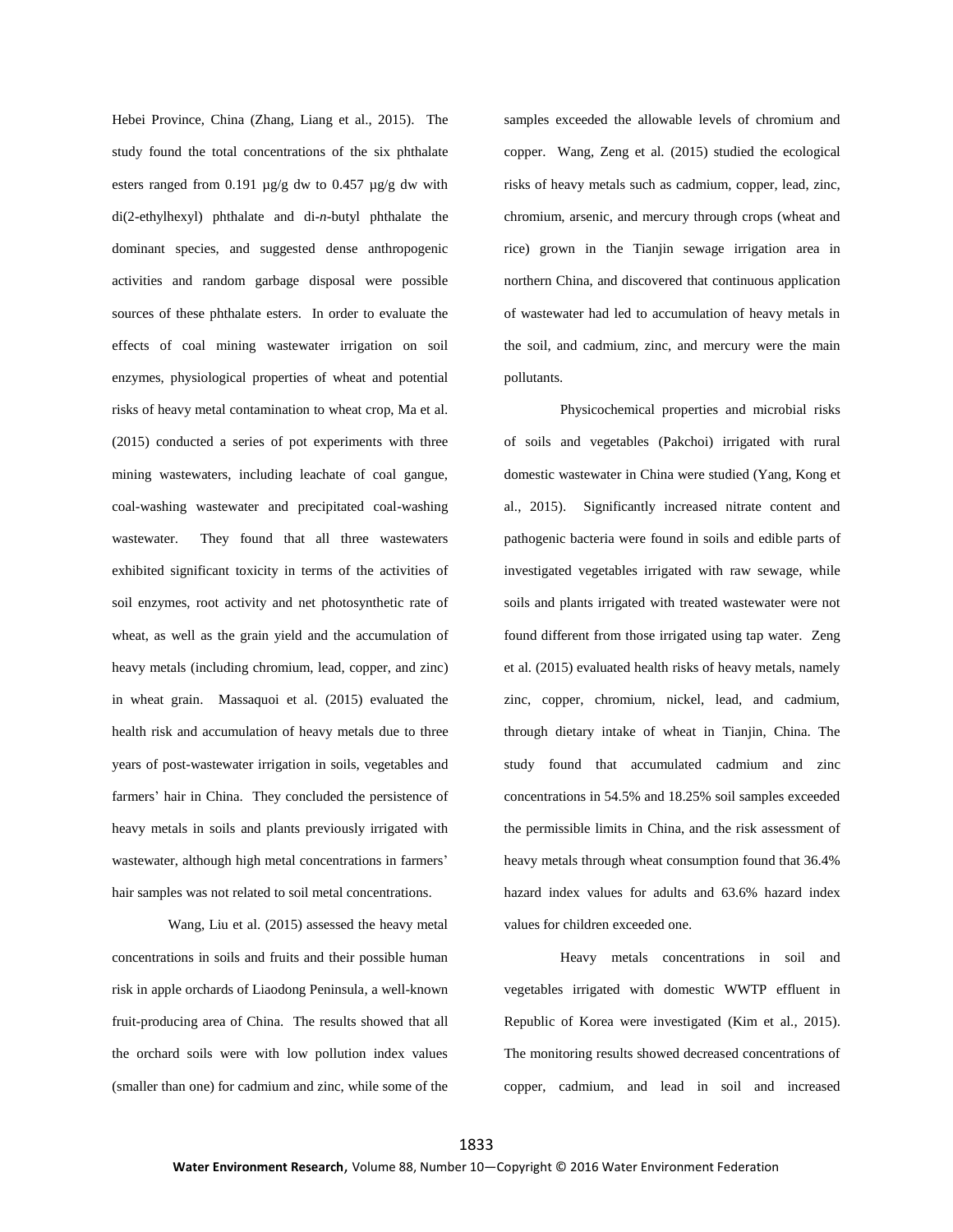concentration of zinc in soil during the irrigation period, but all tested metal concentrations were below the soil pollution standards of the Republic of Korea. Based on the risk assessment, the consumption of vegetables grown with domestic wastewater was considered safe.

**Africa.** Antwi-Agyei et al. (2015) studied the consumer risk of contaminated agricultural products due to wastewater irrigation in Accra, Ghana. The study revealed that more than 80% of produce samples were contaminated with *E. coli* and that the key risk factors were found to be the irrigation water and soil at the farm. Akoto et al. (2015) investigated the ability of lettuce to uptake heavy metals from wastewater irrigation. Their study concluded that the high levels of heavy metals in the wastewater irrigation could be easily transferred to soils and lettuce which might pose a health risk to crop consumers. Cherfi et al. (2015) conducted a performance survey on the urban WWTP of the city of Boumerdes, Algeria in order to assess the potential of reuse of its treated water. From this study, no adverse effects on resident's health were found from consumption of vegetables irrigated with treated wastewaters. Malan et al. (2015) performed a study to evaluate the extent of heavy metal contamination in the Philippi horticultural area in the Western Cape Province, South Africa. Toxic heavy metals were found in the soils during the summer cropping season and in the crops produced in winter.

**Americas.** Lara-Viveros et al. (2015) determined the concentration of cadmium and lead in soil and different plants, including one alfalfa, tow sunflowers and two maize which accept sewage irrigation in the Mezquital Valley,

Hidalgo, Mexico. The results showed that both cadmium and lead in maize were lower than those observed in soil, sunflowers contained lowest levels of the two metals, while the cadmium concentration was found to be higher in alfalfa (0.07 mg/kg) than that in soil (0.03 mg/kg). Malafaia et al. (2015) conducted a 13-week study on the possible physical and biochemical damage in Swiss mice fed with corn produced in soil containing tannery sludge vermicompost and irrigated with domestic sewage wastewater. Since no changes were found in body weight of the animals, and various physical parameters of the animals were stable, they preliminarily concluded that the corn produced in this way was innocuous to animals, but further studies would be needed to investigate other variables not measured in this study.

**Europe.** Petousi et al. (2015) performed a threeyear monitoring study of salts, nutrients, micro-elements, heavy metals, toxic-pollutants and pathogens in soil and leaves of olive trees that were irrigated with three types of water: secondary treated wastewater, tertiary treated wastewater and tap water in Crete, Greece. Results showed increasing concentrations of nutrients (primarily phosphorus and potassium), sodium, magnesium, calcium and boron in soils two years after the application of both types of treated wastewater in comparison to tap water; however, no effects on soil concentrations were found. Sales-Ortells et al. (2015) investigated the health risk by consuming the lettuces irrigated with tertiary effluent containing norovirus in Catalonia, Spain. Results showed that the risk of disease would be highly related to the levels of norovirus in the treated water and the lettuce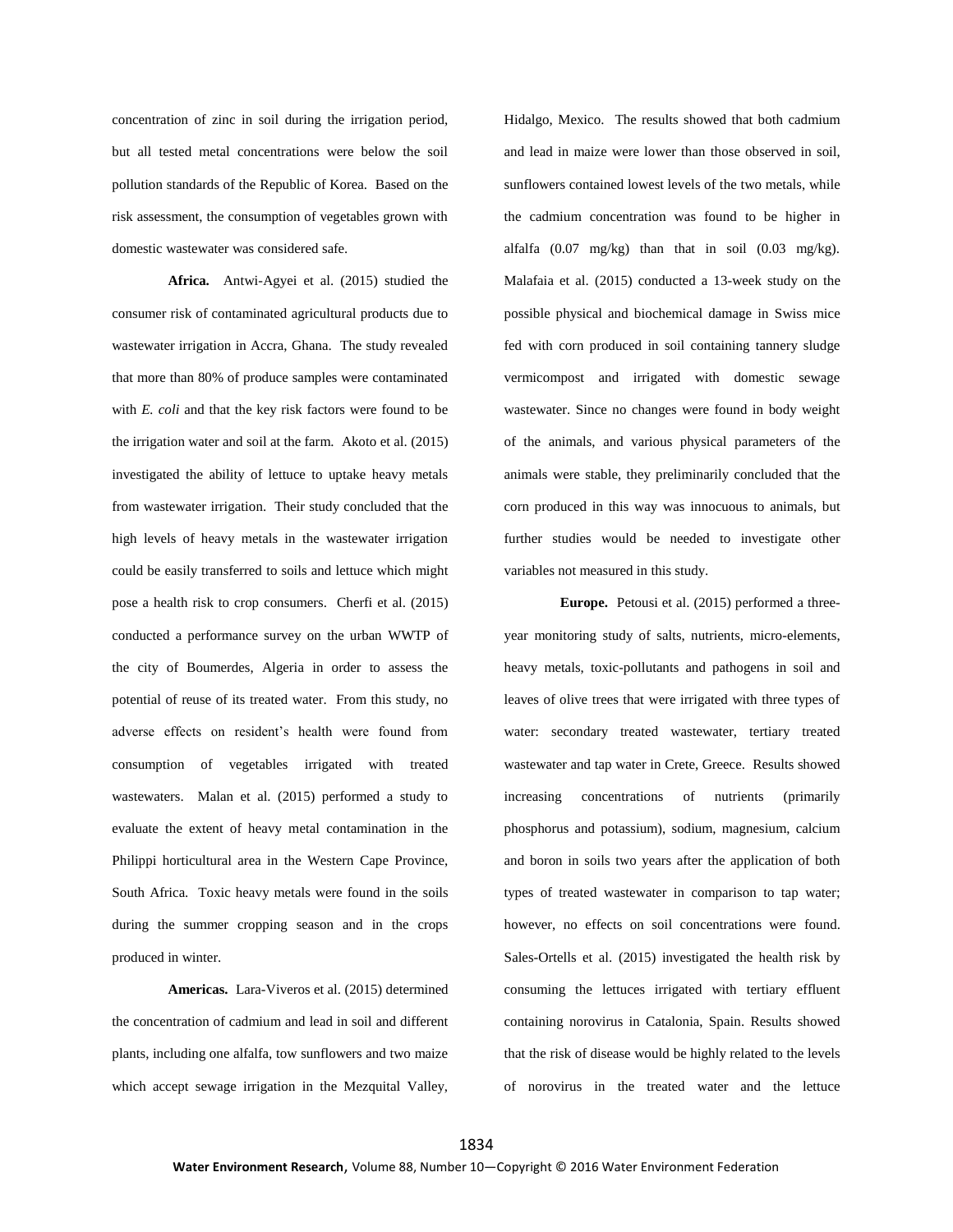consumption and recommended to achieve 4.3 log removal of the norovirus in the tertiary wastewater.

**Others.** Becerra-Castro et al. (2015) critically reviewed possible effects of raw wastewater irrigation on soil microbiota and human and environment health. Grattan et al. (2015) assessed ground waters and recycled municipal wastewaters with high concentrations of boron and salts as potential water sources for irrigation of *Citrus* spp. The results suggested that existing boron tolerance guidelines for oranges (0.5-0.75 mg/L in the soil solution) should not be modified, and that the maximum boron concentration in the irrigation water fell between 0.3 and 0.5 mg/L over the long term.

Rastetter and Gerhardt (2015) investigated the toxic potential of using various wastewater sludge as fertilizer in agriculture by a series of tests using *Eisenia fetida*, *Lemna minor*, *Gammarus fossarum*, as well as by the analysis of nutrients, organic pollutants and heavy metals. It was found that the dewatered sludge samples were toxic on *G. fossarum* and *L. minor* under laboratory conditions, while it was assumed that under the field condition, the acute toxicity of the sludge samples might be much lower due to lower dosing, adsorption and dilution. Mishra et al. (2015) investigated the toxic metal absorption in radish crop and soil treated with sewage sludge in research plot in Allahabad Agricultural Institute, Deemed University, Allahabad, India. It was found that suffering the irreversible problems of cumulative loading of trace elements and in any type of soil in long term effect could be inevitable since the heavy metals could be passed to

higher levels in the processes by successive applications of municipal sewage sludge of agronomic rates.

#### **Greywater Reuse**

Busgang et al. (2015) carried out an epidemiological study for the assessment of health risks associated with greywater reuse for irrigation in arid regions. There was no difference in the prevalence of water-related diseases between control and graywater users, and the authors postulated that QMRA was conservative and could safely be used toward the establishment of regulations governing graywater reuse. The health risks and presence of organic micropollutants in greywater as a potential source for potable water was investigated by Etchepare and van der Hoek (2015). Of the 280 micropollutants that had been detected in greywater, fourteen compounds were identified to pose an appreciable concern to human health. The findings would be helpful to define the methods and goals of treatment in future greywater reclamation plants for potable water production.

Shamabadi et al. (2015) investigated and designed an onsite grey water reuse system at Hazrat-e-Masoumeh University, Qom, Iran. Trickling filters with suspended plastic media, a settling tank and a chlorination system were applied. It was the first report of building an onsite grey water treatment system in an Iranian University. In order to test grey-water quality and its effects on soil nutrient content following four successive growing seasons, Mzini and Winter (2015) performed an experimental field study in the vicinity of the Umtata Dam, northwest of the town of Umtata, South Africa. The analyses results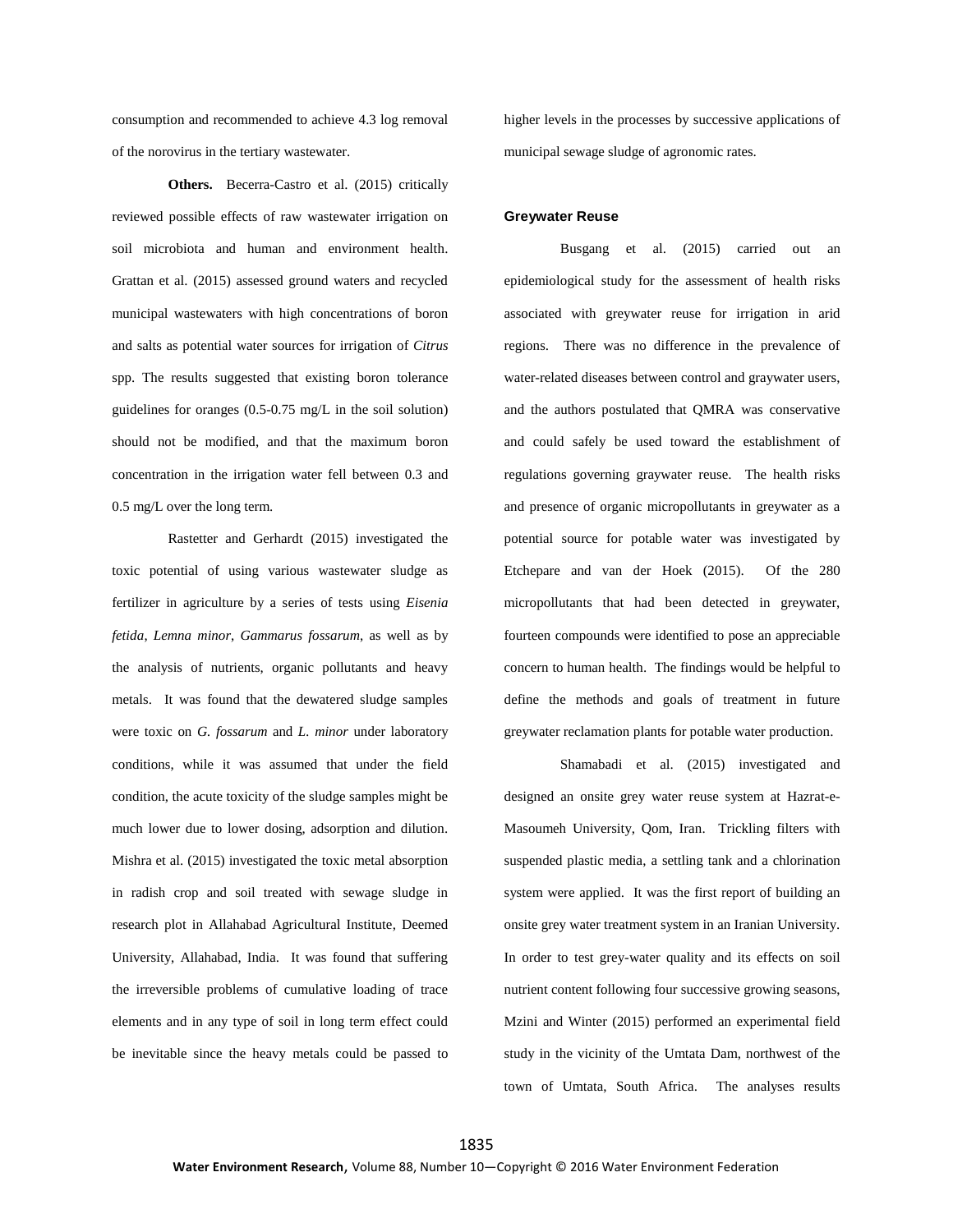showed that average sodium (16 mg/L) and chloride (15 mg/L) ions were considerably higher for grey-water than other treatments; however, they both were lower than the 100 mg/L limit per the South African Water Quality Guidelines.

Katukiza et al. (2015) investigated grey water characteristics and loads in an urban slum in Uganda. The analysis results showed that the chemical oxygen demand was  $9,225 \pm 1,200$  mg/L in laundry grey water,  $71,250 \pm 1$ 1,011 mg/L in kitchen grey water and  $4,675 \pm 750$  mg/L in bathroom grey water and that the maximum concentrations of *E. coli* and total coliform in the bathroom grey water were  $2.05 \times 10^7$  cfu/100 mL and  $1.75 \times 10^8$  cfu/100 mL, respectively, while the maximum concentration of *Salmonella* spp. in the laundry grey water was  $7.32 \times 10^6$ cfu/100 mL.

#### **Wastewater Disposal**

**Impact on the Coastal Environment.** Cabral-Oliveira et al. (2015) studied the accumulation of trace elements, including copper, zinc, lead, nickel, cobalt, cadmium, iron, manganese, and arsenic, in edible rocky shore species: mollusks (*Mytilus galloprovincialis*, *Patella ulyssiponensis*, and *Phorcus lineatus*) based on the comparison between one sewage-impacted area and two reference areas. From this study, it was discovered that the concentrations of trace elements in the soft tissues of the selected mollusks could be affected by the presence of sewage discharges, and the sewage pollution increased the concentrations of arsenic in the mollusk species, emphasizing its potential damaging effects on natural systems and edible species. Trabalon et al. (2015) investigated the synthetic musks in samples of 10 widely consumed fish and shellfish species from Tarragona (Catalonia, Spain). The results suggested that the concentrations of musks in fish and shellfish should not pose human health risks for the adult population living in Tarragona.

Krumhansl et al. (2015) monitored the sewage quality of five arctic communities and evaluated its effect on marine benthic invertebrates. Minimal impacts were detected to benthic communities for their evenness, density, diversity, species richness, and some differences in species composition in four out of the five communities, where the population was <2,000 people and variation occurred in the other community depending on the effluent quality and quantity. Rodrigues, Feijo-Oliveira et al. (2015) evaluated the impacts of wastewater on the metabolism of the Antarctic fishes *Notothenia coriiceps* and *N. rossii* in the Brazilian Antarctic Station Comandante Ferraz, King George Island and Admiralty Bay. The two species of Antarctic fish presented different metabolic responses to the wastewater and *N. coriiceps* exhibited greater susceptibility to the toxicity of the pollutants.

Maranho, DelValls et al. (2015) studied the potential risk of wastewater discharge to benthic biota at the Bay of Cadiz, Spain. They proposed a methodology to use marine clams *Ruditapes philippinarum* to assess the risk. In a related study, Maranho, Garrido-Perez et al. (2015) investigated the adverse effects of WWTPs on sediment quality at the Bay of Cadiz using a battery of acute bioassays and chemical analysis. They chose five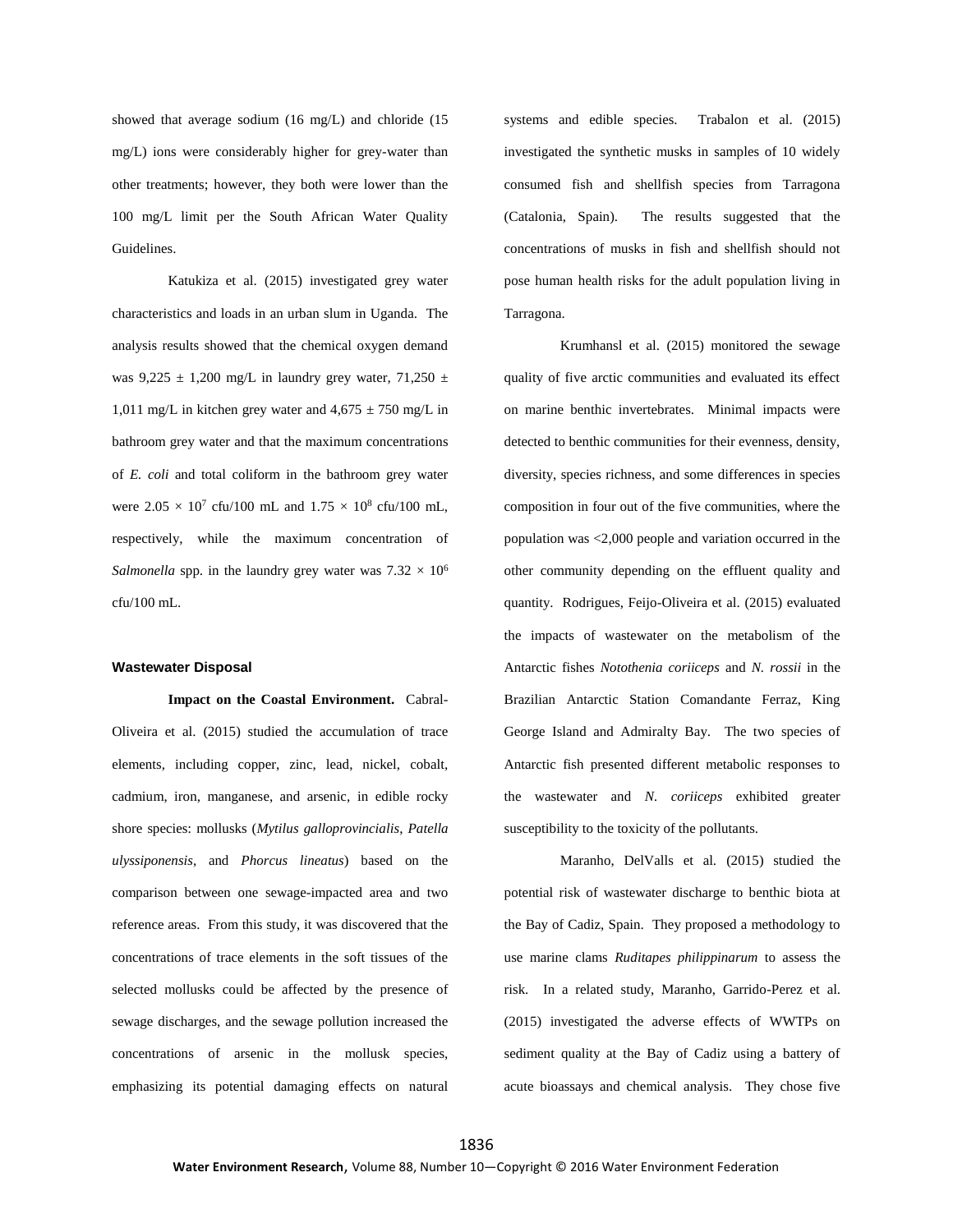sites directly affected by WWTPs effluents and one control site, and found that the Bay of Cadiz was contaminated by polycyclic aromatic hydrocarbons, metals, detergents and pharmaceutical products. Results also showed that acute toxicity and chemical contamination differed significantly across the five sites with seasonal variations. Ezekwe and Edoghotu (2015) investigated the water quality of the Andoni River estuary in the eastern Niger Delta of Nigeria. The study found that the sampled sites did not meet international standards for nitrate, heavy metals and hydrocarbons, generally had dissolved oxygen concentration below 5 mg/L and that 20% of the sampled sites had turbidity levels above recommended standards for estuarine ecosystems. This study concluded that the whole river system had a declining capacity to support fish and aquatic grass habitats due to pollution from hydrocarbon sources, erosion of contaminated sediments, discharge from human waste, and long distance river pollution. Tayeb et al. (2015) investigated the effects of industrial and urban effluents on the coastal marine environment in Oran, Algeria. A follow-up research showed that consideration needed to be given at the higher ecological impart from the concentrations of oil and grease released into the bionetwork and the results revealed that most beaches in Oran were under the national environmental standard limit as well.

Li, Chen et al. (2015) evaluated the genotoxicity and embryotoxicity of sediments from Yangtze River estuary which suffered from abundant sewage from the coastal cities using *Danio rerio* embryos. Results presented that the *Danio rerio* embryos exhibited an increasing death

rate, abnormal development, lower hatching rate and heart rate after exposing to the sediment 96 hours and obvious genotoxicity was detected in the samples. Falkenberg and Styan (2015) addressed the concern that the wastewater discharge of desalination plants might result in unique impacts on the biota and surrounding environment that could not be predicted using existing plants. To address this concern, three recent Australian case studies that had conducted toxicity assessments using whole effluent prior to the construction of the desalination plant were reviewed. Although the whole effluent toxicity assessments were limited by time available for testing, this method showed significant benefits and could be used to better forecast the impacts of proposed desalination plants on a case-by-case basis.

**Impact on Surface Water.** Rodrigues, da Silva et al. (2015) analyzed the water quality of stream Campo Alegre influenced by the WWTP from the City of Santa Helena de Goias, Brazil and compared the treated water, upstream and downstream water quality in dry and wet climatic periods. Results showed that the stream was deteriorated by the treated wastewater, especially during the dry period with respect to the pathogenic microorganisms. Sibanda et al. (2015) summarized a series of public and environmental health problems in South Africa due to the increasing discharge of sewage effluents. Those problems included thinning of riverine macroinvertebrate diversity, massive fish mortalities, microbial community structures transferred to waterborne pathogens, increased levels of endocrine-disrupting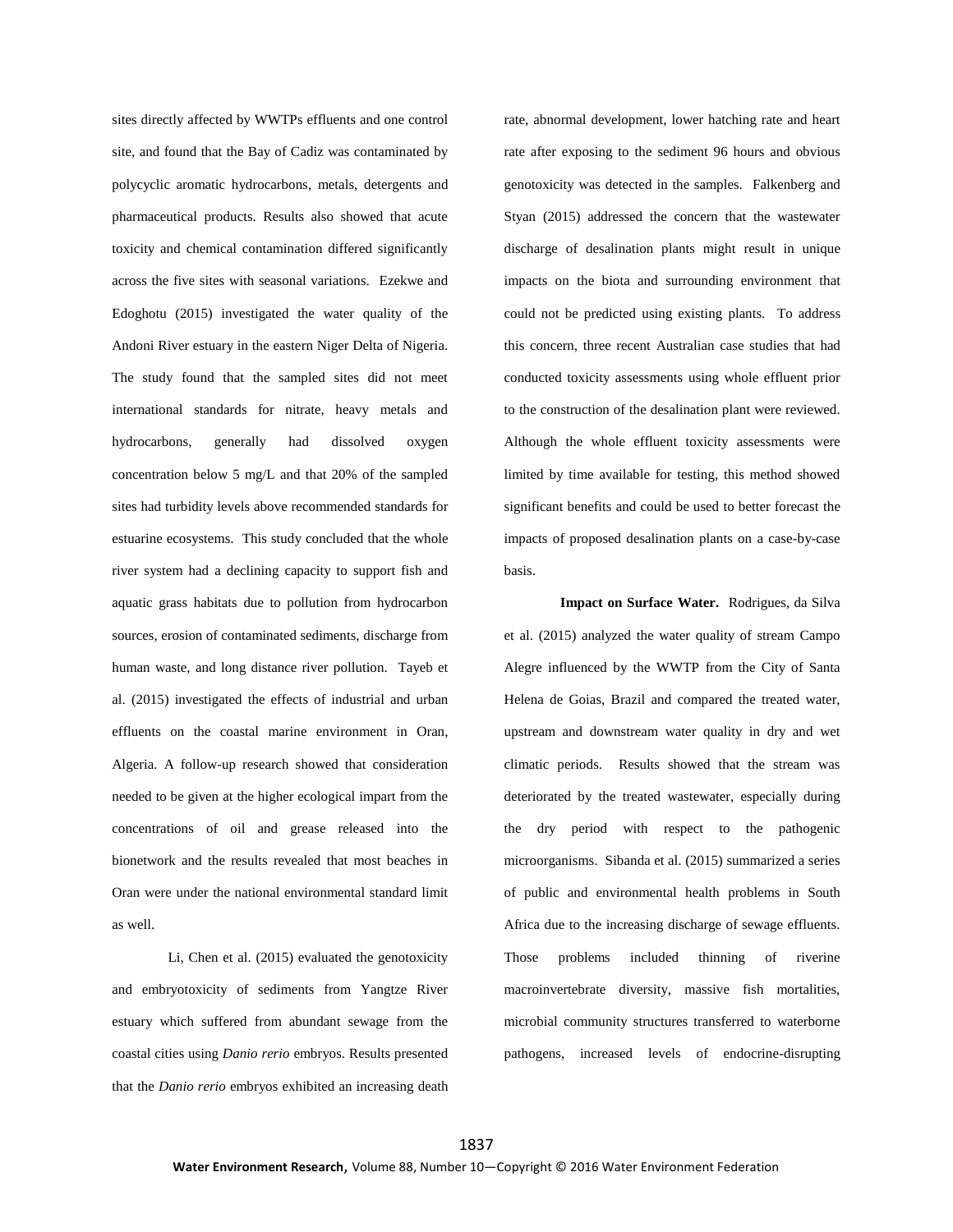compounds and elevated bioaccumulation of metals in edible plant parts.

In order to evaluate surface water and the sediment quality of rivers connected to WWTPs with different treatment technologies, fish embryo tests with *Danio rerio* were conducted by using native water and sediment samples collected upstream and downstream of four WWTPs in Southern Germany (Thellmann et al., 2015). They found the higher embryotoxic potentials in water and sediments collected downstream of the WWTPs equipped with sand filtration than in the water sample from downstream of both WWTPs upgraded with a powdered activated carbon stage. Popovic et al. (2015) evaluated the impact of treated wastewater on the health status of fish living downstream, microbiological contamination and antimicrobial resistance, fish tissue structure, blood biochemistry, oxidative stress, genotoxic effects, as well as multi-xenobiotic resistance mechanism using two organismic biosensors, namely Prussian carp *Carassius gibelio* and earthworm *Eisenia fetida*. They found a substantial increase in plasma values of urea, total proteins, albumins and triglycerides and a weighty decrease in the activity of plasma superoxide dismutase in carp from the effluent-receiving canal.

Tabet et al. (2015) examined the mutagenicity and genotoxicity of urban wastewater of the City of Guelma in Algeria between April 2012 and April 2013 in order to assess the water pollution and its effect upon human health and river biotic communities. A decrease in the percentage of cells in prophase and an increase in the telophase were observed with a significant decrease in mitotic index and anaphase bridges, disturbed anaphasetelophase cells, vagrants and stickiness in anaphasetelophase cells were the main observed aberrations. Manzano et al. (2015) evaluated the genotoxicity of surface waters impacted by domestic and industrial wastewaters using the hepatoma tissue culture comet assay in Sao Paulo, Brazil.

Luminescent bacteria and zebrafish embryos were used as bioassay tools to assess the ecotoxicity of surface water from the Huangpu River, China (Zhang, Li et al., 2015). It was found the river water samples inhibited *Vibrio qinghaiensis* sp. Q67 with inhibition rates 0- 34.6±4.82%, increased the lethal rates and caused morphological abnormalities of zebrafish embryos, and that the toxicity was higher in winter than in summer and higher in the river sections impact by anthropogenic activities.

#### **Hospital Wastewater**

Fekadu et al. (2015) conducted a cross-sectional study on hospital wastewater, to determine if partially metabolized and residual quantities of antimicrobials present in hospital wastewater could result in exposed bacteria developing a resistance to biocides. The study concluded that effluents from the two hospitals tested contained antibiotic-resistant bacteria, which might pose a threat to public health. Kern et al. (2015) studied the ecotoxicity and genotoxicity of hospital laundry wastewaters from a regional hospital located in Rio Pardo Valley, Reo Grande do Sul, Brazil. The results indicated significant toxicity of these hospital effluents and warranted more work to develop proper treatment methods.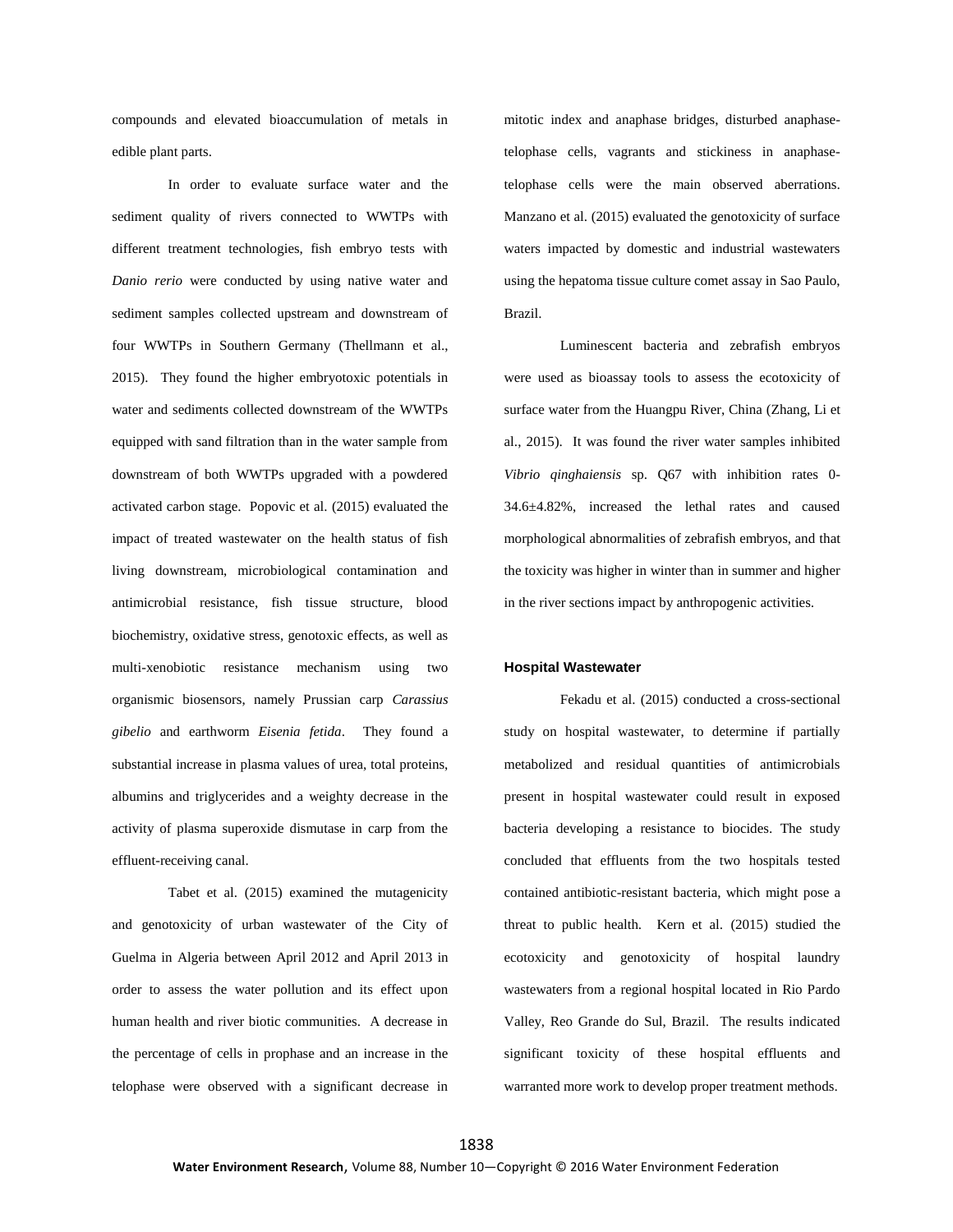Li and Lin (2015) conducted a study to investigate the acute toxicity of hospital effluents containing pharmaceuticals using several vertebrates and *Cyprinus carpi* and the impact of solar irradiation. Their results revealed that the solar irradiation for five days had increased the fish toxicity. Sharma et al. (2015) analyzed the mutagenic and genotoxic potential of sewages from three large hospitals in Jaipur, India by SOS chromotest and *Salmonella* fluctuation assay. Results found a high genotoxic potential of untreated water, while slight genotoxicity was detected in the treated water.

Antibiotic contamination of hospital wastewater in seven hospitals in Bangkok, Thailand was studied by Hamjinda et al. (2015). Of the 19 antibiotics that were detected, norfloxacin appeared in the highest concentration (12 µg/L), although most of the toxicity was reduced after treatment leaving only slight toxicity on some test species which may be due to chlorination. Neri-Cruz et al. (2015) conducted a study to investigate the oxidative stress in the common carp *Cyprinus carpio* induced by a hospital wastewater in Mexico. They found significant increases in hydroperoxide content, malondialdehyde content and protein carbonyl content in exposed specimens, mostly in gill, liver and brain. In addition, the activities of the antioxidant enzymes superoxide dismutase and catalase were also increased in liver and brain. Rani et al. (2015) investigated the influence of geochemical factors and microbiome structure in dental wastewater on mercury methylation. They found that the concentrations of total mercury, methyl mercury and heavy metals were high in dental wastewater and that there were significant correlations between the bacterial community, mercury levels and geochemical factors including pH and the predicted total amount (not fraction) of neutral mercurysulfide species.

## **Industrial Wastewater**

**Tannery and Textile.** Investigation of tannery wastewater affecting local fish biosystems in East Calcutta wetlands in West Bengal, India was performed by Aich et al. (2015). It was concluded that the exposure to tannery wastewater had increased fish stress enzyme activity affecting hormonal and reproductive processes within the local aquatic biosystems. The toxicity of tannery and textile effluents was evaluated by a battery of toxicological bioassays and toxicological indices (Huang et al., 2015). The results indicated the reduction rates of toxicity in tannery and textile effluents were 36.8% and 23.2%, respectively based on the potential ecotoxic effects probe, and the major toxicant of textile effluent was non-polar organic pollutants, filterable compounds, heavy metals, oxidizing substances and volatile compounds. Sorsa et al. (2015) evaluated the heavy metal concentrations and physicochemical characteristics of treated water along the discharge route from Hawassa Textile Factory, Ethiopia. Data illustrated that physicochemical parameters (total dissolved solids, pH, conductivity and phosphate) in the effluent samples at the two sampling sites were over national/international discharge limits, while the heavy metal levels were below acceptable ranges of the provisional discharge limits. However, long-term accumulation would be a threat to public and environment.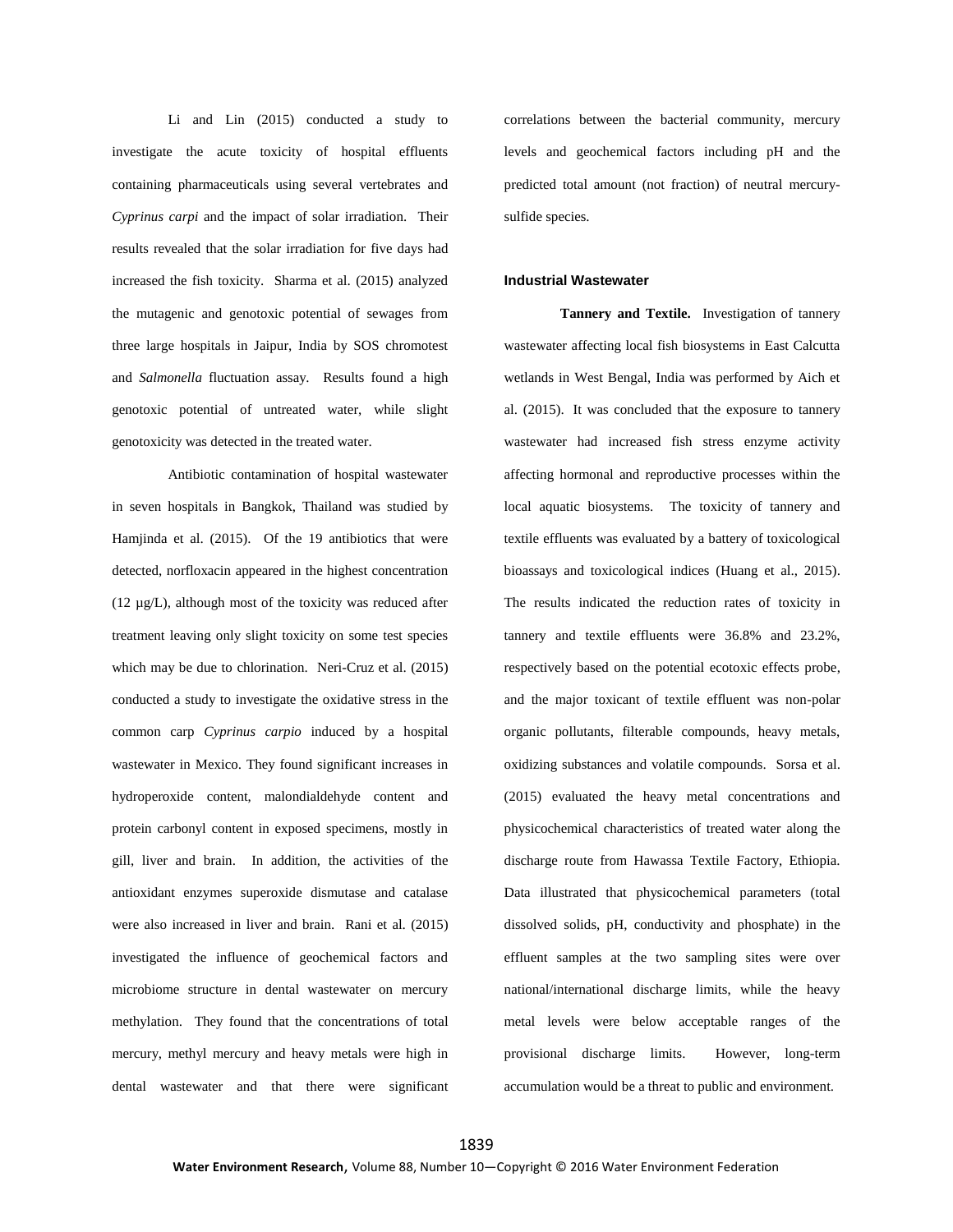Idel-Aouad et al. (2015) studied Fenton and Fenton-like processes in homogeneous and heterogeneous phases in the mineralization and decolorization of the dye Acid Red 14. The treated solutions were analyzed with the Microtox assay and it showed that the toxicity intrinsic to the chemicals used in the process was lower than that of the degradation products in the treated dye solution. Iqbal et al. (2015) evaluated the performance of gamma radiation treatment for detoxification of pollutants in textile wastewater. The study indicated that the cytotoxicity reduction was 39.56% in human red blood cells, 49.65% in sheep red blood cells, and 79.63% in brine shrimp, and that the mild mutagenicity in untreated wastewater was removed to not detected level after gamma radiation. Punzi et al. (2015) conducted a study on the combined anaerobicozonation process for the treatment of textile wastewater containing azo dyes. They found that both untreated and biologically treated textile effluents had mutagenic effects; however, no mutagenicity was detected in the effluents subjected to a longer exposure to ozone.

**Agri-Food.** Julien and Safferman (2015) evaluated the impact of food processing wastewater organic and hydraulic loading on metal mobilization within the soil during land-application treatments. This study demonstrated excessive organic loading mobilized naturally occurring metals in the soil and metals being applied with the wastewater and recommended a waste application frequency of twice a day to improve the treatment effectiveness. Rusan et al. (2015) conducted a research about the phytotoxicity of olive mill sewage treated by various technologies, including solar Fenton oxidation, microfiltration followed by reverse osmosis process, microfiltration followed by nanofiltration, aerobic biological technology in a Jacto Reactor, and dilution with various ratio of tap water, on seed germination of barley (*Hordeum vulgare* L.). The results indicated that the phytotoxicity significantly decreased by all the techniques tested except for the dilution with tap water less than two times.

**Oil and Gas.** Chemicals used and/or produced by oil and gas operations were investigated for endocrinedisrupting activities and reproductive and developmental outcomes in male mice after prenatal exposure (Kassotis et al., 2015). Twenty-three commonly-used chemicals were found to activate or inhibit endocrine-disrupting activities, synergistically, additively, or antagonistically, and the prenatal exposure of male mice to a mixture of chemicals at 3, 30, and 300 µg/kg·d caused decreased sperm counts and increased testes, body, heart, and thymus weights and increased serum testosterone. Mrdjen and Lee (2015) reviewed the potential impacts of high-volume hydraulic fracturing operations on surface water and public health. They indicated the exposure to surface water contaminated with the chemicals used in the high-volume hydraulic fracturing might increase cancer risk and turbidity of water, which might lead to pathogen survival in the surface water. Zhang, Hammack et al. (2015) investigated the fate of radium 226 in three Marcellus Shale flowback water storage impoundments in southwestern Pennsylvania. The sampling results revealed that radium 226 concentration in storage impoundments increased during the reuse of flowback water and the concentration in the bottom sludge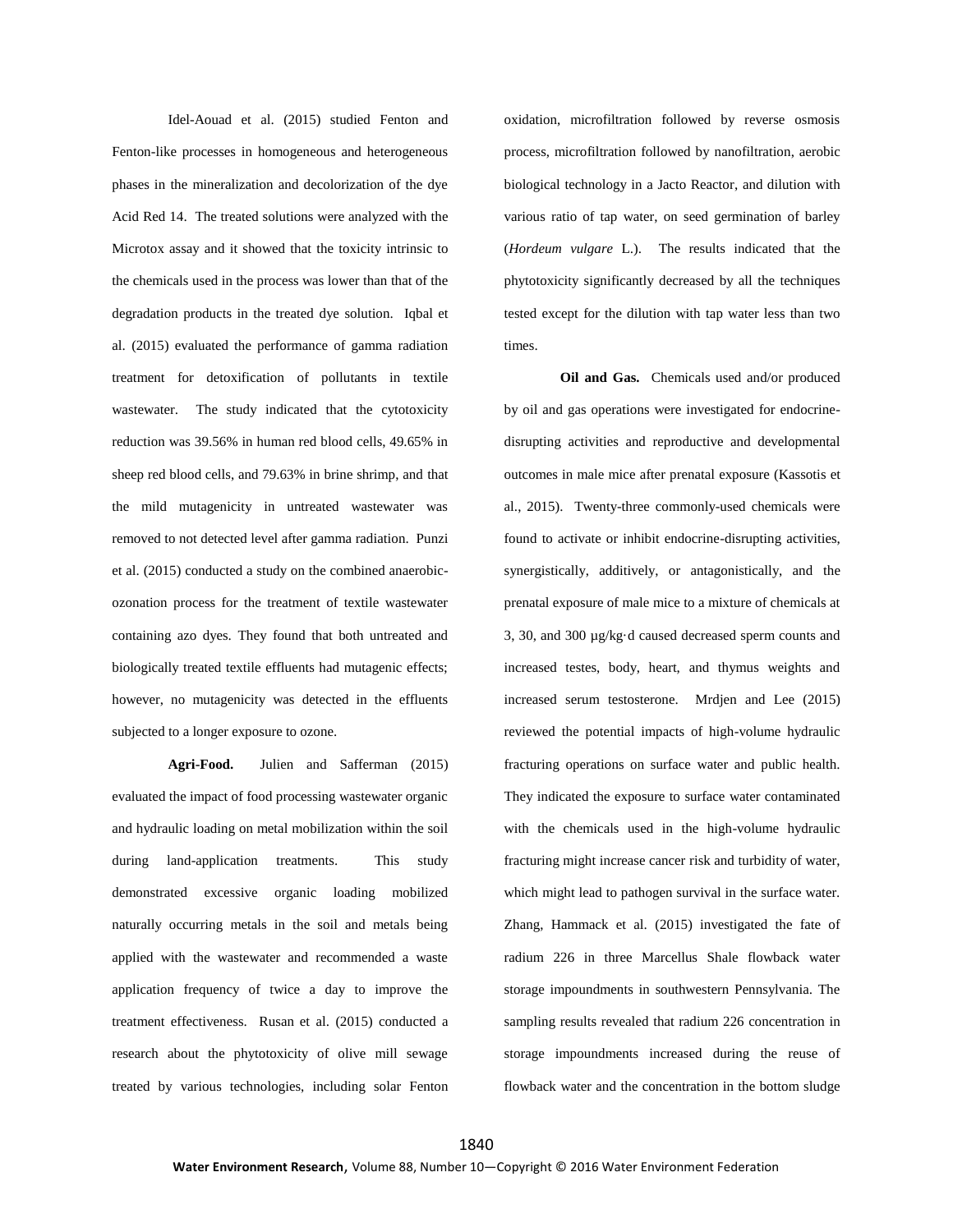increased from <10 pCi/g in fresh sludge to several hundred pCi/g in aged sludge, and the radiation dose equivalent was found below the National Research Council limit.

Gupta et al. (2015) studied the genotoxic potential of a refinery wastewater (Mathura Refinery, Uttar Pradesh, India) using in vitro tests, including plasmid nicking assay, single cell gel electrophoresis, and S1 nuclease assay. It was found that the wastewater led to formation of comets with abnormal tail lengths and proportions, had a genotoxic and potentially damaging effect on DNA, and interacted with calf thymus DNA. Marques et al. (2015) reported the positive effect of the electroflocculation treatment to reduce a toxic effect of oilfield produced water on seed germination, seedling development, and biomass production of sunflower. Steliga et al. (2015) examined the toxicity variations during treatment of wastewater containing petroleum hydrocarbons from an oil plant. Total petroleum hydrocarbons decreased to 49.7 mg/L after the pretreatment and decreased by 89% during the biological treatment, while phenols, xylene and polycyclic aromatic hydrocarbons were removed by 69%, 62% and 46% at the same time and the treated water became non-toxic after the whole treatment.

Pulp and Paper. Dey et al. (2015) reported toxic effects of bleached sulfite pulp mill effluents in fish (*Heteropneustes fossilis*) gills, with optical, scanning electron, and transmission electromicroscope. Based on the analysis, adverse effects include dilation, curling, displacement, degeneration, deposition and severe

congestion were found in the grill structures. Ding et al. (2015) carried out a preliminary investigation on the bioaccumulation and the ecotoxic effects of the pulp and paper wastewater for irrigating reed fields, by using the standardized polyurethane foam unit method. It was suggested that this standardized method might guide the control of the pulp and paper wastewater irrigating within the reed fields ecological systems. Dsikowitzky et al. (2015) performed non-target screening analyses of wastewaters from five different paper production sites, including an extended analysis of one facility, for the identification of volatile non-polar to semi-polar organic contaminants. Their findings implied that the paper industry discharges posed a risk to the populations of sensitive macroinvertebrates. Kaur and Dua (2015) investigated the fish toxicity of wastewater from two sites in Tung Dhab drain in the state of Punjab, India. It was found that the wastewater near a paper mill was more toxic to a freshwater fish *Channa punctatus* than other effluents based on their 96 h toxicity study.

**Mining.** Laliberte (2015) conducted a study on reducing the toxicity of gold-mine effluent by biodegrading the ammonia, cyanides, cyanates and thiocyanates with aerated moving bed biofilm reactors and precipitating the copper. The results showed that both the treatment process and treated effluent were stable between 4 and 25°C, with no obvious changes in the treated water quality. Nawab et al. (2015) conducted a study to evaluate the lead and cadmium concentrations in the soil and medicinal and fodder plants grown in chromite mining-affected areas, Northern Pakistan. The concentrations of lead and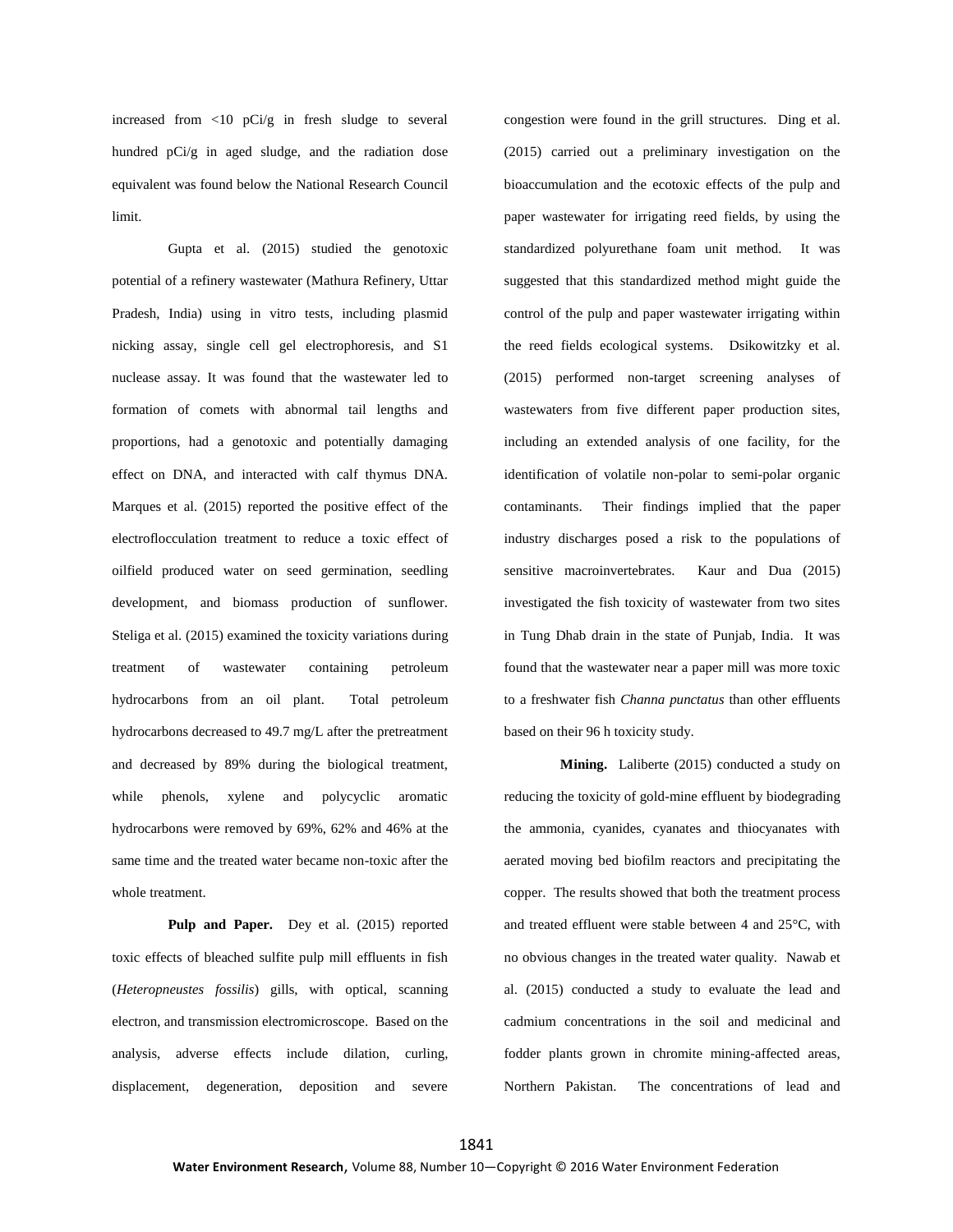cadmium in most of the plant species grown in surrounding areas of mines were higher than their maximum allowable limits set by the WHO/FAO for herbal (10 and 0.3 mg/kg, respectively) and edible (0.3 and 0.2 mg/kg, respectively) plants.

A geochemistry study of mercury was conducted by Marrugo-Negrete et al. (2015) to evaluate the speciation and bioavailability of mercury in sediments of two tropical swamps contaminated by artisanal and small-scale gold mining wastewater. The percentage of the bioavailability fraction was found to be elevated by up to 15%, meaning a potential risk to the aquatic environment and human health. Estrogenic activities and potential xenoestrogens were studied in a coking WWTP from different stages (Zhao et al., 2015). The potencies of estrogenic activities in influent, primary effluent, anaerobic effluent and final effluent were found to be  $1,136 \pm 269, 1,417 \pm 320, 959 \pm 1$ 69, and 0.87 ng/L of 17β-estradiol equivalent, respectively, indicating complete removal of estrogenic activities from the coking wastewater, and the study also found that the potential xenoestrogens were the derivatives of indenol, naphthalenol, indol, acridinone, fluorenone, and carbazole.

**Other Industrial Effluents.** In order to evaluate the toxicity of wastewater samples and aircraft deicing/anti-icing fluids, Mohiley et al. (2015) conducted two bio-tests on the samples collected from a regional airport: the *Lemna* growth inhibition test and the luminescent bacteria test. They found that aquatic plants and marine bacteria showed higher sensitivity towards the fluid than to the wastewater samples, and the fluid and wastewater samples were more toxic towards *Lemna gibba* L. than *V.*  *fischeri*. Geric et al. (2015) evaluated the impact of wastewater generated from washing boat hulls on marine systems. The wastewater contained copper, zinc, vanadium, chromium, iron, and lead, as well as several organic contaminants that exceeded the maximum allowable values by up to 96 times, and it was shown that electrochemical/ozonation treatment of the wastewater could greatly decrease contaminants and remove the wastewater's cyto/genotoxicity. Mori et al. (2015) evaluated the aquatic eco-toxicity of chemicals from the manufacturing processes of thin film transistor liquid crystal displays using a battery of four selected acute toxicity bioassays. Low toxicity of tetramethylammonium hydroxide was detected in the 72 h-algal growth inhibition test (*Pseudokirchneriellia subcapitata*, EC<sub>50</sub> = 360 mg/L) and the Microtox test (*Vibrio fischeri*,  $IC_{50} = 6.4$  g/L); however the 24 h-micro-crustacean immobilization and the 96 h-fish mortality tests showed high toxicity (*Daphnia*   $magna$ ,  $EC_{50} = 32$  mg/L and *Oryzias latipes*,  $LC_{50} = 154$ mg/L).

da Rocha et al. (2015) evaluated the water quality in the Agua Boa stream, in Dourados, Mato Grosso do Sul, Brazil, that has been affected by industrial and agricultural wastewater based on five sets of water samples collected between 2012 and 2013 from three locations within the stream. There was *E. coli* and antibiotic-resistant *Pseudomonas* spp. strains and high concentrations of organic matter, hardness and iron, and an agricultural insecticide residues (thiamethoxam), which called attention to respect the normative national and international standards and supervision upon the situation from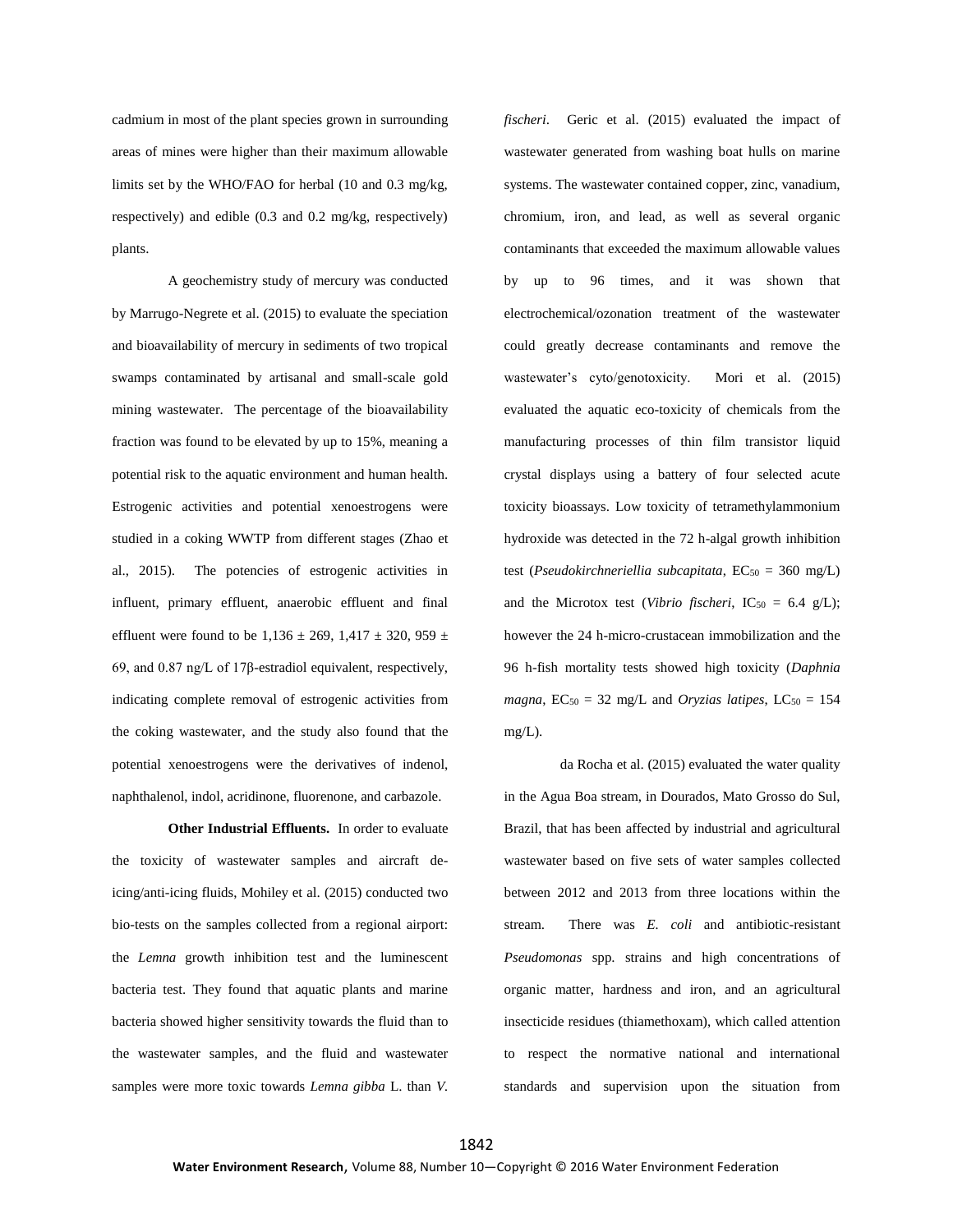governmental agencies. Miao et al. (2015) reviewed the current status of industrial water pollution in China to provide a better understanding of the background and extent of this serious environmental problem and to prevent and mitigate this issue. Hemachandra and Pathiratne (2015) assessed the toxicity of copper, cadmium and chromium using the *Allium cepa* bioassay, and compared with the established limits of industrial discharge to surface waters. It was found that copper(II) displayed the highest root growth inhibition, followed by cadmium(II) and chromium(VI), and suggested the regulatory limits of industrial effluent discharge be reviewed.

Noel and Rajan (2015) reviewed and discussed the global issues related to the reuse of effluents from mining, textiles, and chemical industries for agricultural irrigation. The discussion topics included potential benefits and possible health risks. Lee, Park et al. (2015) conducted a survey of the occurrence and removal of toxic metals and hazardous chemicals in 27 industrial sewage treatment plants in Korea. Levels of benzene, mercury, 1,1 dichloroethylene, and arsenic in influents to the WWTPs were above the effluent limits for indirect dischargers in industrial complex and average removal rates of volatile organic compounds, metals, selenium and 1,4-dioxane were 70%, 60%, 30% and 18%, respectively, which indicated that managing concerning non-conventional pollutants at each WWTPs is better than establishing a unified limits for all WWTPs. Kannangara and Pathiratne (2015) investigated the toxicity of industrial effluents that were causing negative impacts on the Dandugan Oya, a water

canal located in the Western Province of Sri Lanka, using a plant-based bioassay with onion (*Allium cepa*).

#### **Sludge and Biosolids**

Concentrations of seven heavy metals, including cadmium, chromium, copper, mercury, nickel, lead, and zinc, were analyzed in the sludge wasted from Ankara Central Wastewater Treatment Plant in Turkey and noncancer health risks due to child ingestion were evaluated (Kendir et al., 2015). All heavy metal concentrations were found at or below the Turkish regulation limits and cumulative non-cancer health risks associated with child ingesting were within the acceptable level suggested by the US EPA, although lead had the most contribution to the cumulative non-cancer health risks in 2012. Braguglia et al. (2015) conducted an EU project on the quality assessment of digested sludge produced by advanced stabilization processes such as thermophilic digestion integrated with thermal hydrolysis pretreatment, sonication before mesophilic/thermophilic digestion, and sequential anaerobic/aerobic digestion, with the stability index improved by adding aerobic posttreatment or by operating dual-stage process but not by pretreatment integration. It was discovered that all the digested sludge exhibited toxicity to the soil bacterium *Arthrobacter globiformist* at concentrations about factor 100 higher than the usual application rate of sludge to soil in Europe.

Chen, Zhao et al. (2015) carried out a study in sludge toxicity determined by the inhibition of luminescence in the bacterium *Photobacterium phosphoreum*, which were formed during either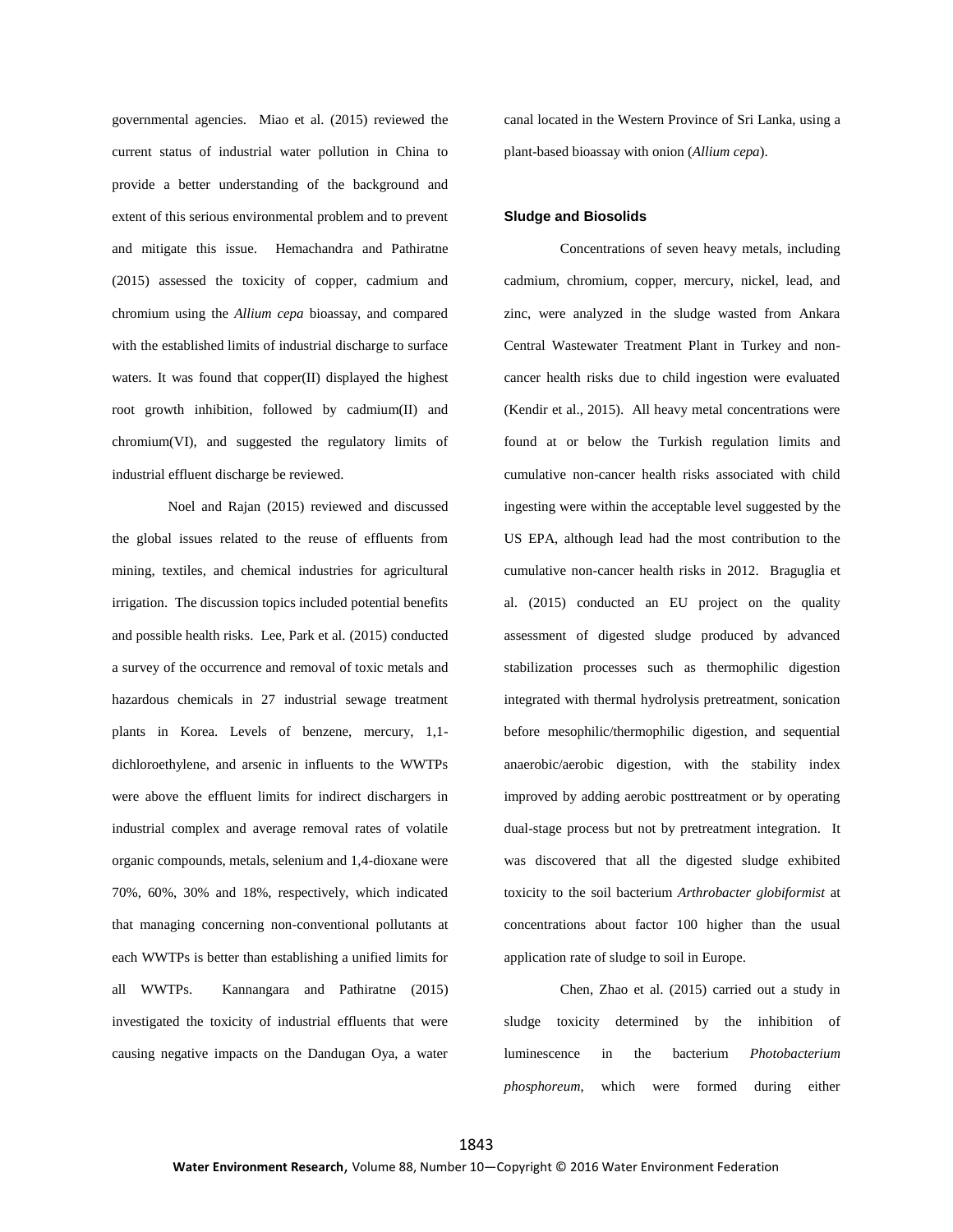acclimating or shocking starting processes with high concentration of *N*,*N*-dimethylformamide. It was found in the results that toxic substances accumulated in the sludge through various factors, including secretions from two types of sludge under *N*,*N*-dimethylformamide stress conditions. A study of the bio-accessibility of PBDEs in sewage sludge from Shanghai, China was conducted using a 3-compartment model and a 6-d Tenax extraction (Meng et al., 2015). The ratio between 6-h Tenax and Soxhlet concentrations, indicating the bio-accessibility, was found to be lower in the sludge generated from industrial wastewater treatment than those from facilities that treated mostly domestic wastewater. Pulicharla et al. (2015) studied the stability and toxicity of chlortetracycline and its metal complexes in wastewater sludge. It was found that the chlortetracycline-metal complexes were more toxic than the chlortetracycline itself for *Bacillus thuringiensis*.

Chen, Unrine et al. (2015) carried out a study on the toxicogenomic responses of a model legume *Medicago truncatlula* to aged biosolids containing a mixture of nanomaterials, including titanium dioxide, silver, and zinc oxide, from a pilot WWTP. From this study, the results indicated that the inhibition of nodulation in the engineered nanoparticle treatment was primarily due to phytotoxicity, likely caused by enhanced bioavailability of zinc ions. Bourioug et al. (2015) investigated the effects of sewage sludge amendment on snail growth and the metal transfer in the soil-plant-snail food chain was traced. There was no apparent toxic effect due to trace metal accumulation in snails while the snail growth was significantly stimulated at high rates of sludge application due to enhanced nutritional content of lettuce leaves exposed to sewage sludge.

#### **Concluding Remarks**

As with the articles written in the past years, this year's literature review featured over 160 peer-reviewed research papers dealing with many different aspects of municipal and industrial wastewater treatment, reuse and disposal. Those studies covered in this review were conducted in the countries all over the world, including Asia, Africa, Middle East, Europe, Northern and Southern Americas, as well as in the Arctic and Antarctica, which suggests the global importance of the health issues related to wastewater treatment, reuse and disposal. In particular, the potential impacts of agricultural reuse of untreated and treated wastewater on public and environmental health have attracted growing interests in the South and East Asian countries, including Pakistan, India, and China, as well as in other arid and semi-arid regions in the world. As readily-available water resources, such as surface water and groundwater, are becoming scarcer and scarcer in these regions, wastewater reuse will continue to be an important option not only for agriculture, but also for other uses, such as industrial process water, recreational water, and potable water. Although not many research papers covered in this year's literature review discussed the health effects associated with potable reuse of municipal wastewater, this topic will likely become one of the hot topics in the near future. In addition to wastewater reuse, the impacts of municipal and industrial wastewater discharges on both freshwater and marine environments will continue to be a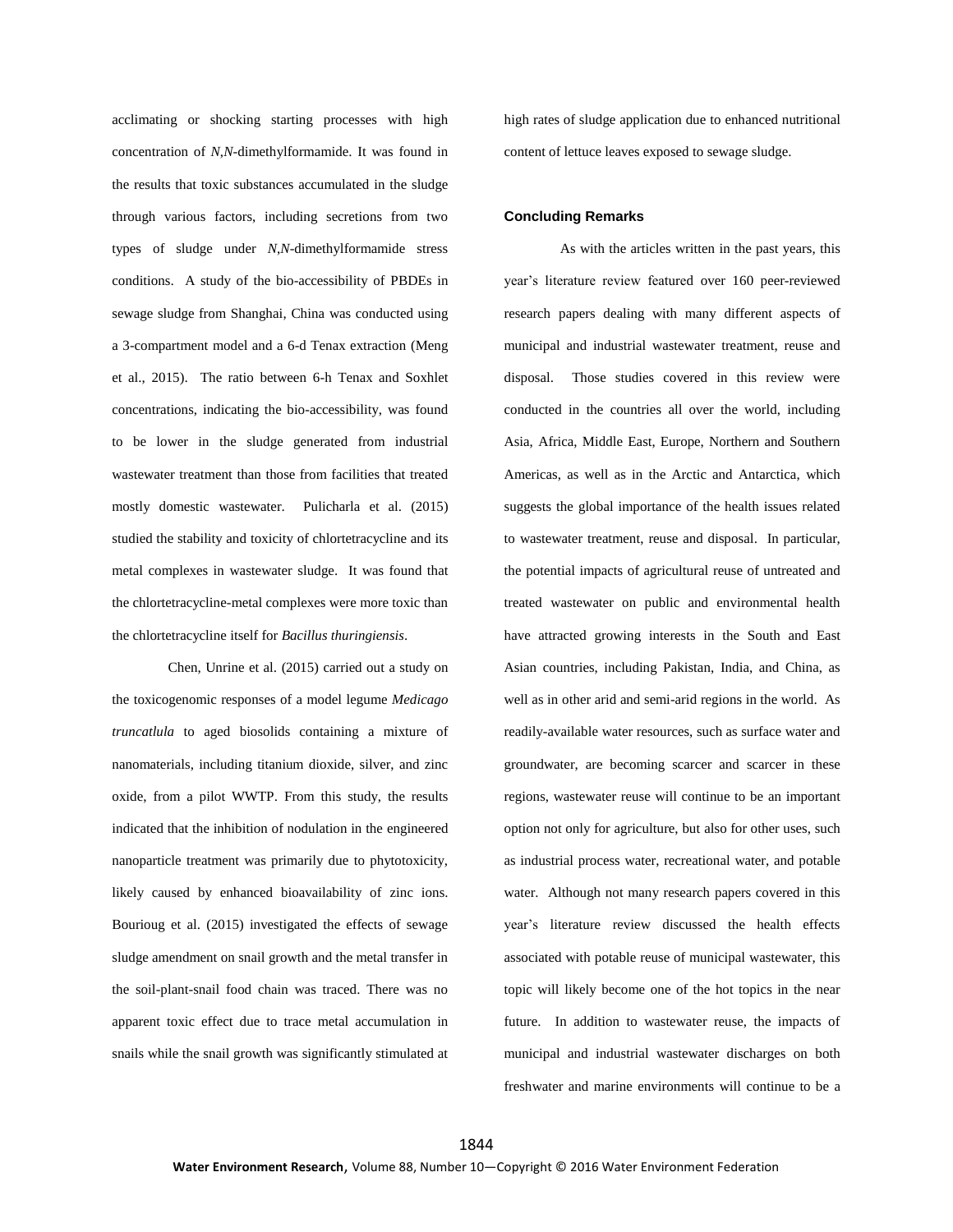very important subject. More research would be needed to better understand the extent of exiting pollutions, and to control and protect the sensitive aquatic environment and precious water resources from degradation.

## **References**

- Ahmad, K.; Khan, Z. I.; Ashfaq, A.; Ashraf, M.; Akram, N. A.; Yasmin, S.; Sher, M. (2015) Assessment of Heavy Metals and Metalloids in *Solanum tuberosum* and *Pisum sativum* Irrigated with Urban Wastewater in the Suburbs of Sargodha City, Pakistan. *Hum. Ecol. Risk Assess.*, **21**[, 1109-1122.](http://www.ingentaconnect.com/content/external-references?article=1080-7039()21L.1109[aid=10845126])
- Aich, A.; Goswami, A. R.; Roy, U. S.; Mukhopadhyay, S. K. (2015) Ecotoxicological Assessment of Tannery Effluent Using Guppy Fish (*Poecilia reticulata*) as an Experimental Model: A Biomarker Study. *J. Toxicol. [Environ.](http://www.ingentaconnect.com/content/external-references?article=1528-7394()78L.278[aid=10845125]) Health A*, **78**[, 278-286.](http://www.ingentaconnect.com/content/external-references?article=1528-7394()78L.278[aid=10845125])
- Ajonina, C.; Buzie, C.; Rubiandini, R. H.; Otterpohl, R. (2015) Microbial Pathogens in Wastewater Treatment Plants (WWTP) in Hamburg. *J. Toxicol. [Environ.](http://www.ingentaconnect.com/content/external-references?article=1528-7394()78L.381[aid=10845124]) Health A*, **78**, [381-387.](http://www.ingentaconnect.com/content/external-references?article=1528-7394()78L.381[aid=10845124])
- Akoto, O.; Addo, D.; Baidoo, E.; Agyapong, E. A.; Apau, J.; Fei-Baffoe, B. (2015) Heavy Metal Accumulation in Untreated Wastewater-Irrigated Soil and Lettuce (*Lactuca sativa*). *Environ. Earth Sci.*, **74**, 6193-6198.
- Al-Badaii, F.; Shuhaimi-Othman, M. (2015) Water Pollution and Its Impact on the Prevalence of Antibiotic-Resistant *E. coli* and Total Coliform Bacteria: A Study of the Semenyih River, Peninsular Malaysia. *Water Qual. Expos. Health*, **7**, 319-330.
- Al-Khatib, I. A.; Kontogianni, S.; Abu Nabaa, H.; Alshami, N.; Al-Sari, M. I. (2015) Public Perception of Hazardousness Caused by Current Trends of Municipal Solid Waste Management. *Waste Manag.*, **36**, 323-330.
- Alia, N.; Sardar, K.; Said, M.; Salma, K.; Sadia, A.; Sadaf, S.; Toqeer, A.; Miklas, S. (2015) Toxicity and Bioaccumulation of Heavy Metals in Spinach (*Spinacia oleracea*) Grown in a Controlled Environment. *Int. J. Environ. Res. Pub. Health*, **12**, 7400-7416.
- Alotaibi, M. D.; McKinley, A. J.; Patterson, B. M.; Reeder, A. Y. (2015) Benzotriazoles in the Aquatic Environment: A Review of Their Occurrence, Toxicity, Degradation and Analysis. *Water Air Soil Poll.*, **226**, 226.
- Amreeva, K. E.; Teryokhin, S. P.; Krashanovskaya, T. R. (2015) Influence of Industrial Pollution with Mercury on Levels of Its Accumulation in Populated Area Objects and Foods. *Med. Tr. Prom. Ekol.*, 33-38.
- Antwi-Agyei, P.; Cairncross, S.; Peasey, A.; Price, V.; Bruce, J.; Baker, K.; Moe, C.; Ampofo, J.; Armah, G.; Ensink, J. (2015) A Farm to Fork Risk Assessment for the Use of Wastewater in Agriculture in Accra, Ghana. *PLOS One*, **10**.
- Asgari, K.; Cornelis, W. M. (2015) Heavy Metal Accumulation in Soils and Grains, and Health Risks Associated with Use of Treated Municipal Wastewater in Subsurface Drip Irrigation. *Environ. Monit. Assess.*, **187**, 410.
- Ashfaq, A.; Khan, Z. I.; Bibi, Z.; Ahmad, K.; Ashraf, M.; Mustafa, I.; Akram, N. A.; Perveen, R.; Yasmeen, S. (2015) Heavy Metals Uptake by *Cucurbita maxima* Grown in Soil Contaminated with Sewage Water and Its Human Health Implications in Peri-Urban Areas of Sargodha City. *Pak. J. Zool.*, **47**, 1051-1058.
- Aydin, M. E.; Aydin, S.; Beduk, F.; Tor, A.; Tekinay, A.; Kolb, M.; Bahadir, M. (2015) Effects of Long-Term Irrigation with Untreated Municipal Wastewater on Soil Properties and Crop Quality. *Environ. Sci. Pollut. Res.*, **22**, 19203- 19212.
- Becerra-Castro, C.; Lopes, A. R.; Vaz-Moreira, I.; Silva, E. F.; Manaia, C. M.; Nunes, O. C. (2015) Wastewater Reuse in Irrigation: A Microbiological Perspective on Implications in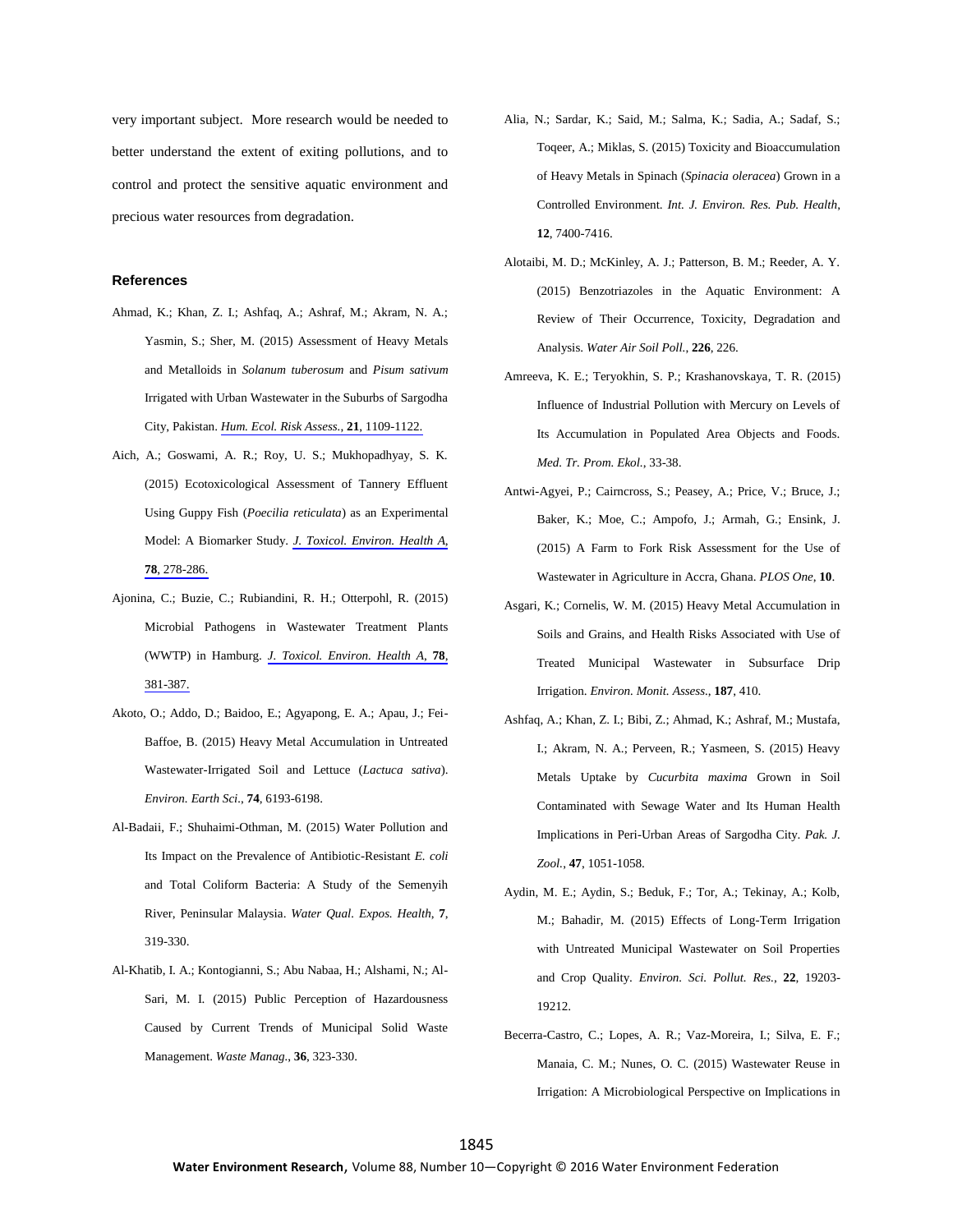Soil Fertility and Human and Environmental Health. *Environ. Int.*, **75**, 117-135.

- Bourioug, M.; Gimbert, F.; Alaoui-Sehmer, L.; Benbrahim, M.; Badot, P. M.; Alaoui-Sosse, B.; Aleya, L. (2015) Effects of Sewage Sludge Amendment on Snail Growth and Trace Metal Transfer in the Soil-Plant-Snail Food Chain. *Environ. Sci. Pollut. Res.*, **22**, 17925-17936.
- Bradford-Hartke, Z.; Lane, J.; Lant, P.; Leslie, G. (2015) Environmental Benefits and Burdens of Phosphorus Recovery from Municipal Wastewater. *Environ. Sci. Technol.*, **49**, 8611-8622.
- Braguglia, C. M.; Coors, A.; Gallipoli, A.; Gianico, A.; Guillon, E.; Kunkel, U.; Mascolo, G.; Richter, E.; Ternes, T. A.; Tomei, M. C.; Mininni, G. (2015) Quality Assessment of Digested Sludges Produced by Advanced Stabilization Processes. *Environ. Sci. Pollut. Res.*, **22**, 7216-7235.
- Brown, A. K.; Challis, J. K.; Wong, C. S.; Hanson, M. L. (2015) Selective Serotonin Reuptake Inhibitors and Beta-Blocker Transformation Products May Not Pose a Significant Risk of Toxicity to Aquatic Organisms in Wastewater Effluent-Dominated Receiving Waters. *Integr. Environ. Asses.*, **11**, 618-639.
- Busgang, A.; Friedler, E.; Ovadia, O.; Gross, A. (2015) Epidemiological Study for the Assessment of Health Risks Associated with Graywater Reuse for Irrigation in Arid Regions. *Sci. Total Environ.*, **538**, 230-239.
- Cabral-Oliveira, J.; Pratas, J.; Mendes, S.; Pardal, M. A. (2015) Trace Elements in Edible Rocky Shore Species: Effect of Sewage Discharges and Human Health Risk Implications. *Hum. Ecol. [Risk Assess.](http://www.ingentaconnect.com/content/external-references?article=1080-7039()21L.135[aid=10845134])*, **21**, 135-145.
- Chen, C.; Unrine, J. M.; Judy, J. D.; Lewis, R. W.; Guo, J.; McNear, D. H.; Tsyusko, O. V. (2015) Toxicogenomic Responses of the Model Legume *Medicago truncatula* to Aged Biosolids Containing a Mixture of Nanomaterials

(TiO2, Ag, and ZnO) from a Pilot Wastewater Treatment Plant. *Environ. Sci. Technol.*, **49**, 8759-8768.

- Chen, L.; Wang, Z.; Jing, Z. Q.; Wang, Z. L.; Cao, S. W.; Yu, T. (2015) Accumulation and Risk of Triclosan in Surface Sediments near the Outfalls of Municipal Wastewater Treatment Plants. *Bull. [Environ.](http://www.ingentaconnect.com/content/external-references?article=0007-4861()95L.525[aid=10845132]) Contam. Toxicol.*, **95**, 525- 529.
- Chen, W. P.; Lu, S. D.; Pan, N.; Wang, Y. C.; Wu, L. S. (2015) Impact of Reclaimed Water Irrigation on Soil Health in Urban Green Areas. *Chemosphere*, **119**, 654-661.
- Chen, X. R.; Zhao, J. G.; Zhao, J.; He, Y. X.; Wang, L.; Bao, Z. (2015) Contrasting Sludge Toxicity under Various Starting Modes (Shocking or Acclimating) and Original Organics (with or without *N*,*N*-Dimethylformamide (DMF)). *Int. Biodeter. Biodegr.*, **104**, 435-442.
- Cherfi, A.; Achour, M.; Cherfi, M.; Otmani, S.; Morsli, A. (2015) Health Risk Assessment of Heavy Metals through Consumption of Vegetables Irrigated with Reclaimed Urban Wastewater in Algeria. *Process Saf. Environ.*, **98**, 245-252.
- Chopra, A. K.; Pathak, C. (2015) Accumulation of Heavy Metals in the Vegetables Grown in Wastewater Irrigated Areas of Dehradun, India with Reference to Human Health Risk. *Environ. Monit. Assess.*, **187**, 445.
- Cyprowski, M.; Sobala, W.; Buczynska, A.; Szadkowska-Stanczyk, I. (2015) Endotoxin Exposure and Changes in Short-Term Pulmonary Function among Sewage Workers. *Int. J. Occup. Med. Environ. Health*, **28**, 803-811.
- da Rocha, M. P.; Dourado, P. L. R.; Rodrigues, M. D.; Raposo, J. L.; Grisolia, A. B.; de Oliveira, K. M. P. (2015) The Influence of Industrial and Agricultural Waste on Water Quality in the Agua Boa Stream (Dourados, Mato Grosso Do Sul, Brazil). *Environ. Monit. Assess.*, **187**, 442.
- Daley, K.; Castleden, H.; Jamieson, R.; Furgal, C.; Ell, L. (2015) Water Systems, Sanitation, and Public Health Risks in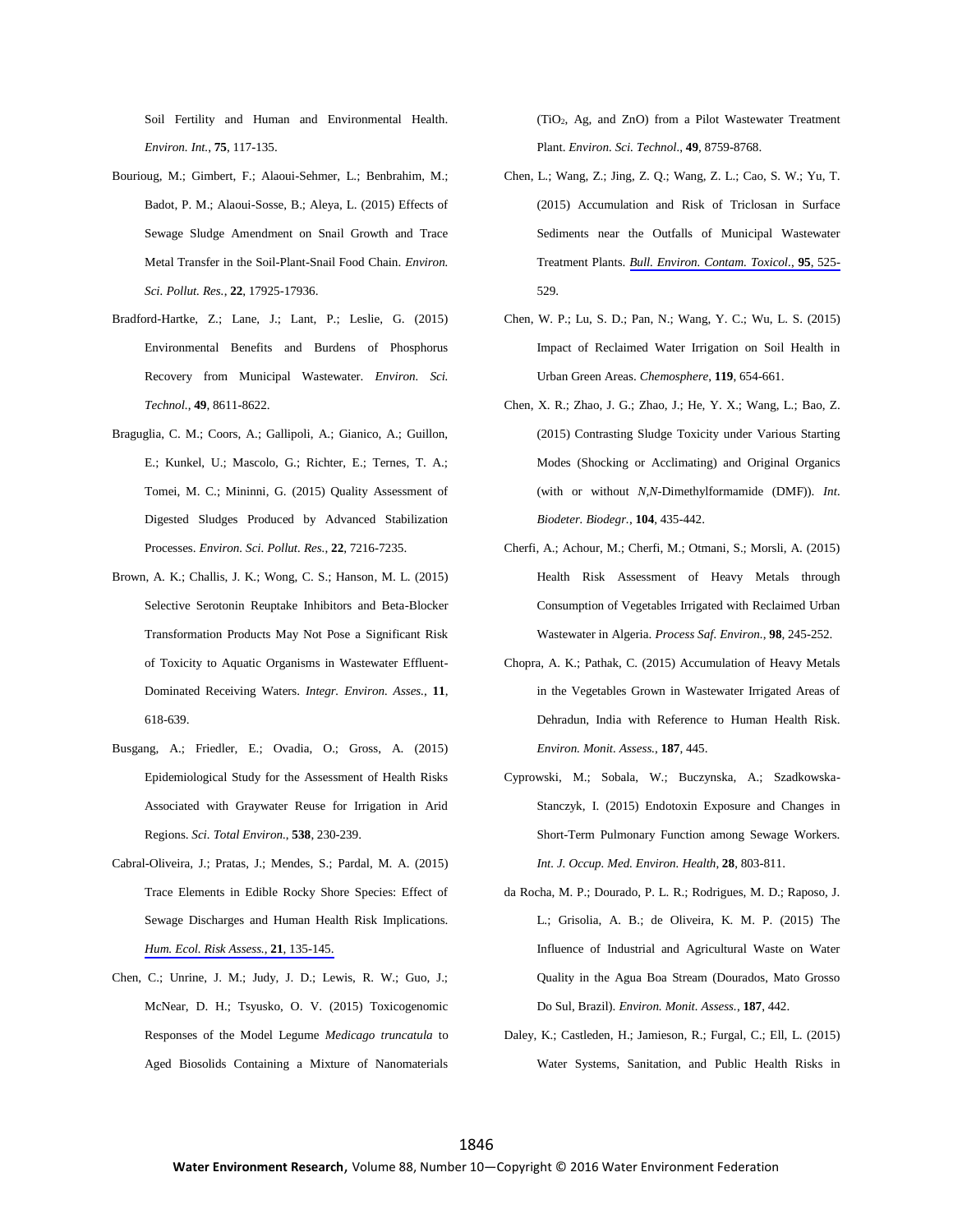Remote Communities: Inuit Resident Perspectives from the Canadian Arctic. *Soc. Sci. Med.*, **135**, 124-132.

- Devarajan, N.; Laffite, A.; Ngelikoto, P.; Elongo, V.; Prabakar, K.; Mubedi, J.; Piana, P.; Wildi, W.; Pote, J. (2015) Hospital and Urban Effluent Waters as a Source of Accumulation of Toxic Metals in the Sediment Receiving System of the Cauvery River, Tiruchirappalli, Tamil Nadu, India. *Environ. Sci. Pollut. Res.*, **22**, 12941-12950.
- Dey, S.; Rajguru, U.; Pathak, D. C.; Goswami, U. C. (2015) Analysis of Gill Structure from a Fresh Water Fish (*Heteropneustes fossilis*) Exposed to Bleached Sulfite Pulp Mill Effluents. *Microsc. Microanal.*, **21**, 385-391.
- Di Bonito, P.; Libera, S. D.; Petricca, S.; Iaconelli, M.; Accardi, L.; Muscillo, M.; La Rosa, G. (2015) Frequent and Abundant Merkel Cell Polyomavirus Detection in Urban Wastewaters in Italy. *Food Environ. Virol.*, **7**, 1-6.
- Ding, C.; Chen, T. M.; Li, Z. X.; Yan, J. L. (2015) Assessing and Monitoring the Ecotoxicity of Pulp and Paper Wastewater for Irrigating Reed Fields Using the Polyurethane Foam Unit Method Based on Monitoring Protozoal Communities. *Environ. Sci. Pollut. Res.*, **22**, 6590-6600.
- Dsikowitzky, L.; Botalova, O.; Illgut, S.; Bosowski, S.; Schwarzbauer, J. (2015) Identification of Characteristic Organic Contaminants in Wastewaters from Modern Paper Production Sites and Subsequent Tracing in a River. *J. Hazard. Mater.*, **300**, 254-262.
- Etchepare, R.; van der Hoek, J. P. (2015) Health Risk Assessment of Organic Micropollutants in Greywater for Potable Reuse. *Water Res.*, **72**, 186-198.
- Ezekwe, C. I.; Edoghotu, M. I. (2015) Water Quality and Environmental Health Indicators in the Andoni River Estuary, Eastern Niger Delta of Nigeria. *Environ. Earth Sci.*, **74**, 6123-6136.
- Falkenberg, L. J.; Styan, C. A. (2015) The Use of Simulated Whole Effluents in Toxicity Assessments: A Review of

Case Studies from Reverse Osmosis Desalination Plants. *Desalination*, **368**, 3-9.

- Fekadu, S.; Merid, Y.; Beyene, H.; Teshome, W.; Gebre-Selassie, S. (2015) Assessment of Antibiotic- and Disinfectant-Resistant Bacteria in Hospital Wastewater, South Ethiopia: A Cross-Sectional Study. *J. Infect. Dev. Countr.*, **9**, 149- 156.
- Franquet-Griell, H.; Gomez-Canela, C.; Ventura, F.; Lacorte, S. (2015) Predicting Concentrations of Cytostatic Drugs in Sewage Effluents and Surface Waters of Catalonia (NE Spain). *Environ. Res.*, **138**, 161-172.
- Gao, H. X.; Liu, Y. L.; Guan, W. J.; Li, Q. Z.; Liu, N.; Gao, Z. J.; Fan, J. J. (2015) Hepatotoxicity and Nephrotoxicity of Organic Contaminants in Wastewater-Irrigated Soil. *Environ. Sci. Pollut. Res.*, **22**, 3748-3755.
- Gao, R. T.; Liang, Q.; Zhang, Y.; Zhang, H.; Tan, W. B.; Ma, L. N.; Xi, B. D. (2015) Effects of Long-Term Irrigation with Water from Wastewater Receiving River on Soil Chemical and Microbiological Properties in Hebei, China. *ACSR Adv. Comput.*, **9**, 33-38.
- Gavrilescu, M.; Demnerova, K.; Aamand, J.; Agathoss, S.; Fava, F. (2015) Emerging Pollutants in the Environment: Present and Future Challenges in Biomonitoring, Ecological Risks and Bioremediation. *New Biotechnol.*, **32**, 147-156.
- Geric, M.; Gajski, G.; Orescanin, V.; Kollar, R.; Franekic, J.; Garaj-Vrhovac, V. (2015) Toxicological Assessment and Management Options for Boat Pressure-Washing Wastewater. *Ecotoxicol. Environ. Safe.*, **114**, 164-170.
- Giangaspero, A.; Marangi, M.; Koehler, A. V.; Papini, R.; Normanno, G.; Lacasella, V.; Lonigro, A.; Gasser, R. B. (2015) Molecular Detection of *Cyclospora* in Water, Soil, Vegetables and Humans in Southern Italy Signals a Need for Improved Monitoring by Health Authorities. *Int. J. Food Microbiol.*, **211**, 95-100.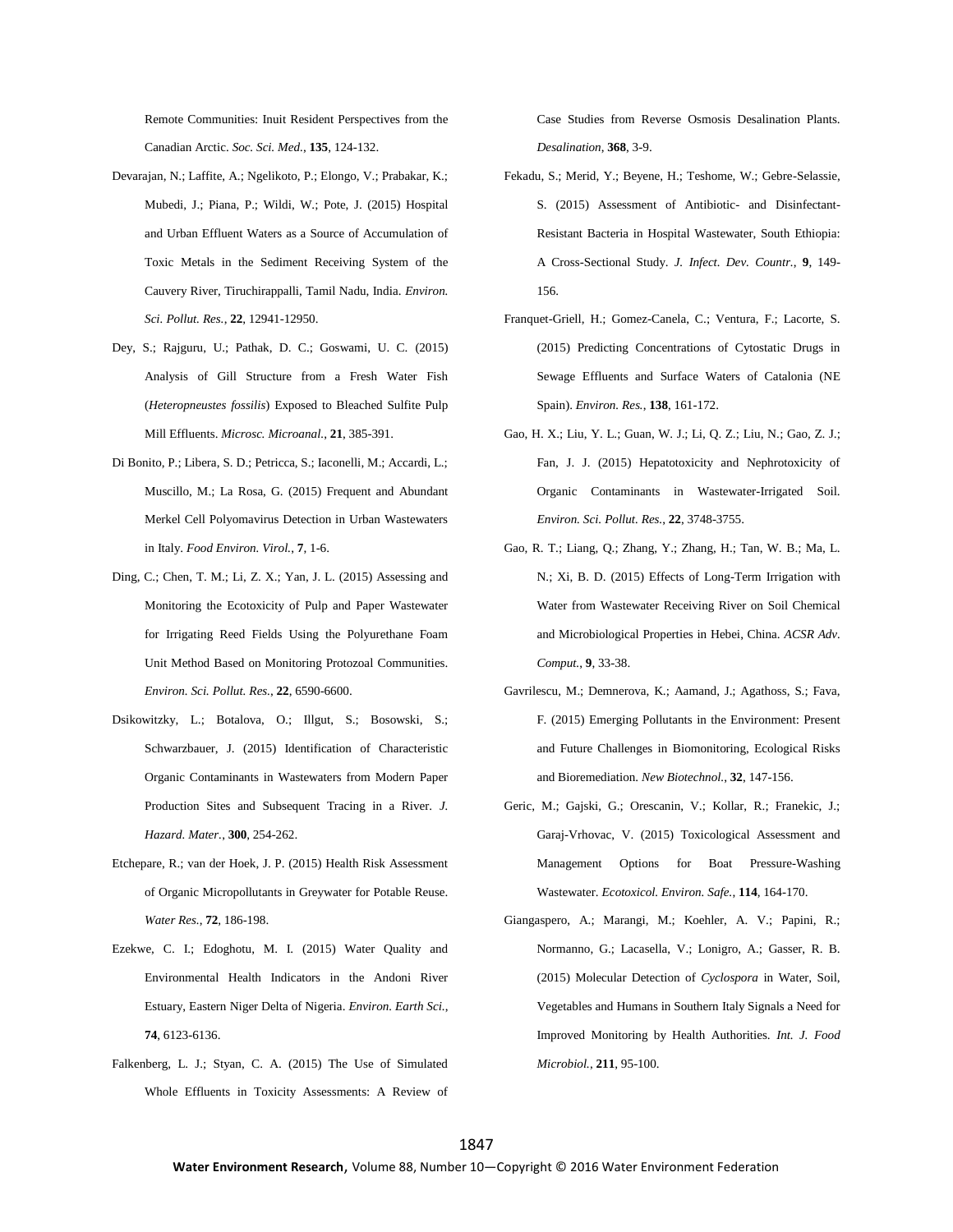- Gonzalez-Estrella, J.; Puyol, D.; Gallagher, S.; Sierra-Alvarez, R.; Field, J. A. (2015) Elemental Copper Nanoparticle Toxicity to Different Trophic Groups Involved in Anaerobic and Anoxic Wastewater Treatment Processes. *Sci. Total Environ.*, **512**, 308-315.
- Grattan, S. R.; Diaz, F. J.; Pedrero, F.; Vivaldi, G. A. (2015) Assessing the Suitability of Saline Wastewaters for Irrigation of *Citrus* spp.: Emphasis on Boron and Specific-Ion Interactions. *Agr. Water Manage.*, **157**, 48-58.
- Guiloski, I. C.; Ribas, J. L. C.; Pereira, L. D.; Neves, A. P. P.; de Assis, H. C. S. (2015) Effects of Trophic Exposure to Dexamethasone and Diclofenac in Freshwater Fish. *Ecotoxicol. Environ. Safe.*, **114**, 204-211.
- Gupta, A. K.; Ahmad, I.; Ahmad, M. (2015) Genotoxicity of Refinery Waste Assessed by Some DNA Damage Tests. *Ecotoxicol. Environ. Safe.*, **114**, 250-256.
- Hamjinda, N. S.; Chiemchaisri, W.; Watanabe, T.; Honda, R.; Chiemchaisri, C. (2015) Toxicological Assessment of Hospital Wastewater in Different Treatment Processes. *Environ. Sci. Pollut. Res. Int*.
- Hatam-Nahavandi, K.; Mohebali, M.; Mahvi, A. H.; Keshavarz, H.; Khanaliha, K.; Tarighi, F.; Molaei-Rad, M. B.; Rezaeian, T.; Charehdar, S.; Salimi, M.; Farnia, S.; Rezaeian, M. (2015) Evaluation of *Cryptosporidium* Oocyst and *Giardia* Cyst Removal Efficiency from Urban and Slaughterhouse Wastewater Treatment Plants and Assessment of Cyst Viability in Wastewater Effluent Samples from Tehran, Iran. *J. Water Reuse Desal.*, **5**, 372- 390.
- Hemachandra, C. K.; Pathiratne, A. (2015) Assessing Toxicity of Copper, Cadmium and Chromium Levels Relevant to Discharge Limits of Industrial Effluents into Inland Surface Waters Using Common Onion, *Allium cepa* Bioassay. *[Bull.](http://www.ingentaconnect.com/content/external-references?article=0007-4861()94L.199[aid=10845150]) Environ. Contam. Toxicol.*, **94**[, 199-203.](http://www.ingentaconnect.com/content/external-references?article=0007-4861()94L.199[aid=10845150])
- Huang, L.; Chen, W. Y.; Wan, Y. S.; Zheng, G. J.; Zhao, Y.; Cai, Q. (2015) Comprehensive Toxicity Evaluation and Toxicity Identification Used in Tannery and Textile Wastewaters. *Huan Jing Ke Xue*, **36**, 2604-2609.
- Idel-Aouad, R.; Valiente, M.; Gutierrez-Bouzan, C.; Vilaseca, M.; Yaacoubi, A.; Tanouti, B.; Lopez-Mesas, M. (2015) Relevance of Toxicity Assessment in Wastewater Treatments: Case Study-Four Fenton Processes Applied to the Mineralization of CI Acid Red 14. *J. Anal. Methods Chem.*, 945489.
- Iqbal, M.; Abbas, M.; Arshad, M.; Hussain, T.; Khan, A. U.; Masood, N.; Tahir, M. A.; Hussain, S. M.; Bokhari, T. H.; Khera, R. A. (2015) Gamma Irradiation Treatment for Reducing Cytotoxicity and Mutagenicity in Industrial Wastewater. *Pol. J. Environ. Stud.*, **24**, 2745-2750.
- Jacob, P.; Henry, A.; Meheut, G.; Charni-Ben-Tabassi, N.; Ingrand, V.; Helmi, K. (2015) Health Risk Assessment Related to Waterborne Pathogens from the River to the Tap. *Int. J. Environ. Res. Pub. Health*, **12**, 2967-2983.
- Jagai, J. S.; Li, Q.; Wang, S.; Messier, K. P.; Wade, T. J.; Hilborn, E. D. (2015) Extreme Precipitation and Emergency Room Visits for Gastrointestinal Illness in Areas with and without Combined Sewer Systems: An Analysis of Massachusetts Data, 2003-2007. *Environ. Health Perspect.*, **123**, 873-879.
- Jiang, S. C.; Lim, K. Y.; Huang, X.; McCarthy, D.; Hamilton, A. J. (2015) Human and Environmental Health Risks and Benefits Associated with Use of Urban Stormwater. *Wires-Water*, **2**, 683-699.
- Julien, R.; Safferman, S. (2015) Evaluation of Food Processing Wastewater Loading Characteristics on Metal Mobilization within the Soil. *J. Environ. Sci. Health A Tox. Hazard. Subst. Environ. Eng.*, **50**, 1452-1457.
- Kannangara, D. N. M.; Pathiratne, A. (2015) Toxicity Assessment of Industrial Wastewaters Reaching Dandugan Oya, Sri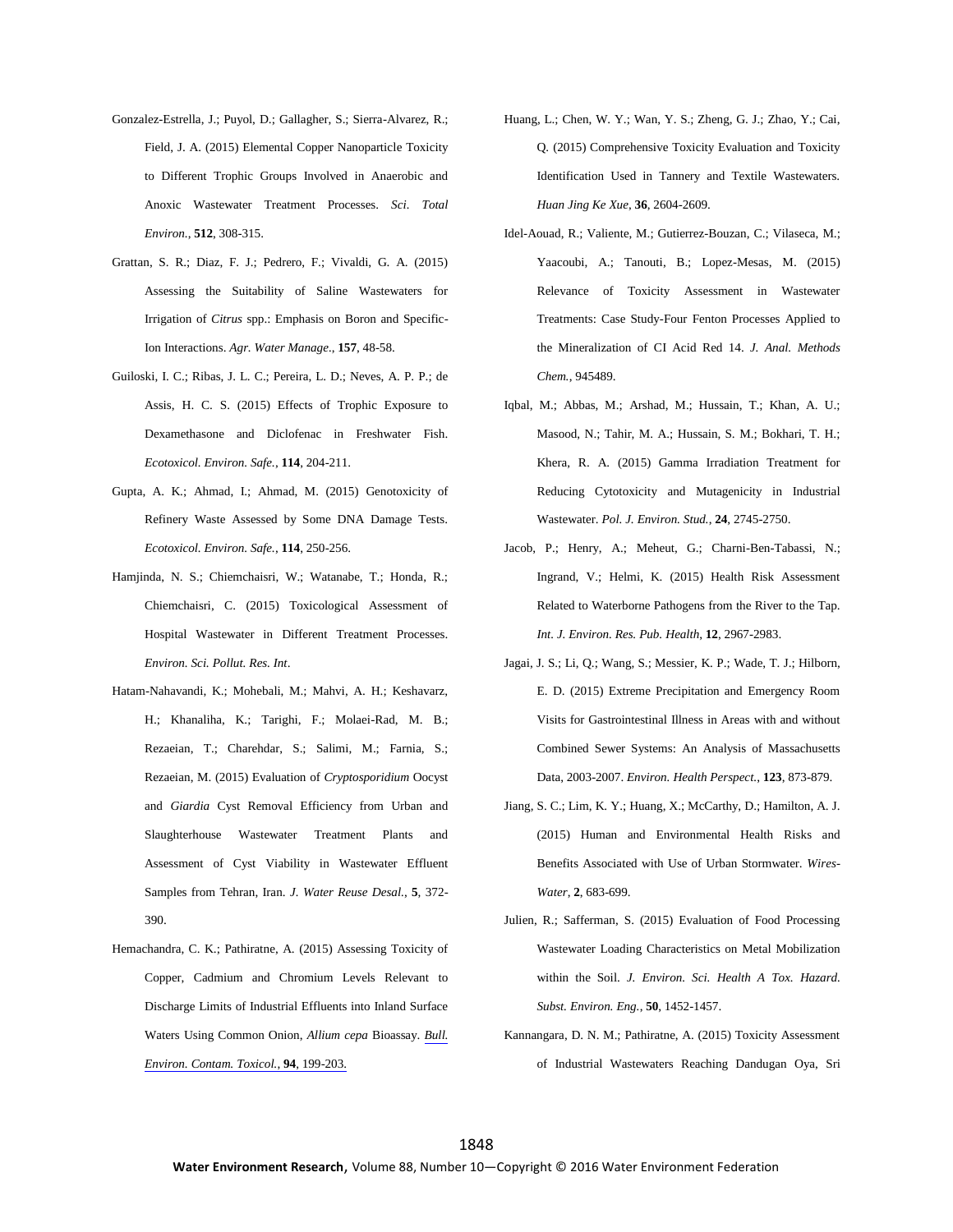Lanka Using a Plant Based Bioassay. *J. Natl. Sci. Found. Sri.*, **43**, 153-163.

- Kassotis, C. D.; Klemp, K. C.; Vu, D. C.; Lin, C. H.; Meng, C. X.; Besch-Williford, C. L.; Pinatti, L.; Zoeller, R. T.; Drobnis, E. Z.; Balise, V. D.; Isiguzo, C. J.; Williams, M. A.; Tillitt, D. E.; Nagel, S. C. (2015) Endocrine-Disrupting Activity of Hydraulic Fracturing Chemicals and Adverse Health Outcomes after Prenatal Exposure in Male Mice. *Endocrinology*, **156**, 4458-4473.
- Katukiza, A. Y.; Ronteltap, M.; Niwagaba, C. B.; Kansiime, F.; Lens, P. N. L. (2015) Grey Water Characterisation and Pollutant Loads in an Urban Slum. *Int. J. Environ. Sci. Technol.*, **12**, 423-436.
- Kaur, R.; Dua, A. (2015) 96 H Lc50, Behavioural Alterations and Histopathological Effects Due to Wastewater Toxicity in a Freshwater Fish *Channa punctatus*. *Environ. Sci. Pollut. Res.*, **22**, 5100-5110.
- Kendir, E.; Kentel, E.; Sanin, F. D. (2015) Evaluation of Heavy Metals and Associated Health Risks in a Metropolitan Wastewater Treatment Plant's Sludge for Its Land Application. *Hum. Ecol. Risk Assess.*, **21**[, 1631-1643.](http://www.ingentaconnect.com/content/external-references?article=1080-7039()21L.1631[aid=10843814])
- Kern, D. I.; Schwaickhardt, R. D.; Lutterbeck, C. A.; Kist, L. T.; Alcayaga, E. A. L.; Machado, E. L. (2015) Ecotoxicological and Genotoxic Assessment of Hospital Laundry Wastewaters. *Arch. [Environ.](http://www.ingentaconnect.com/content/external-references?article=0090-4341()68L.64[aid=10845161]) Contam. Toxicol.*, **68**, 64-73.
- Khan, I. U.; Khan, N. U.; Khan, M. Q.; Ullah, K.; Bibi, Z.; Habib-Ur-Rahman; Gangohi, M. S. (2015) Prolonged Wastewater Irrigation and Heavy Metal Accumulation in Soils, Vegetables and Fodder Crops. *Carpath J. Earth Environ.*, **10**, 211-221.
- Khan, M. U.; Malik, R. N.; Muhammad, S.; Ullah, F.; Qadir, A. (2015) Health Risk Assessment of Consumption of Heavy Metals in Market Food Crops from Sialkot and Gujranwala Districts, Pakistan. *Hum. Ecol. [Risk Assess.](http://www.ingentaconnect.com/content/external-references?article=1080-7039()21L.327[aid=10845160])*, **21**, 327-337.
- Khan, Z. I.; Bibi, Z.; Ahmad, K.; Akram, N. A.; Ashraf, M.; Al-Qurainy, F. (2015) Risk Evaluation of Heavy Metals and Metalloids Toxicity through Polluted Vegetables from Waste Water Irrigated Area of Punjab, Pakistan: Implications for Public Health. *Hum. Ecol. [Risk Assess.](http://www.ingentaconnect.com/content/external-references?article=1080-7039()21L.2062[aid=10845159])*, **21**, [2062-2076.](http://www.ingentaconnect.com/content/external-references?article=1080-7039()21L.2062[aid=10845159])
- Khan, Z. I.; Firdos, A.; Ahmad, K.; Ashraf, M.; Bibi, Z.; Akram, N. A.; Rizwan, Y.; Al-Qurainy, F. (2015) Assessment of Hazardous and Essential Elements in a Food Crop Irrigated with Municipal Sewage Water: Risk Appraisal for Public Health. *Hum. Ecol. Risk Assess.*, **21**[, 2126-2136.](http://www.ingentaconnect.com/content/external-references?article=1080-7039()21L.2126[aid=10845158])
- Kim, H. K.; Jang, T. I.; Kim, S. M.; Park, S. W. (2015) Impact of Domestic Wastewater Irrigation on Heavy Metal Contamination in Soil and Vegetables. *Environ. Earth Sci.*, **73**, 2377-2383.
- Krumhansl, K. A.; Krkosek, W. H.; Greenwood, M.; Ragush, C.; Schmidt, J.; Grant, J.; Barrell, J.; Lu, L.; Lam, B.; Gagnon, G. A.; Jamieson, R. C. (2015) Assessment of Arctic Community Wastewater Impacts on Marine Benthic Invertebrates. *Environ. Sci. Technol.*, **49**, 760-766.
- Laliberte, M. (2015) Reducing the Toxicity of Gold-Mine Effluent Using Biological Reactors and Precipitation. *Miner. Metall. Proc.*, **32**, 1-5.
- Lam, S.; Nguyen-Viet, H.; Tuyet-Hanh, T. T.; Nguyen-Mai, H.; Harper, S. (2015) Evidence for Public Health Risks of Wastewater and Excreta Management Practices in Southeast Asia: A Scoping Review. *Int. J. Environ. Res. Pub. Health*, **12**, 12863-12885.
- Lara-Viveros, F. M.; Ventura-Maza, A.; Ehsan, M.; Rodriguez-Ortega, A.; Vargas-Monter, J.; Landero-Valenzuela, N. (2015) Cd an Pb Content in Soil and Plants of Different Crops Irrigated with Wastewater in the Mezquital Valley, Hidalgo, Mexico. *Rev. Int. Contam. Ambie.*, **31**, 127-132.
- Lassonde, G.; Nasuhoglu, D.; Pan, J. F.; Gaye, B.; Yargeau, V.; Delbes, G. (2015) Ozone Treatment Prevents the Toxicity of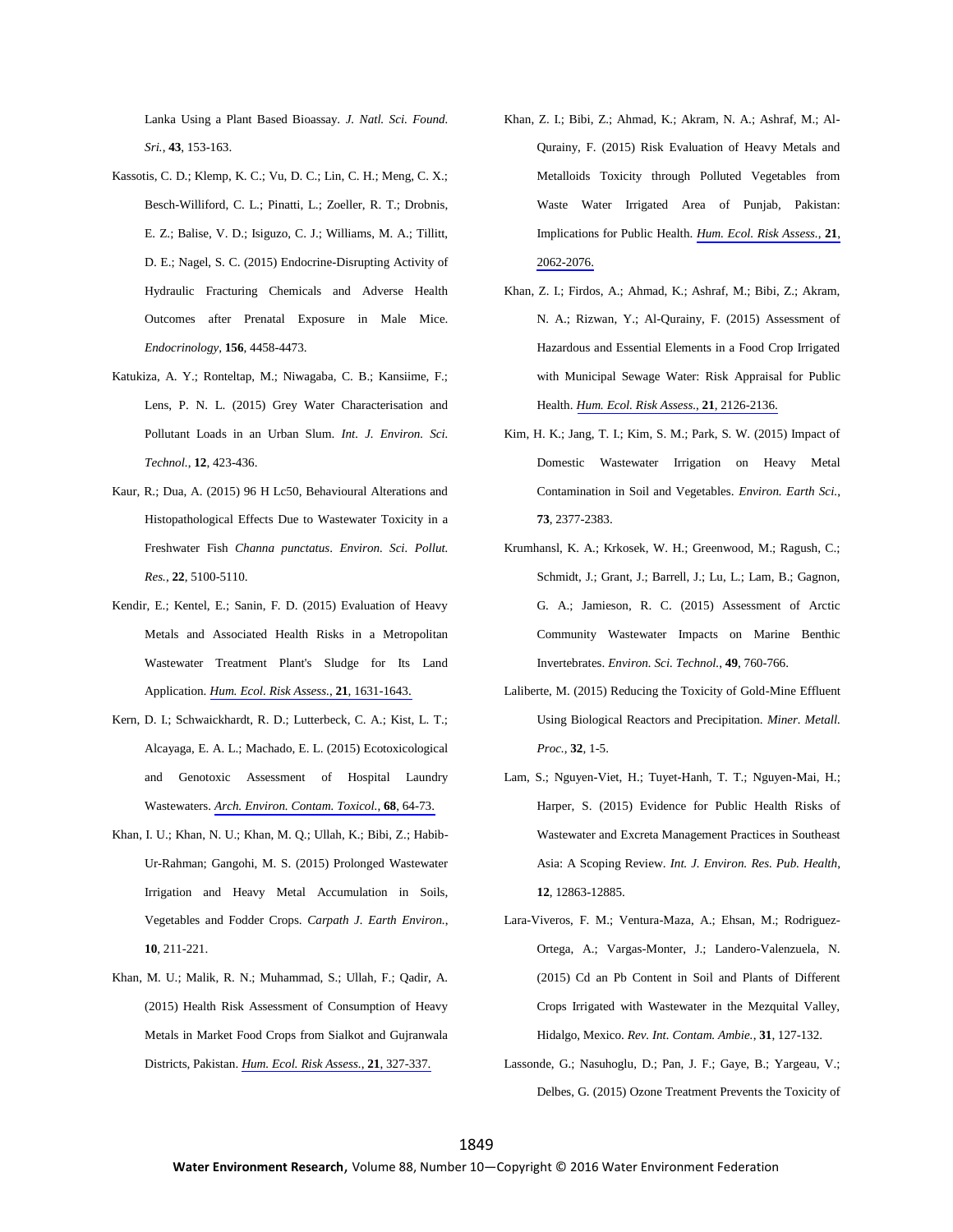an Environmental Mixture of Estrogens on Rat Fetal Testicular Development. *Reprod. Toxicol.*, **58**, 85-92.

- Lee, S.; Kwon, K. S.; Ryu, J. C.; Song, M. K.; Pflugmacher, S.; Park, C.; Lee, S. H.; Park, C. H.; Choi, J. W. (2015) Effective Treatment of Nutrients by Adsorption onto the Surface of a Modified Clay and a Toxicity Evaluation of the Adsorbent. *Water Air Soil Poll.*, **226**, 111.
- Lee, W.; Park, S. H.; Kim, J.; Jung, J. Y. (2015) Occurrence and Removal of Hazardous Chemicals and Toxic Metals in 27 Industrial Wastewater Treatment Plants in Korea. *Desalin. Water Treat.*, **54**, 1141-1149.
- Li, B.; Cao, J.; Xing, C. H.; Wang, Z. J.; Cui, L. X. (2015) Assessing Estrogenic Activity and Reproductive Toxicity of Organic Extracts in WWTP Effluents. *Environ. Toxicol. Pharmacol.*, **39**, 942-952.
- Li, Q.; Chen, L.; Liu, L.; Wu, L. (2015) Embryotoxicity and Genotoxicity Evaluation of Sediments from Yangtze River Estuary Using Zebrafish (*Danio rerio*) Embryos. *Environ. Sci. Pollut. Res. Int*.
- Li, S. W.; Lin, A. Y. C. (2015) Increased Acute Toxicity to Fish Caused by Pharmaceuticals in Hospital Effluents in a Pharmaceutical Mixture and after Solar Irradiation. *Chemosphere*, **139**, 190-196.
- Li, Y.; Qu, X. Y.; Yu, R. R.; Ikehata, K. (2015) Health Effects Associated with Wastewater Treatment, Reuse, and Disposal. *[Water Environ.](http://www.ingentaconnect.com/content/external-references?article=1061-4303()87L.1817[aid=10845170]) Res.*, **87**, 1817-1848.
- Liang, W. Y.; Sui, L. L.; Zhao, Y.; Li, F. Z.; Liu, L. J.; Xie, D. (2015) Ecotoxicity Assessment of Soil Irrigated with Domestic Wastewater Using Different Extractions. *Front. Environ. Sci. Eng.*, **9**, 685-693.
- Liu, X. H.; Tang, L. M.; Yang, L. X.; Zhang, X. L.; Wang, L. Q.; Yu, F. X.; Liu, Y.; Chen, Q.; Liu, D. W. (2015) Genotoxicity Evaluation of Irrigative Wastewater from Shijiazhuang City in China. *PLOS One*, **10**.
- Lu, Y. L.; Song, S.; Wang, R. S.; Liu, Z. Y.; Meng, J.; Sweetman, A. J.; Jenkins, A.; Ferrier, R. C.; Li, H.; Luo, W.; Wang, T. Y. (2015) Impacts of Soil and Water Pollution on Food Safety and Health Risks in China. *Environ. Int.*, **77**, 5-15.
- Lutterbeck, C. A.; Kern, D. I.; Machado, E. L.; Kummerer, K. (2015) Evaluation of the Toxic Effects of Four Anti-Cancer Drugs in Plant Bioassays and Its Potency for Screening in the Context of Waste Water Reuse for Irrigation. *Chemosphere*, **135**, 403-410.
- Ma, S. C.; Zhang, H. B.; Ma, S. T.; Wang, R.; Wang, G. X.; Shao, Y.; Li, C. X. (2015) Effects of Mine Wastewater Irrigation on Activities of Soil Enzymes and Physiological Properties, Heavy Metal Uptake and Grain Yield in Winter Wheat. *Ecotoxicol. Environ. Safe.*, **113**, 483-490.
- Malafaia, G.; Estrela, D. D.; da Silva, W. A. M.; Guimaraes, A. T. B.; Mendes, B. D.; Rodrigues, A. S. D.; de Menezes, I. P. P. (2015) Toxicity Study in Mice Fed with Corn Produced in Soil Containing Tannery Sludge Vermicompost and Irrigated with Domestic Wastewater. *Curr. Sci. India*, **109**, 1326-1332.
- Malan, M.; Muller, F.; Cyster, L.; Raitt, L.; Aalbers, J. (2015) Heavy Metals in the Irrigation Water, Soils and Vegetables in the Philippi Horticultural Area in the Western Cape Province of South Africa. *Environ. Monit. Assess.*, **187**, 4085.
- Manzano, B. C.; Roberto, M. M.; Hoshina, M. M.; Menegario, A. A.; Marin-Morales, M. A. (2015) Evaluation of the Genotoxicity of Waters Impacted by Domestic and Industrial Effluents of a Highly Industrialized Region of Sao Paulo State, Brazil, by the Comet Assay in HTC Cells. *Environ. Sci. Pollut. Res. Int.*, **22**, 1399-1407.
- Maranho, L. A.; DelValls, T. A.; Martin-Diaz, M. L. (2015) Assessing Potential Risks of Wastewater Discharges to Benthic Biota: An Integrated Approach to Biomarker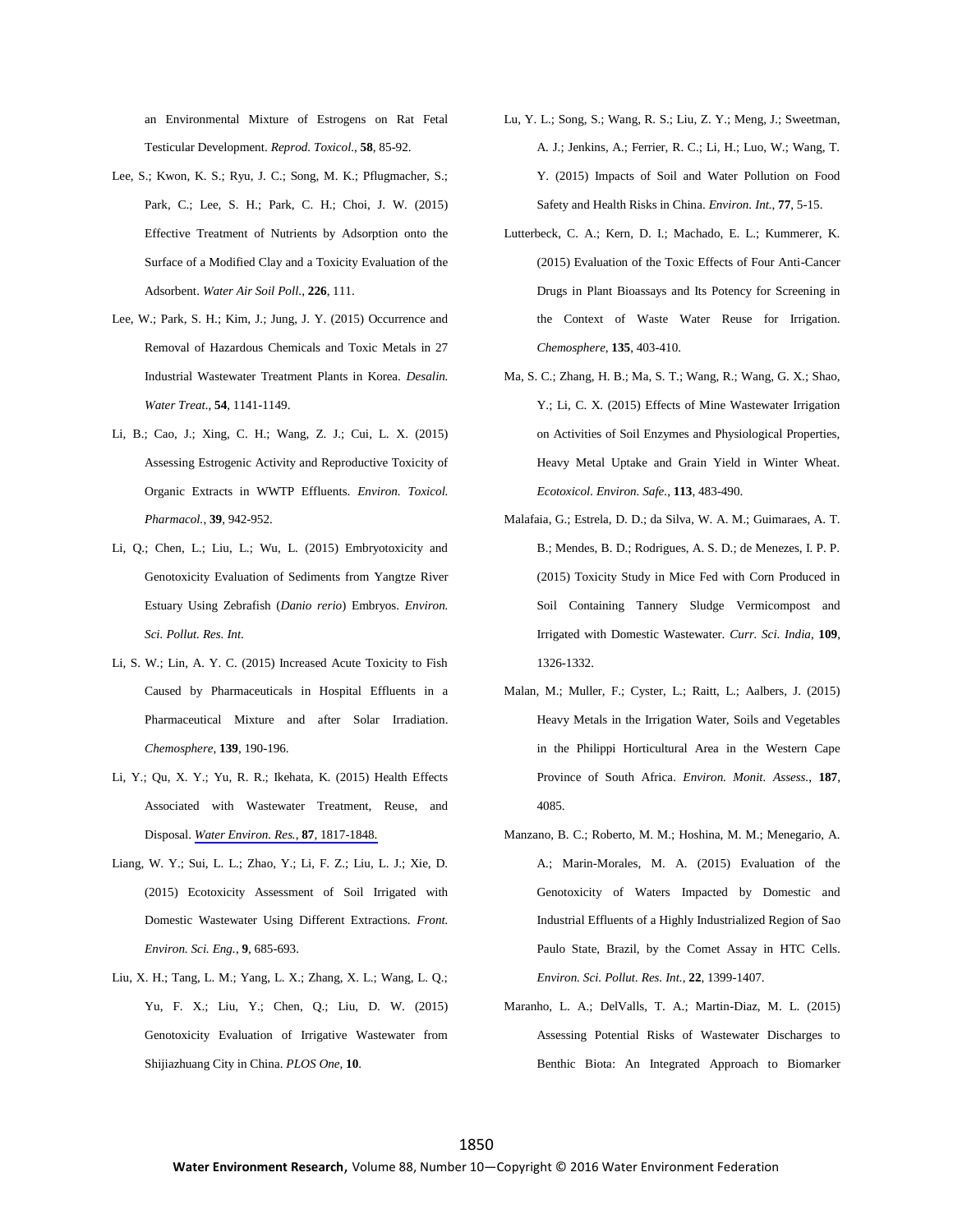Responses in Clams (*Ruditapes philippinarum*) Exposed under Controlled Conditions. *Mar. Pollut. Bull.*, **92**, 11-24.

- Maranho, L. A.; Garrido-Perez, M. C.; Baena-Nogueras, R. M.; Lara-Martin, P. A.; Anton-Martin, R.; DelValls, T. A.; Martin-Diaz, M. L. (2015) Are WWTPs Effluents Responsible for Acute Toxicity? Seasonal Variations of Sediment Quality at the Bay of Cadiz (SW, Spain). *Ecotoxicology*, **24**, 368-380.
- Marcogliese, D. J.; Blaise, C.; Cyr, D.; de Lafontaine, Y.; Fournier, M.; Gagne, F.; Gagnon, C.; Hudon, C. (2015) Effects of a Major Municipal Effluent on the St. Lawrence River: A Case Study. *Ambio*, **44**, 257-274.
- Marques, M. R. D.; de Souza, P. S. A.; Rigo, M. M.; Cerqueira, A. A.; de Paiva, J. L.; Mercon, F.; Perez, D. V. (2015) Effects of Untreated and Treated Oilfield-Produced Water on Seed Germination, Seedling Development, and Biomass Production of Sunflower (*Helianthus annuus* L.). *Environ. Sci. Pollut. Res.*, **22**, 15985-15993.
- Marrugo-Negrete, J.; Pinedo-Hernandez, J.; Diez, S. (2015) Geochemistry of Mercury in Tropical Swamps Impacted by Gold Mining. *Chemosphere*, **134**, 44-51.
- Massaquoi, L. D.; Ma, H.; Liu, X. H.; Han, P. Y.; Zuo, S. M.; Hua, Z. X.; Liu, D. W. (2015) Heavy Metal Accumulation in Soils, Plants, and Hair Samples: An Assessment of Heavy Metal Exposure Risks from the Consumption of Vegetables Grown on Soils Previously Irrigated with Wastewater. *Environ. Sci. Pollut. Res.*, **22**, 18456-18468.
- Meng, X. Z.; Xiang, N.; Yu, L. H.; Zhang, J. Y.; Chen, L.; Dai, X. H. (2015) Exploring the Bioaccessibility of Polybrominated Diphenyl Ethers (PBDEs) in Sewage Sludge. *Environ. Pollut.*, **207**, 1-5.
- Miao, X.; Tang, Y. H.; Wong, C. W. Y.; Zang, H. Y. (2015) The Latent Causal Chain of Industrial Water Pollution in China. *Environ. Pollut.*, **196**, 473-477.
- Minhas, P. S.; Khajanchi-Lal; Yadav, R. K.; Dubey, S. K.; Chaturvedi, R. K. (2015) Long Term Impact of Waste Water Irrigation and Nutrient Rates: I. Performance, Sustainability and Produce Quality of Peri Urban Cropping Systems. *Agr. Water Manage.*, **156**, 100-109.
- Mishra, B. K.; Manisha; Gupta, R.; Sinha, A. (2015) Mobility of Toxic Elements in Crop and Agricultural Soil Treated with Municipal Sewage Sludge. *Asian J. Water Environ,*, **12**, 13- 19.
- Mohiley, A.; Franzaring, J.; Calvo, O. C.; Fangmeier, A. (2015) Potential Toxic Effects of Aircraft De-Icers and Wastewater Samples Containing These Compounds. *Environ. Sci. Pollut. Res.*, **22**, 13094-13101.
- Mori, I. C.; Arias-Barreiro, C. R.; Koutsaftis, A.; Ogo, A.; Kawano, T.; Yoshizuka, K.; Inayat-Hussain, S. H.; Aoyama, I. (2015) Toxicity of Tetramethylammonium Hydroxide to Aquatic Organisms and Its Synergistic Action with Potassium Iodide. *Chemosphere*, **120**, 299-304.
- Mottaleb, M. A.; Meziani, M. J.; Matin, M. A.; Arafat, M. M.; Wahab, M. A. (2015) Emerging Micro-Pollutants Pharmaceuticals and Personal Care Products (PPCPs) Contamination Concerns in Aquatic Organisms - LC/MS and GC/MS Analysis. *ACS Sym. Ser.*, **1198**, 43-74.
- Mrdjen, I.; Lee, J. (2015) High Volume Hydraulic Fracturing Operations: Potential Impacts on Surface Water and Human Health. *Int. J. Environ. Health Res.*, 1-23.
- Mzini, L. L.; Winter, K. (2015) Analysis of Grey-Water Used for Irrigating Vegetables and Possible Effects on Soils in the Vicinity of Umtata Dam, Eastern Cape. *Water SA*, **41**, 115- 120.
- Naseri, M.; Vazirzadeh, A.; Kazemi, R.; Zaheri, F. (2015) Concentration of Some Heavy Metals in Rice Types Available in Shiraz Market and Human Health Risk Assessment. *Food Chem.*, **175**, 243-248.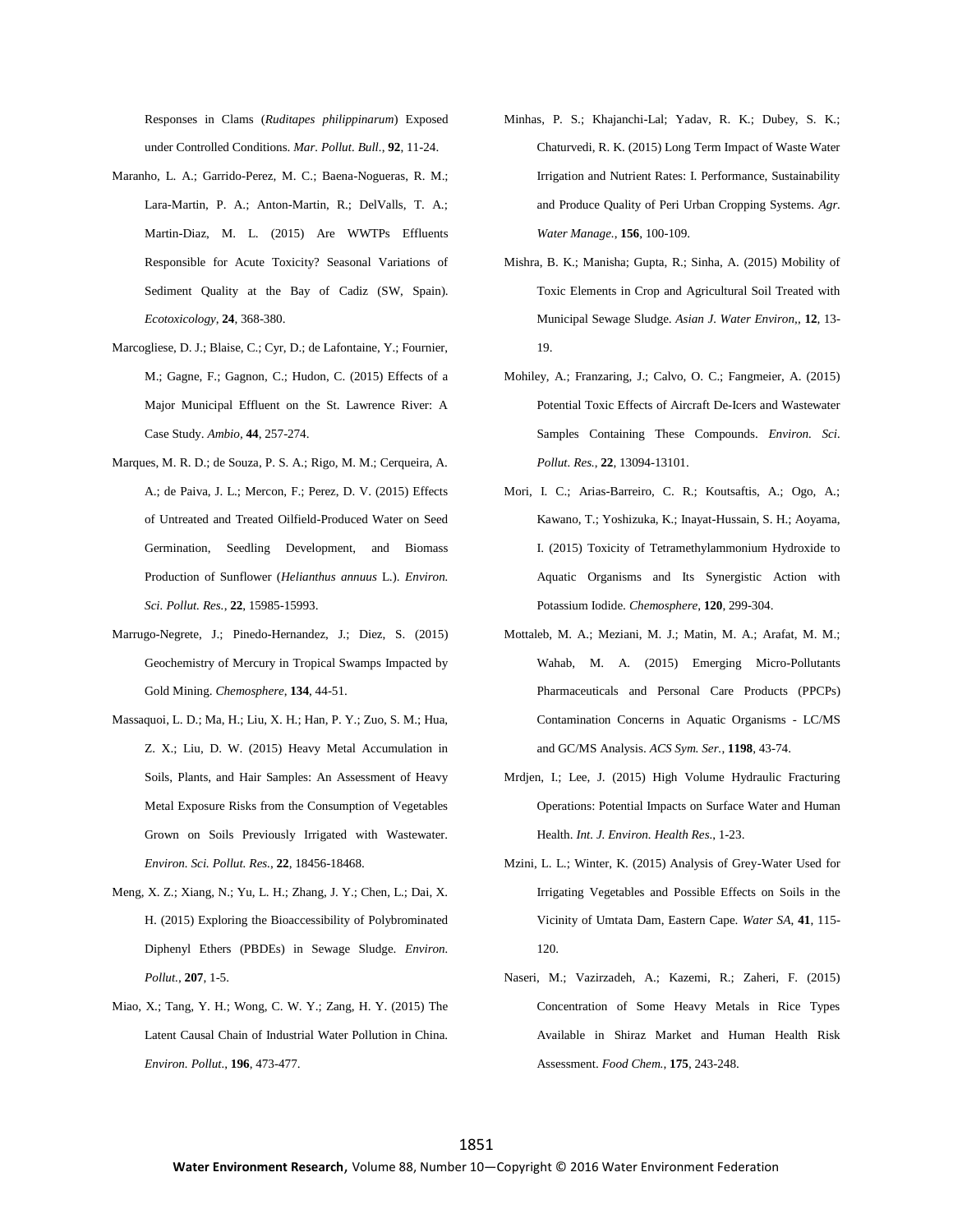- Nawab, J.; Khan, S.; Shah, M. T.; Qamar, Z.; Din, I.; Mahmood, Q.; Gul, N.; Huang, Q. (2015) Contamination of Soil, Medicinal, and Fodder Plants with Lead and Cadmium Present in Mine-Affected Areas, Northern Pakistan. *Environ. Monit. Assess.*, **187**, 605.
- Neri-Cruz, N.; Gomez-Olivan, L. M.; Galar-Martinez, M.; Romero-Figueroa, M. D.; Islas-Flores, H.; Garcia-Medina, S.; Jimenez-Vargas, J. M.; SanJuan-Reyes, N. (2015) Oxidative Stress in *Cyprinus carpio* Induced by Hospital Wastewater in Mexico. *Ecotoxicology*, **24**, 181-193.
- Nishiyama, M.; Iguchi, A.; Suzuki, Y. (2015) Identification of *Enterococcus faecium* and *Enterococcus faecalis* as vanC-Type Vancomycin-Resistant Enterococci (VRE) from Sewage and River Water in the Provincial City of Miyazaki, Japan. *J. Environ. Sci. Health A*, **50**, 16-25.
- Noel, S. D.; Rajan, M. R. (2015) Utilization of Industrial Effluent for Irrigation - Pros and Cons. *Int. Lett. Nat. Sci.*, **37**, 78-81.
- Nogueira, V.; Lopes, I.; Rocha-Santos, T.; Goncalves, F.; Pereira, R. (2015a) Toxicity of Solid Residues Resulting from Wastewater Treatment with Nanomaterials. *Aquat. Toxicol.*, **165**, 172-178.
- Nogueira, V.; Lopes, I.; Rocha-Santos, T. A. P.; Rasteiro, M. G.; Abrantes, N.; Goncalves, F.; Soares, A. M. V. M.; Duarte, A. C.; Pereira, R. (2015b) Assessing the Ecotoxicity of Metal Nano-Oxides with Potential for Wastewater Treatment. *Environ. Sci. Pollut. Res.*, **22**, 13212-13224.
- Noureen, R.; Irshad, M.; Faridullah, F. (2015) Assessing Selected Heavy Metals in Vegetables and Soils Irrigated with Wastewater at Haripur, Pakistan. *Minerva Biotecnol.*, **27**, 99-105.
- Osuolale, O.; Okoh, A. (2015) Assessment of the Physicochemical Qualities and Prevalence of *Escherichia coli* and *Vibrio*s in the Final Effluents of Two Wastewater Treatment Plants in South Africa: Ecological and Public Health Implications. *Int. J. Environ. Res. Pub. Health*, **12**, 13399-13412.
- Ozmen, M.; Gungordu, A.; Erdemoglu, S.; Ozmen, N.; Asilturk, M. (2015) Toxicological Aspects of Photocatalytic Degradation of Selected Xenobiotics with Nano-Sized Mn-Doped TiO2. *Aquat. Toxicol.*, **165**, 144-153.
- Paranychianakis, N. V.; Salgot, M.; Snyder, S. A.; Angelakis, A. N. (2015) Water Reuse in EU States: Necessity for Uniform Criteria to Mitigate Human and Environmental Risks. *[Crit.](http://www.ingentaconnect.com/content/external-references?article=1064-3389()45L.1409[aid=10845192]) Rev. Environ. Sci. Technol.*, **45**[, 1409-1468.](http://www.ingentaconnect.com/content/external-references?article=1064-3389()45L.1409[aid=10845192])
- Pereira, A. M.; Silva, L. J.; Meisel, L. M.; Lino, C. M.; Pena, A. (2015) Environmental Impact of Pharmaceuticals from Portuguese Wastewaters: Geographical and Seasonal Occurrence, Removal and Risk Assessment. *Environ. Res.*, **136**, 108-119.
- Petousi, I.; Fountoulakis, M. S.; Saru, M. L.; Nikolaidis, N.; Fletcher, L.; Stentiford, E. I.; Manios, T. (2015) Effects of Reclaimed Wastewater Irrigation on Olive (*Olea europaea* L. Cv. 'Koroneiki') Trees. *Agr. Water Manage.*, **160**, 33-40.
- Petrie, B.; Barden, R.; Kasprzyk-Hordern, B. (2015) A Review on Emerging Contaminants in Wastewaters and the Environment: Current Knowledge, Understudied Areas and Recommendations for Future Monitoring. *Water Res.*, **72**, 3- 27.
- Popovic, N. T.; Strunjak-Perovic, I.; Klobucar, R. S.; Barisic, J.; Babic, S.; Jadan, M.; Kepec, S.; Kazazic, S. P.; Matijatko, V.; Ljubic, B. B.; Car, I.; Repec, S.; Stipanicev, D.; Klobucar, G. I. V.; Coz-Rakovac, R. (2015) Impact of Treated Wastewater on Organismic Biosensors at Various Levels of Biological Organization. *Sci. Total Environ.*, **538**, 23-37.
- Prevost, B.; Lucas, F. S.; Goncalves, A.; Richard, F.; Moulin, L.; Wurtzer, S. (2015) Large Scale Survey of Enteric Viruses in River and Waste Water Underlines the Health Status of the Local Population. *Environ. Int.*, **79**, 42-50.
- Pulicharla, R.; Das, R. K.; Brar, S. K.; Drogui, P.; Sarma, S. J.; Verma, M.; Surampalli, R. Y.; Valero, J. R. (2015) Toxicity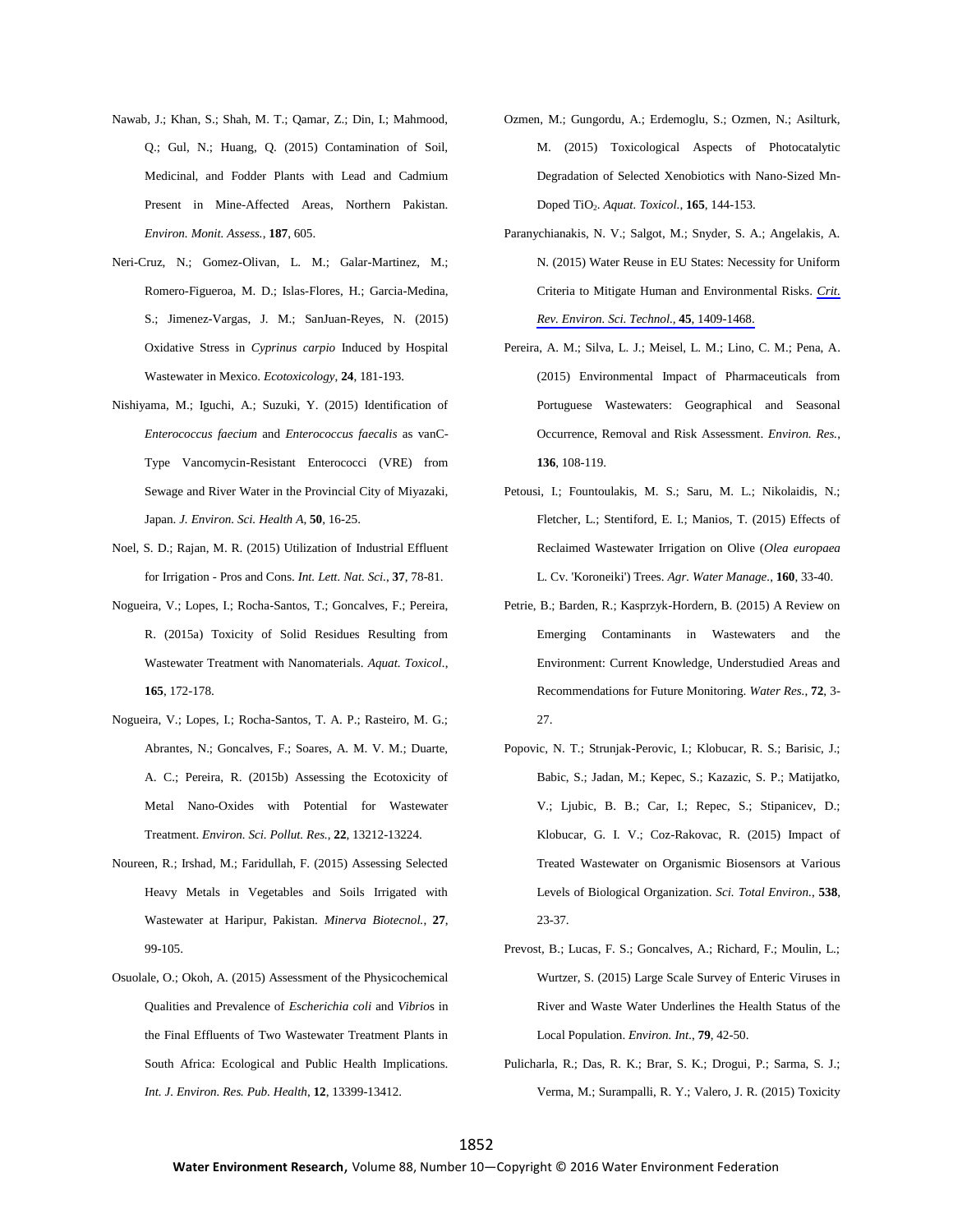of Chlortetracycline and Its Metal Complexes to Model Microorganisms in Wastewater Sludge. *Sci. Total Environ.*, **532**, 669-675.

- Punzi, M.; Nilsson, F.; Anbalagan, A.; Svensson, B. M.; Jonsson, K.; Mattiasson, B.; Jonstrup, M. (2015) Combined Anaerobic-Ozonation Process for Treatment of Textile Wastewater: Removal of Acute Toxicity and Mutagenicity. *J. Hazard. Mater.*, **292**, 52-60.
- Rangamani, S.; Obalesha, K. B.; Gaitonde, R. (2015) Health Issues of Sanitation Workers in a Town in Karnataka: Findings from a Lay Health-Monitoring Study. *Natl. Med. J. India*, **28**, 70-73.
- Rani, A.; Rockne, K. J.; Drummond, J.; Al-Hinai, M.; Ranjan, R. (2015) Geochemical Influences and Mercury Methylation of a Dental Wastewater Microbiome. *Sci. Rep.-Uk*, **5**.
- Rastetter, N.; Gerhardt, A. (2015) Toxic Potential of Different Types of Sewage Sludge as Fertiliser in Agriculture: Ecotoxicological Effects on Aquatic and Soil Indicator Species. *J. Soil Sediment.*, **15**, 565-577.
- Rodrigues, A. D.; da Silva, E. D.; Saleh, B. B. (2015) Qualitative Water Evaluation of Stream Campo Alegre by Influence of Sewage Treatment Plant from the City of Santa Helena De Goias. *Rev. Electron. Gest. Ed.*, **19**, 752-760.
- Rodrigues, E.; Feijo-Oliveira, M.; Suda, C. N. K.; Vani, G. S.; Donatti, L.; Rodrigues, E.; Lavrado, H. P. (2015) Metabolic Responses of the Antarctic Fishes *Notothenia rossii* and *Notothenia coriiceps* to Sewage Pollution. *Fish Physiol. Biochem.*, **41**, 1205-1220.
- Rusan, M. J.; Albalasmeh, A. A.; Zuraiqi, S.; Bashabsheh, M. (2015) Evaluation of Phytotoxicity Effect of Olive Mill Wastewater Treated by Different Technologies on Seed Germination of Barley (*Hordeum vulgare* L.). *Environ. Sci. Pollut. Res. Int.*, **22**, 9127-9135.
- Rusinol, M.; Fernandez-Cassi, X.; Timoneda, N.; Carratala, A.; Abril, J. F.; Silvera, C.; Figueras, M. J.; Gelati, E.; Rodo, X.;

Kay, D.; Wyn-Jones, P.; Bofill-Mas, S.; Girones, R. (2015) Evidence of Viral Dissemination and Seasonality in a Mediterranean River Catchment: Implications for Water Pollution Management. *J. Environ. Manage.*, **159**, 58-67.

- Saldias, C.; Speelman, S.; Amerasinghe, P.; van Huylenbroeck, G. (2015) Institutional and Policy Analysis of Wastewater (Re)Use for Agriculture: Case Study Hyderabad, India. *Water Sci. Technol.*, **72**, 322-331.
- Sales-Ortells, H.; Fernandez-Cassi, X.; Timoneda, N.; Durig, W.; Girones, R.; Medema, G. (2015) Health Risks Derived from Consumption of Lettuces Irrigated with Tertiary Effluent Containing Norovirus. *Food Res. Int.*, **68**, 70-77.
- Shamabadi, N.; Bakhtiari, H.; Kochakian, N.; Farahani, M. (2015) The Investigation and Designing of an Onsite Grey Water Treatment Systems at Hazrat-E-Masoumeh University, Qom, Iran. *Enrgy Proced.*, **74**, 1337-1346.
- Sharma, P.; Mathur, N.; Singh, A.; Sogani, M.; Bhatnagar, P.; Atri, R.; Pareek, S. (2015) Monitoring Hospital Wastewaters for Their Probable Genotoxicity and Mutagenicity. *Environ. Monit. Assess.*, **187**, 4180.
- Shiota, K.; Takaoka, M.; Yamaguchi, S.; Oshita, K. (2015) Emission of Particulate Matter 2.5 ( $PM<sub>2.5</sub>$ ) from Sewage Sludge Incinerators in Japan. *Dry Technol.*, **33**, 1286-1294.
- Sibanda, T.; Selvarajan, R.; Tekere, M. (2015) Urban Effluent Discharges as Causes of Public and Environmental Health Concerns in South Africa's Aquatic Milieu. *Environ. Sci. Pollut. Res.*, **22**, 18301-18317.
- Singh, A.; Havixbeck, J. J.; Smith, M. K.; Shu, Z. Q.; Tierney, K. B.; Barreda, D. R.; El-Din, M. G.; Belosevic, M. (2015) UV and Hydrogen Peroxide Treatment Restores Changes in Innate Immunity Caused by Exposure of Fish to Reuse Water. *Water Res.*, **71**, 257-273.
- Soller, J. A.; Nellor, M. H.; Cruz, C. J.; McDonald, E. (2015) Human Health Risk Associated with Direct Potable Reuse -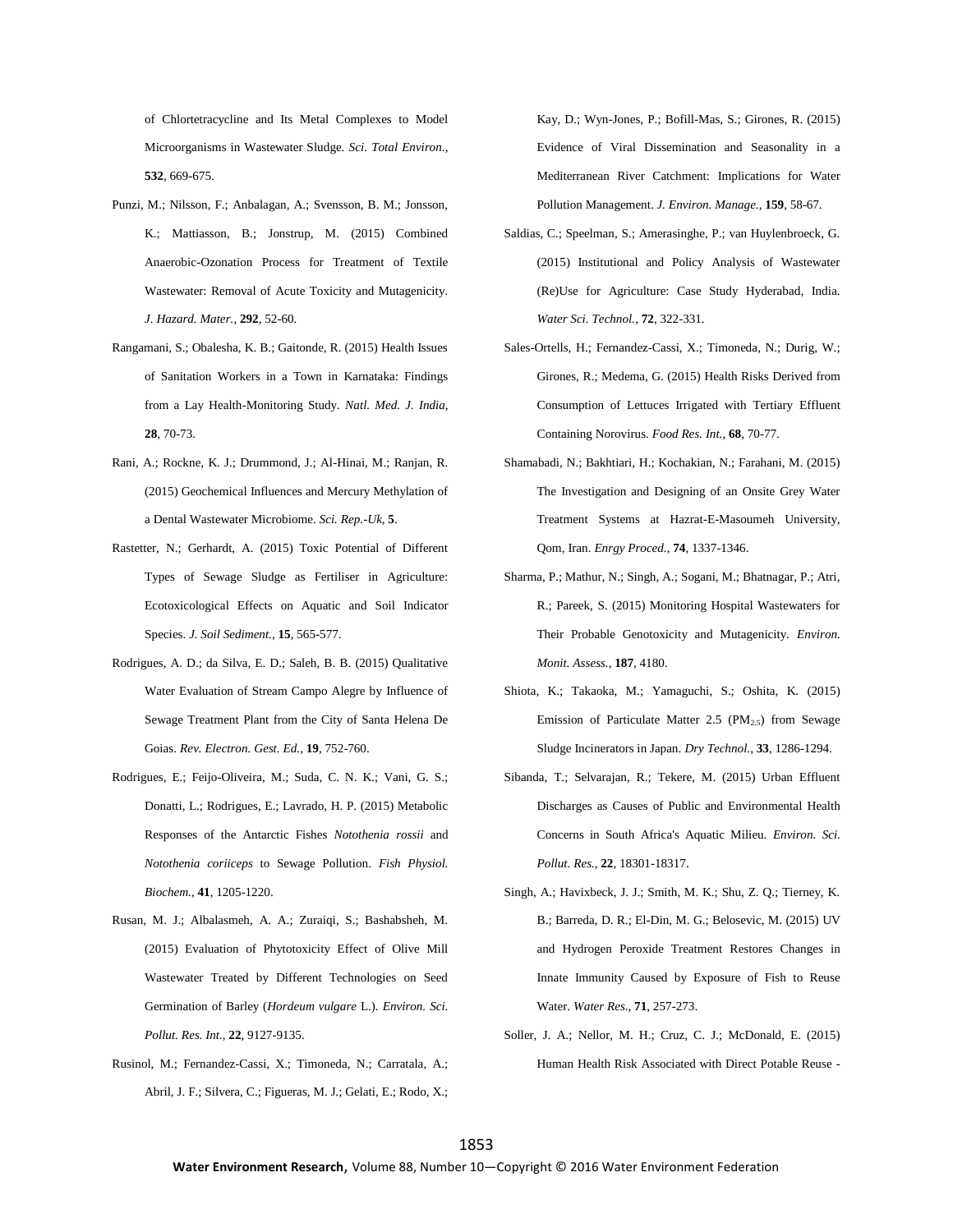Evaluation through Quantitative Relative Risk Assessment Case Studies. *Environ. Sci.-Wat. Res.*, **1**, 679-688.

- Sorsa, S.; Chibssa, Y.; Tilahun, G.; Fitamo, D. (2015) Heavy Metal Concentrations and Physicochemical Characteristics of Effluent Along the Discharge Route from Hawassa Textile Factory, Ethiopia. *Int. J. Ecosyst. Ecol. Sci.*, **5**, 161-172.
- Steliga, T.; Jakubowicz, P.; Kapusta, P. (2015) Changes in Toxicity During Treatment of Wastewater from Oil Plant Contaminated with Petroleum Hydrocarbons. *J. Chem. Technol. Biotechnol.*, **90**, 1408-1418.
- Surujlal-Naicker, S.; Gupta, S. K.; Bux, F. (2015) Evaluating the Acute Toxicity of Estrogen Hormones and Wastewater Effluents Using *Vibrio fischeri*. *Hum. Ecol. [Risk Assess.](http://www.ingentaconnect.com/content/external-references?article=1080-7039()21L.1094[aid=10844669])*, **21**, [1094-1108.](http://www.ingentaconnect.com/content/external-references?article=1080-7039()21L.1094[aid=10844669])
- Szczotko, M.; Matuszewska, R.; Gizinski, R.; Krogulska, B. (2015) Evaluation of Prevalence of Protozoan Parasites *Cryptosporidium* and *Giardia* in Selected Swimming Areas in Masovian Voivodship. *Ochr. Sr.*, **37**, 49-53.
- Tabet, M.; Abda, A.; Benouareth, D. E.; Liman, R.; Konuk, M.; Khallef, M.; Taher, A. (2015) Mutagenic and Genotoxic Effects of Guelma's Urban Wastewater, Algeria. *Environ. Monit. Assess.*, **187**, 26.
- Tayeb, A.; Chellali, M. R.; Hamou, A.; Debbah, S. (2015) Impact of Urban and Industrial Effluents on the Coastal Marine Environment in Oran, Algeria. *Mar. Pollut. Bull.*, **98**, 281- 288.
- Teklehaimanot, G. Z.; Genthe, B.; Kamika, I.; Momba, M. N. B. (2015) Prevalence of Enteropathogenic Bacteria in Treated Effluents and Receiving Water Bodies and Their Potential Health Risks. *Sci. Total Environ.*, **518**, 441-449.
- Thellmann, P.; Kohler, H. R.; Rossler, A.; Scheurer, M.; Schwarz, S.; Vogel, H. J.; Triebskorn, R. (2015) Fish Embryo Tests with *Danio rerio* as a Tool to Evaluate Surface Water and Sediment Quality in Rivers Influenced by Wastewater

Treatment Plants Using Different Treatment Technologies. *Environ. Sci. Pollut. Res.*, **22**, 16405-16416.

- Thomaidi, V. S.; Stasinakis, A. S.; Borova, V. L.; Thomaidis, N. S. (2015) Is There a Risk for the Aquatic Environment Due to the Existence of Emerging Organic Contaminants in Treated Domestic Wastewater? Greece as a Case-Study. *J. Hazard. Mater.*, **283**, 740-747.
- Trabalon, L.; Cano-Sancho, G.; Pocurull, E.; Nadal, M.; Domingo, J. L.; Borrull, F. (2015) Exposure of the Population of Catalonia (Spain) to Musk Fragrances through Seafood Consumption: Risk Assessment. *Environ. Res.*, **143**, 116- 122.
- Ullah, H.; Khan, I. (2015) Effects of Sewage Water Irrigation of Cabbage to Soil Geochemical Properties and Products Safety in Peri-Urban Peshawar, Pakistan. *Environ. Monit. Assess.*, **187**, 126.
- Varkey, B. K.; Dasog, G. S.; Wani, S.; Sahrawat, K. L.; Hebbara, M.; Patil, C. R. (2015) Impact of Long-Term Application of Domestic Sewage Water on Soil Properties around Hubli City in Karnataka, India. *Agr. Res.*, **4**, 272-276.
- Velasquez, D.; Yanful, E. K. (2015) Water Reuse Perceptions of Students, Faculty and Staff at Western University, Canada. *J. Water Reuse Desal.*, **5**, 344-359.
- Wang, Q. Y.; Liu, J. S.; Cheng, S. (2015) Heavy Metals in Apple Orchard Soils and Fruits and Their Health Risks in Liaodong Peninsula, Northeast China. *Environ. Monit. Assess.*, **187**, 4178.
- Wang, Z. W.; Zeng, X. F.; Geng, M. S.; Chen, C. Y.; Cai, J. C.; Yu, X. M.; Hou, Y. Y.; Zhang, H. (2015) Health Risks of Heavy Metals Uptake by Crops Grown in a Sewage Irrigation Area in China. *Pol. J. Environ. Stud.*, **24**, 1379- 1386.
- Winid, B. (2015) Environmental Threats of Natural Water Contamination with Polybrominated Diphenyl Ethers (PBDEs). *Pol. J. Environ. Stud.*, **24**, 47-55.